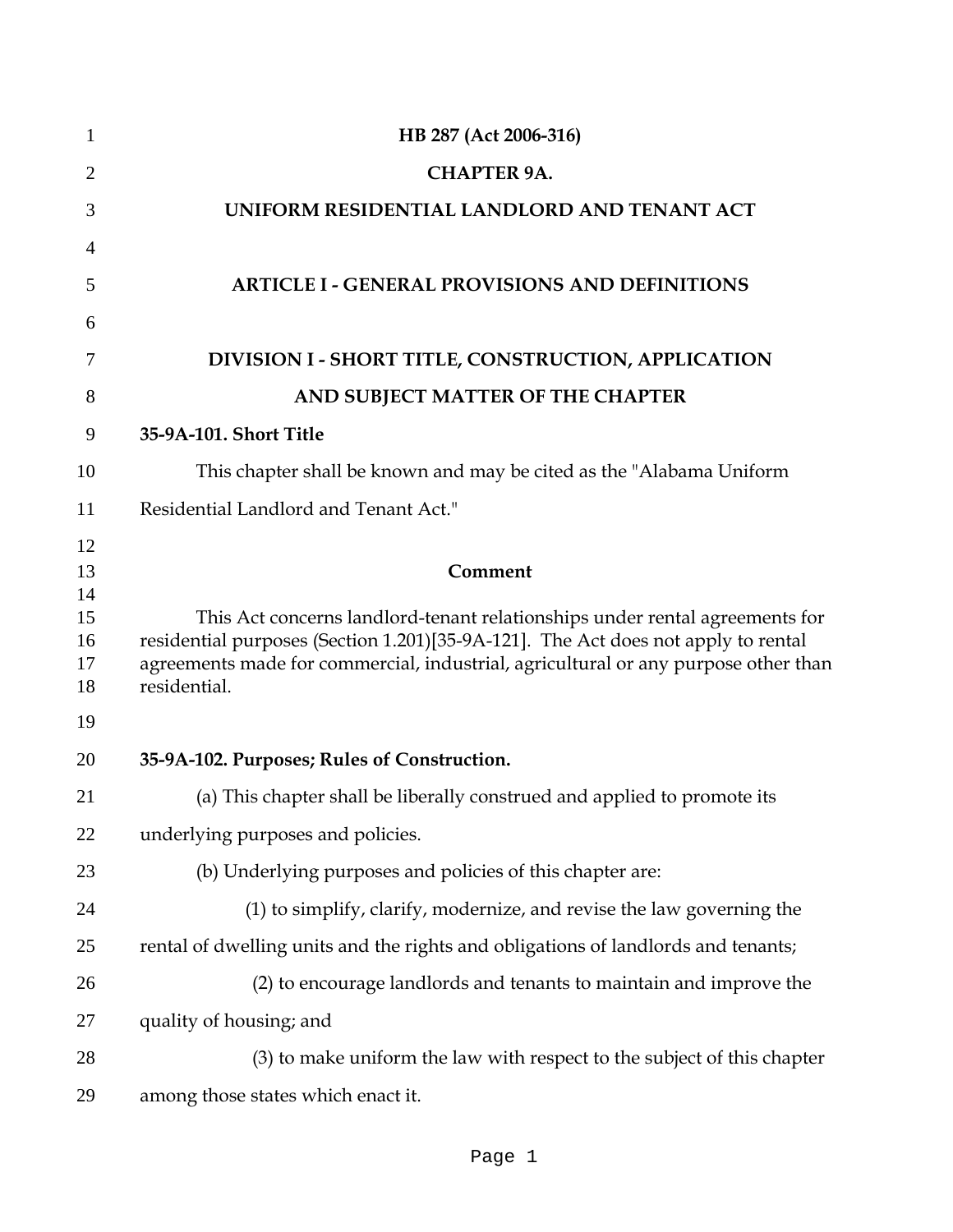| $\mathbf{1}$   | (c) This chapter shall be construed as applying only to the residential                                                                                       |
|----------------|---------------------------------------------------------------------------------------------------------------------------------------------------------------|
| $\overline{2}$ | landlord and tenant relationship. The chapter does not create any duties in tort or                                                                           |
| 3              | causes of action in tort, nor does it deprive anyone of any causes of action in tort that                                                                     |
| 4              | may exist apart from this chapter.                                                                                                                            |
| 5              | Alabama Comment                                                                                                                                               |
| 6              |                                                                                                                                                               |
| $\tau$         | Paragraph (c) has been added to emphasize this Act affects certain rights and                                                                                 |
| $8\,$          | responsibilities of parties that arise out of the landlord-tenant relationship. Other                                                                         |
| 9              | duties between parties remain unchanged and are governed by law apart from this                                                                               |
| 10             | Act.                                                                                                                                                          |
| 11             |                                                                                                                                                               |
| 12             | Comment                                                                                                                                                       |
| 13             |                                                                                                                                                               |
| 14             | Existing landlord-tenant law in the United States, save as modified by statute                                                                                |
| 15<br>16       | or judicial interpretation, is a product of English common law developed within an                                                                            |
| 17             | agricultural society at a time when doctrines of promissory contract were<br>unrecognized. Thus, the landlord-tenant relationship was viewed as conveyance of |
| 18             | a lease-hold estate and the covenants of the parties generally independent. These                                                                             |
| 19             | doctrines are inappropriate to modern urban conditions and inexpressive of the vital                                                                          |
| 20             | interests of the parties and the public which the law must protect.                                                                                           |
| 21             |                                                                                                                                                               |
| 22             | This Act recognizes the modern tendency to treat performance of certain                                                                                       |
| 23             | obligations of the parties as interdependent.                                                                                                                 |
| 24             |                                                                                                                                                               |
| 25             | Liberal construction of this Act and its application for promotion of its                                                                                     |
| 26             | underlying purposes and policies will permit development by the courts in light of                                                                            |
| 27             | unforeseen and new circumstances and practices. However, proper construction of                                                                               |
| 28             | the Act requires that its interpretation and application be limited to its reason.                                                                            |
| 29             |                                                                                                                                                               |
| 30             | 35-9A-103. Supplementary Principles of Law Applicable.                                                                                                        |
| 31             | Unless displaced by the provisions of this chapter, the principles of law and                                                                                 |
| 32             | equity, including, but not limited to, the law relating to capacity to contract,                                                                              |
| 33             | mutuality of obligations, principal and agent, real property, public health, safety and                                                                       |
| 34             | fire prevention, estoppel, fraud, misrepresentation, duress, coercion, mistake,                                                                               |
| 35             | bankruptcy, or other validating or invalidating cause supplement its provisions.                                                                              |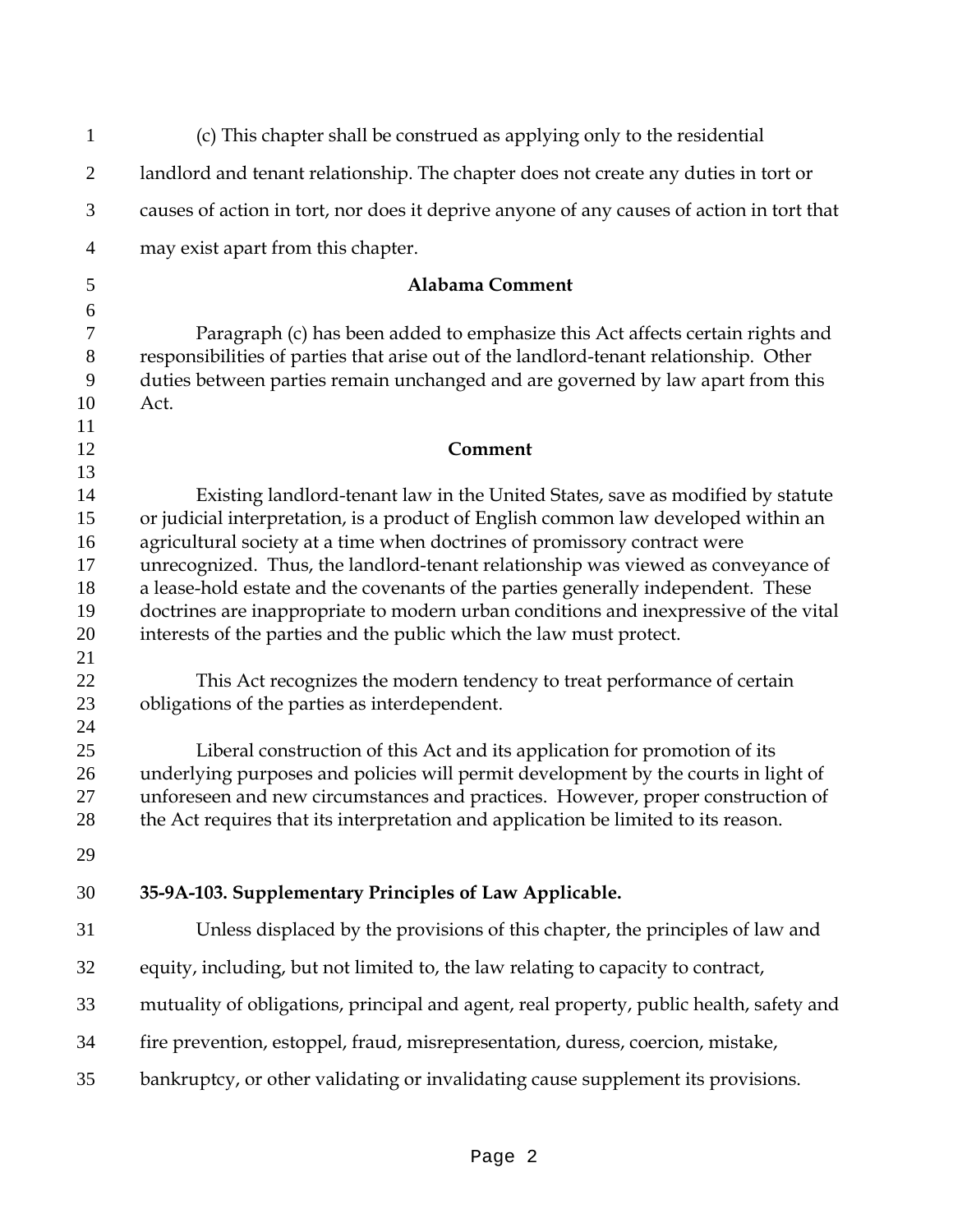| $\mathbf{1}$                            |                                                                                                                                                                                                                                                                                                                                                                                                                  |
|-----------------------------------------|------------------------------------------------------------------------------------------------------------------------------------------------------------------------------------------------------------------------------------------------------------------------------------------------------------------------------------------------------------------------------------------------------------------|
| $\overline{2}$                          | Comment                                                                                                                                                                                                                                                                                                                                                                                                          |
| 3<br>$\overline{4}$<br>5<br>6<br>7<br>8 | This section, adapted from Section 1-103 [35-9A-103] of the Uniform<br>Commercial Code, indicates the continued applicability to landlord-tenant relations<br>of all supplemental bodies of law except in so far as they are explicitly displaced by<br>this Act. The listing given in this section is merely illustrative; no listing could be<br>exhaustive.                                                   |
| 9                                       | 35-9A-104. Construction Against Implicit Repeal.                                                                                                                                                                                                                                                                                                                                                                 |
| 10                                      | This chapter being a general act intended as a unified coverage of its subject                                                                                                                                                                                                                                                                                                                                   |
| 11                                      | matter, no part of it is to be construed as impliedly repealed by subsequent                                                                                                                                                                                                                                                                                                                                     |
| 12                                      | legislation if that construction can reasonably be avoided.                                                                                                                                                                                                                                                                                                                                                      |
| 13<br>14                                | Comment                                                                                                                                                                                                                                                                                                                                                                                                          |
| 15<br>16<br>17<br>18<br>19<br>20        | This section indicates the policy that no Act which bears evidence of carefully<br>considered permanent regulative intention should lightly be regarded as impliedly<br>repealed by subsequent legislation. This Act, carefully integrated and intended as a<br>uniform codification of permanent character covering an entire "field" of law, is to<br>be regarded as particularly resistant to implied repeal. |
| 21                                      |                                                                                                                                                                                                                                                                                                                                                                                                                  |
| 22                                      | 35-9A-105. Administration of Remedies; Enforcement.                                                                                                                                                                                                                                                                                                                                                              |
| 23                                      | (a) The remedies provided by this chapter shall be so administered that an                                                                                                                                                                                                                                                                                                                                       |
| 24                                      | aggrieved party may recover appropriate damages. The aggrieved party has a duty                                                                                                                                                                                                                                                                                                                                  |
| 25                                      | to mitigate damages; provided, the duty of a landlord shall not take priority over the                                                                                                                                                                                                                                                                                                                           |
| 26                                      | landlord's right to first rent other vacant units.                                                                                                                                                                                                                                                                                                                                                               |
| 27                                      | (b) Any right or obligation declared by this chapter is enforceable by action                                                                                                                                                                                                                                                                                                                                    |
| 28                                      | unless the provision declaring it specifies a different and limited effect.                                                                                                                                                                                                                                                                                                                                      |
| 29<br>30<br>31<br>32<br>33              | Alabama Comment<br>Subsection (a) the last sentence was added to make clear the duty to mitigate<br>damages when a tenant vacates the premises does not require the landlord to rent<br>the property ahead of already vacant units.                                                                                                                                                                              |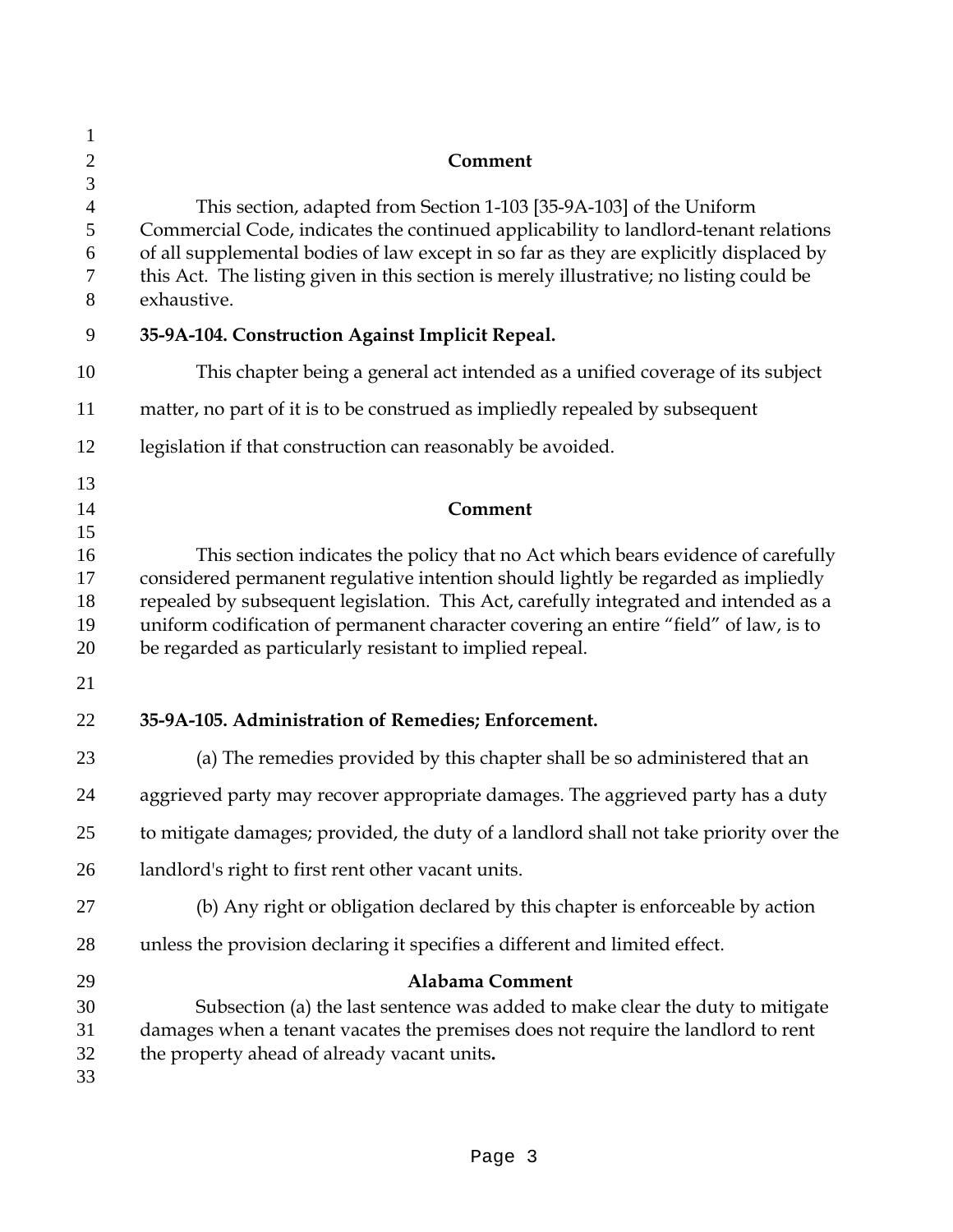| $\mathbf{1}$                                        | Comment                                                                                                                                                                                                                                                                                                                                                                                                                                         |
|-----------------------------------------------------|-------------------------------------------------------------------------------------------------------------------------------------------------------------------------------------------------------------------------------------------------------------------------------------------------------------------------------------------------------------------------------------------------------------------------------------------------|
| $\mathbf{2}$<br>3<br>4<br>5<br>6<br>$\tau$<br>$8\,$ | Subsection (a) is intended to negate unduly narrow or technical interpretation<br>of remedial provisions and to make clear that damages must be minimized. The use<br>of the words "aggrieved party" is intended to indicate that in appropriate<br>circumstances rights and remedies may extend to third persons under this Act or<br>supplementary principles of law (compare Article IV, Divisions I and II).                                |
| 9<br>10<br>11<br>12<br>13<br>14<br>15               | Under subsection (b) any right or obligation described in this Act is<br>enforceable by court action, even though no remedy may be expressly provided,<br>unless a particular provision specifies a different and limited effect. Whether tort<br>action, specific performance or equitable relief is available is determined not by this<br>section but by specific provisions and supplementary principles (see Section<br>1.103)[35-9A-103]. |
| 16                                                  | 35-9A-106. Settlement of Disputed Claim or Right.                                                                                                                                                                                                                                                                                                                                                                                               |
| 17                                                  | A claim or right arising under this chapter or on a rental agreement, if                                                                                                                                                                                                                                                                                                                                                                        |
| 18                                                  | disputed in good faith, may be settled by agreement.                                                                                                                                                                                                                                                                                                                                                                                            |
| 19<br>20<br>21                                      | <b>Alabama Comment</b>                                                                                                                                                                                                                                                                                                                                                                                                                          |
| 22<br>23<br>24                                      | This act does not address arbitration in any way. This section only authorizes<br>and encourages the parties to settle their disagreements before resorting to judicial<br>action.                                                                                                                                                                                                                                                              |
| 25<br>26                                            | Comment                                                                                                                                                                                                                                                                                                                                                                                                                                         |
| 27<br>28<br>29<br>30                                | This section applies to settlements of claims asserted by either landlord or<br>tenant.                                                                                                                                                                                                                                                                                                                                                         |
| 31<br>32<br>33<br>34                                | Subsequent sections of this Act (a) forbid the tenant from prior waiver of<br>rights (Section 1.403)[35-9A-163], and (b) subject the bargain of the parties to the test<br>of conscionability (Section 1.303)[35-9A-143].                                                                                                                                                                                                                       |
| 35                                                  | 35-9A-107. Notice Requirement.                                                                                                                                                                                                                                                                                                                                                                                                                  |
| 36                                                  | A cause of action or civil complaint initiated pursuant to this chapter is not                                                                                                                                                                                                                                                                                                                                                                  |
| 37                                                  | subject to the notice requirement of subsection (j) of Section 34-27-31.                                                                                                                                                                                                                                                                                                                                                                        |
| 38                                                  |                                                                                                                                                                                                                                                                                                                                                                                                                                                 |
|                                                     |                                                                                                                                                                                                                                                                                                                                                                                                                                                 |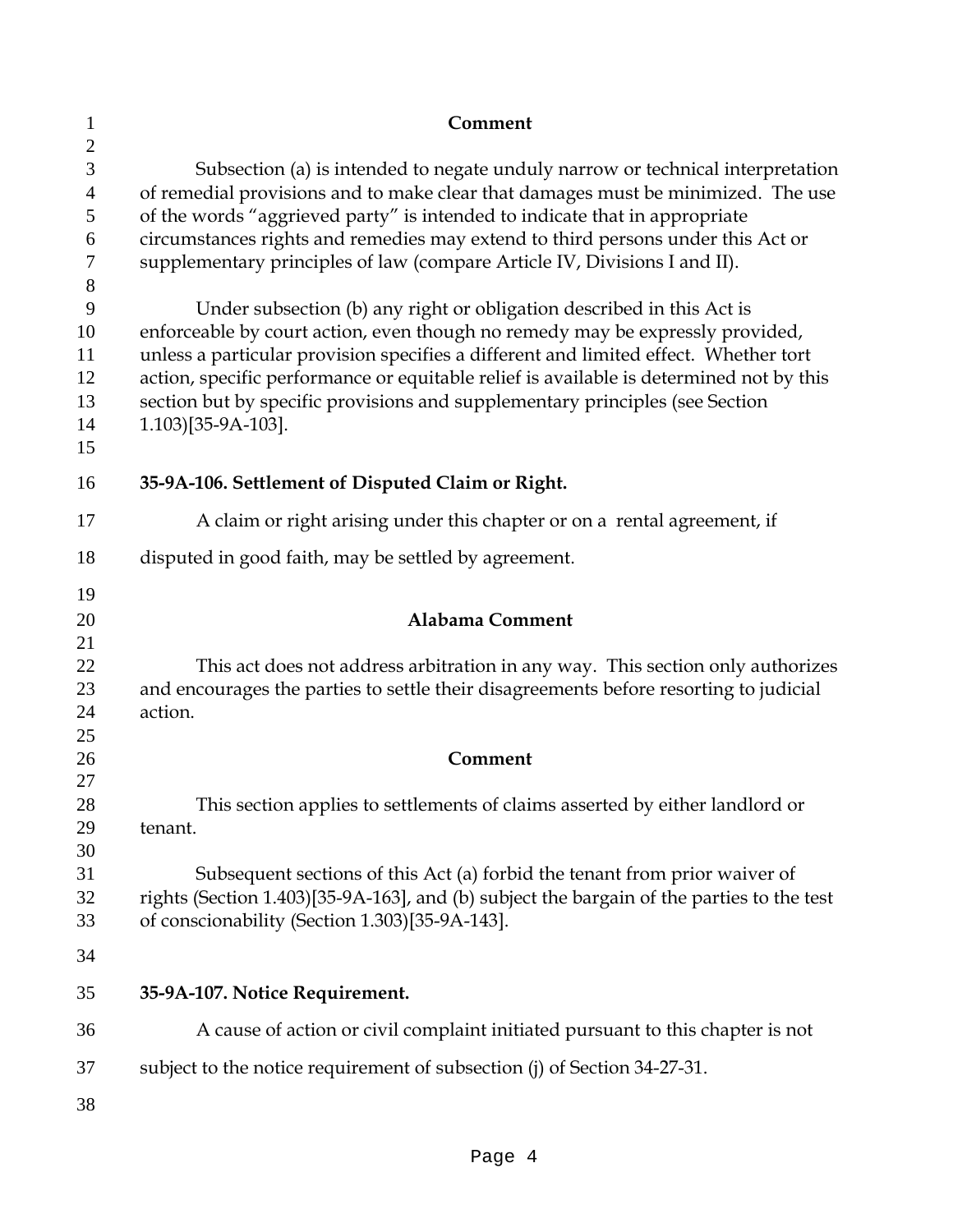| $\mathbf{1}$                                                         | Alabama Comment                                                                                                                                                                                                                                                                                                                                                                                                                                                                                                                                                                                                                                                    |
|----------------------------------------------------------------------|--------------------------------------------------------------------------------------------------------------------------------------------------------------------------------------------------------------------------------------------------------------------------------------------------------------------------------------------------------------------------------------------------------------------------------------------------------------------------------------------------------------------------------------------------------------------------------------------------------------------------------------------------------------------|
| $\mathbf{2}$<br>3<br>$\overline{4}$<br>5<br>6<br>7                   | The Real Estate Commission's Recovery Fund in Ala. Code Section 34-27-31(j)<br>requires a licensee to notify the Commission within 10 days of a complaint against<br>the licensee. A tenant's claim under this Residential Landlord Tenant Act is not<br>subject to this notice requirement.                                                                                                                                                                                                                                                                                                                                                                       |
| 8                                                                    | DIVISION II - SCOPE AND JURISDICTION                                                                                                                                                                                                                                                                                                                                                                                                                                                                                                                                                                                                                               |
| 9                                                                    | 35-9A-121. Territorial Application.                                                                                                                                                                                                                                                                                                                                                                                                                                                                                                                                                                                                                                |
| 10                                                                   | This chapter applies to and is the exclusive remedy to regulate, and                                                                                                                                                                                                                                                                                                                                                                                                                                                                                                                                                                                               |
| 11                                                                   | determine rights, obligations, and remedies under a rental agreement, wherever                                                                                                                                                                                                                                                                                                                                                                                                                                                                                                                                                                                     |
| 12                                                                   | made, for a dwelling unit located within this state. No resolution or ordinance                                                                                                                                                                                                                                                                                                                                                                                                                                                                                                                                                                                    |
| 13                                                                   | relative to landlords, rental housing codes, or the rights and obligations governing                                                                                                                                                                                                                                                                                                                                                                                                                                                                                                                                                                               |
| 14                                                                   | landlord and tenant relationships shall be enacted by any county or municipality                                                                                                                                                                                                                                                                                                                                                                                                                                                                                                                                                                                   |
| 15                                                                   | that contravenes any provision of this chapter and any resolution or ordinance                                                                                                                                                                                                                                                                                                                                                                                                                                                                                                                                                                                     |
| 16                                                                   | enacted both prior to or after the effective date of this chapter which contravenes                                                                                                                                                                                                                                                                                                                                                                                                                                                                                                                                                                                |
| 17                                                                   | any portion of this chapter is superseded by this chapter.                                                                                                                                                                                                                                                                                                                                                                                                                                                                                                                                                                                                         |
| 18<br>19<br>20<br>21<br>22<br>23<br>24<br>25<br>26<br>27<br>28<br>29 | <b>Alabama Comment</b><br>See Section 35-9A-102(c) which states this Act affects only the landlord-tenant<br>relationship and does not create any cause of action or deprive anyone of a cause of<br>action in tort. To make this abundantly clear, "and is the exclusive remedy to" has<br>been added to the Uniform Act.<br>This act preempts municipalities and counties from enacting residential<br>landlord tenant codes. Further, any code existing on the effective date of the act will<br>be superseded by this Act. This preemption is only to specific residential landlord<br>tenant codes and does not encompass municipal and county resolutions or |
| 30<br>31                                                             | ordinances that apply to general housing laws which affect health and safety.                                                                                                                                                                                                                                                                                                                                                                                                                                                                                                                                                                                      |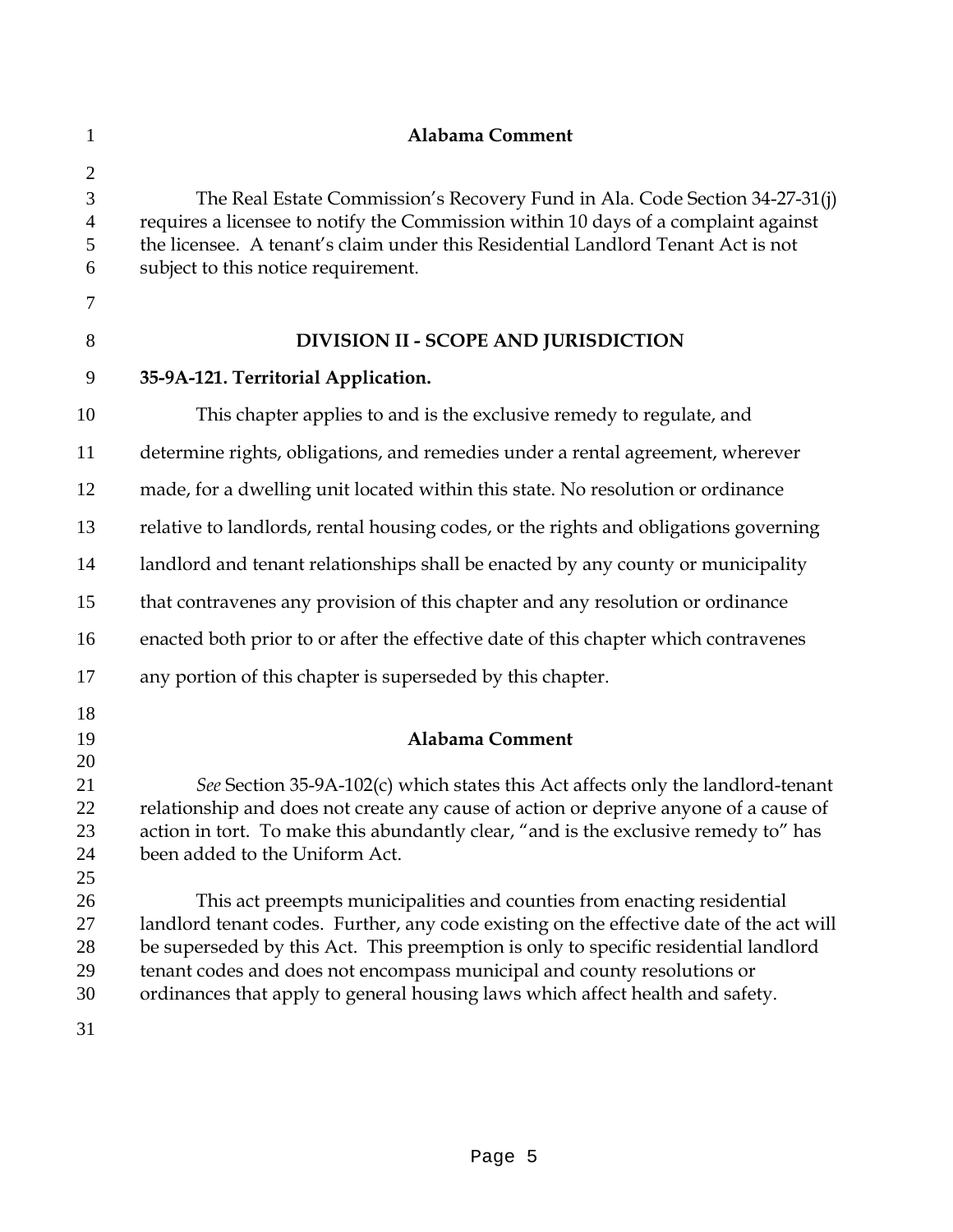| $\mathbf{1}$         | 35-9A-122. Exclusions from Application of Chapter.                                                                                                                                        |
|----------------------|-------------------------------------------------------------------------------------------------------------------------------------------------------------------------------------------|
| $\overline{2}$       | Unless created to avoid the application of this chapter, the following                                                                                                                    |
| 3                    | arrangements are not governed by this chapter:                                                                                                                                            |
| $\overline{4}$       | (1) residence at an institution, public or private, if incidental to detention or                                                                                                         |
| 5                    | the provision of medical, geriatric, educational, counseling, religious, or similar                                                                                                       |
| 6                    | service;                                                                                                                                                                                  |
| 7                    | (2) occupancy under a contract of sale of a dwelling unit or the property of                                                                                                              |
| $8\,$                | which it is a part, if the occupant is the purchaser or a person who succeeds to the                                                                                                      |
| 9                    | interest of the purchaser;                                                                                                                                                                |
| 10                   | (3) occupancy by a member of a fraternal or social organization in the portion                                                                                                            |
| 11                   | of a structure operated for the benefit of the organization;                                                                                                                              |
| 12                   | (4) transient occupancy in a hotel, motel, or lodgings;                                                                                                                                   |
| 13                   | (5) occupancy by an employee of a landlord whose right to occupancy is                                                                                                                    |
| 14                   | conditional upon employment in and about the premises;                                                                                                                                    |
| 15                   | (6) occupancy by an owner of a condominium unit or a holder of a                                                                                                                          |
| 16                   | proprietary lease in a cooperative;                                                                                                                                                       |
| 17                   | (7) occupancy under a rental agreement covering premises rented by the                                                                                                                    |
| 18                   | occupant primarily for agricultural purposes.;                                                                                                                                            |
| 19                   | (8) continuation of occupancy by the seller or a member of the seller's family                                                                                                            |
| 20                   | for a period of not more than thirty-six (36) months after the sale of a dwelling unit                                                                                                    |
| 21                   | or the property of which it is a part.                                                                                                                                                    |
| 22<br>23             | <b>Alabama Comment</b>                                                                                                                                                                    |
| 24<br>25<br>26       | In paragraph (7) the word "rented" has been substituted for the word "used"<br>in the Uniform Act for clarity.                                                                            |
| 27<br>28<br>29<br>30 | Paragraph (8) has been added to provide that a continued occupancy by the<br>seller for a period of not more than 36 months after selling the dwelling is not<br>governed under this act. |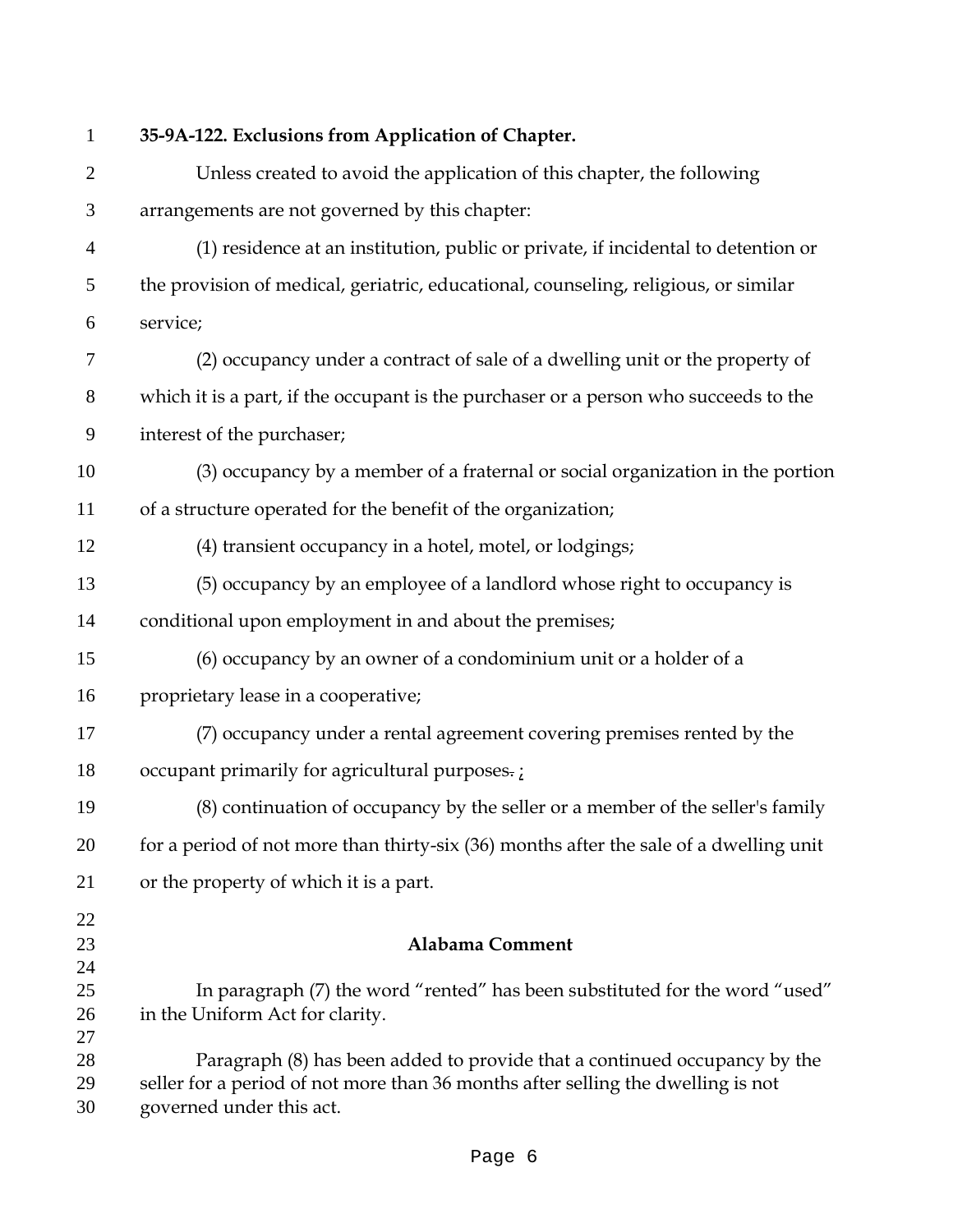| $\mathbf{1}$   |                                                                                                                                                                       |
|----------------|-----------------------------------------------------------------------------------------------------------------------------------------------------------------------|
| $\mathbf{2}$   | Comment                                                                                                                                                               |
| $\mathfrak{Z}$ |                                                                                                                                                                       |
| $\overline{4}$ | This Act regulates landlord-tenant relations in residential properties. It is not                                                                                     |
| 5              | intended to apply where residence is incidental to another primary purpose such as                                                                                    |
| 6              | residence in a prison, a hospital or nursing home, a dormitory owned and operated                                                                                     |
| 7              | by a college or school, or residence by a landlord's employee such as a custodian,                                                                                    |
| $8\,$<br>9     | janitor, guard or caretaker rendering service in or about the demised premises. This<br>Act is intended to apply to government or public agencies acting as landlords |
| 10             | (Section 1.301 (8))[35-9A-141(8)].                                                                                                                                    |
| 11             |                                                                                                                                                                       |
| 12             | This Act does not apply to occupancy by a purchaser under a contract of sale.                                                                                         |
| 13             | This Act applies to occupancy by the holder of an option to purchase, as                                                                                              |
| 14             | distinguished from a contract of sale.                                                                                                                                |
| 15             |                                                                                                                                                                       |
| 16             | This Act applies to roomers and boarders but is not intended to apply to                                                                                              |
| 17             | transient occupancy. In many jurisdictions transient hotel operations are subject to                                                                                  |
| 18<br>19       | special taxes and regulations and, where available, determinations under such<br>authority constitute appropriate criteria.                                           |
| 20             |                                                                                                                                                                       |
| 21             | All of the exclusions enumerated apply only to genuine, bona fide                                                                                                     |
| 22             | arrangements not created to avoid the application of the Act and are subject to the                                                                                   |
| 23             | test of good faith (see Section 1.302)[35-9A-142].                                                                                                                    |
| 24             |                                                                                                                                                                       |
| 25             | Subsection (3) A fraternal or social organization is deemed to also cover                                                                                             |
| 26             | "athletic club".                                                                                                                                                      |
| 27             |                                                                                                                                                                       |
| 28             | 35-9A-123. Jurisdiction and Service of Process.                                                                                                                       |
| 29             | (a) The district and circuit courts of this state, according to their respective                                                                                      |
| 30             | established jurisdictions, may exercise jurisdiction over any landlord with respect to                                                                                |
| 31             | any conduct in this state governed by this chapter or with respect to any claim                                                                                       |
| 32             | arising from a transaction subject to this chapter. In addition to any other method                                                                                   |
| 33             | provided by rule or by statute, personal jurisdiction over a landlord may be                                                                                          |
| 34             | acquired in a civil action or proceeding instituted in the court by the service of                                                                                    |
| 35             | process in the manner provided by this section.                                                                                                                       |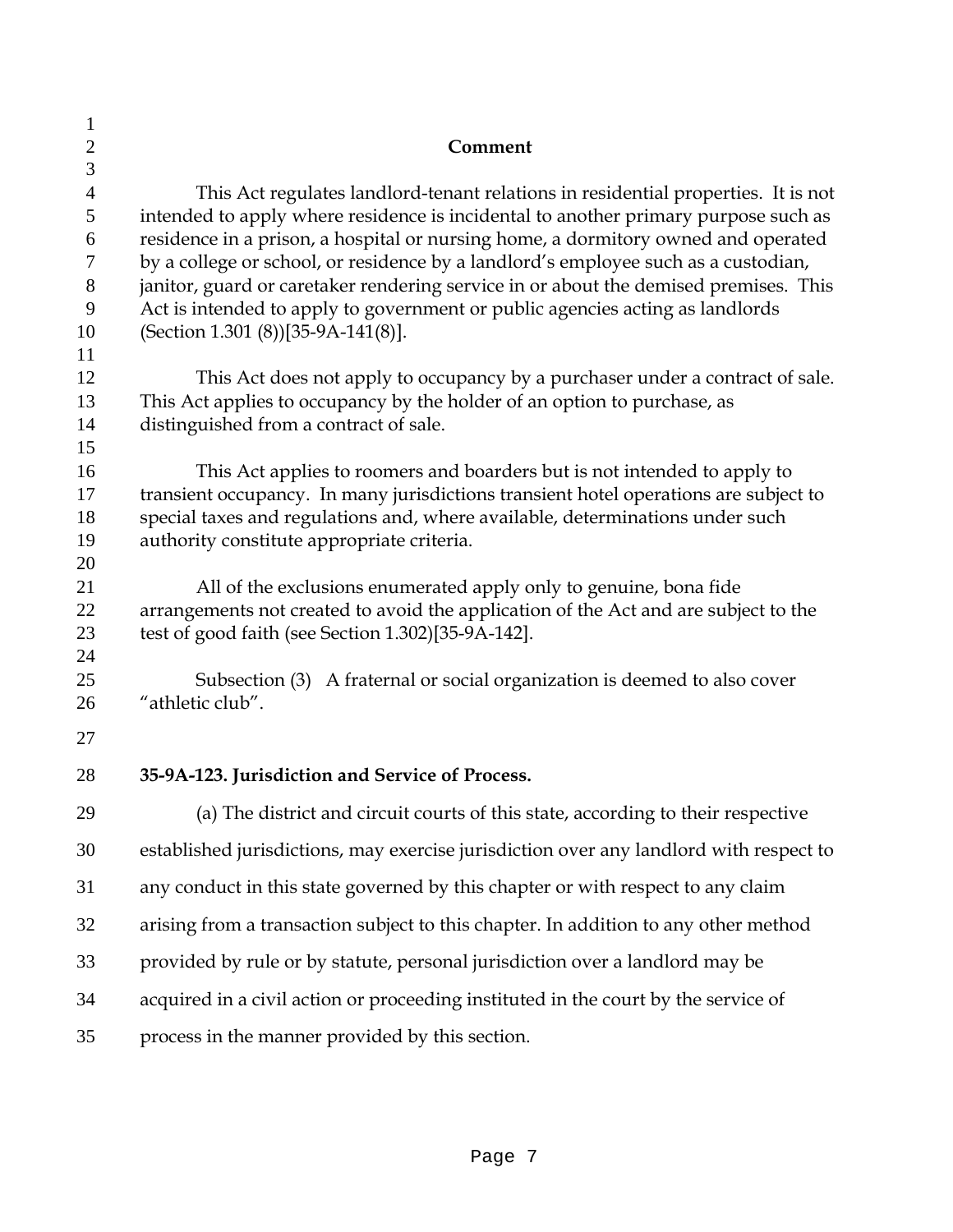| $\mathbf{1}$   | (b) If a landlord is not a resident of this state or is a business entity not         |
|----------------|---------------------------------------------------------------------------------------|
| $\overline{2}$ | authorized to do business in this state and engages in any conduct in this state      |
| 3              | governed by this chapter, or engages in a transaction subject to this chapter, the    |
| 4              | entity may be served as provided by Rule 4 of the Alabama Rules of Civil Procedure.   |
| 5              |                                                                                       |
| 6<br>7         | <b>Alabama Comment</b>                                                                |
| 8              | The act incorporates in paragraph (b) the "long arm" service of process               |
| 9              | procedure proscribed by Alabama Rules of Court.                                       |
| 10             |                                                                                       |
| 11<br>12       | Comment                                                                               |
| 13             | This section bestows jurisdiction on the courts of the enacting state over            |
| 14             | landlords who violate the act and provides a method of obtaining personal             |
| 15             | jurisdiction by service of process. The rights under this section are additional to   |
| 16             | those provided in Section 2.102[35-9A-202] of this Act.                               |
| 17             |                                                                                       |
| 18             | <b>DIVISION III - GENERAL DEFINITIONS AND PRINCIPLES</b>                              |
| 19             | OF INTERPRETATION: NOTICE                                                             |
| 20             | 35-9A-141. General Definitions.                                                       |
| 21             | Subject to additional definitions contained in subsequent articles of this            |
| 22             | chapter which apply to specific articles or divisions thereof, and unless the context |
| 23             | otherwise requires, in this chapter:                                                  |
| 24             | (1) "action" includes recoupment, counterclaim, set-off, suit in equity, and any      |
|                |                                                                                       |
| 25             | other proceeding in which rights are determined, including an action for possession;  |
| 26             | (2) "building and housing codes" include any law, ordinance, or                       |
| 27             | governmental regulation concerning fitness for habitation, or the construction,       |
| 28             | maintenance, operation, occupancy, use, or appearance of any premises or dwelling     |
| 29             | unit;                                                                                 |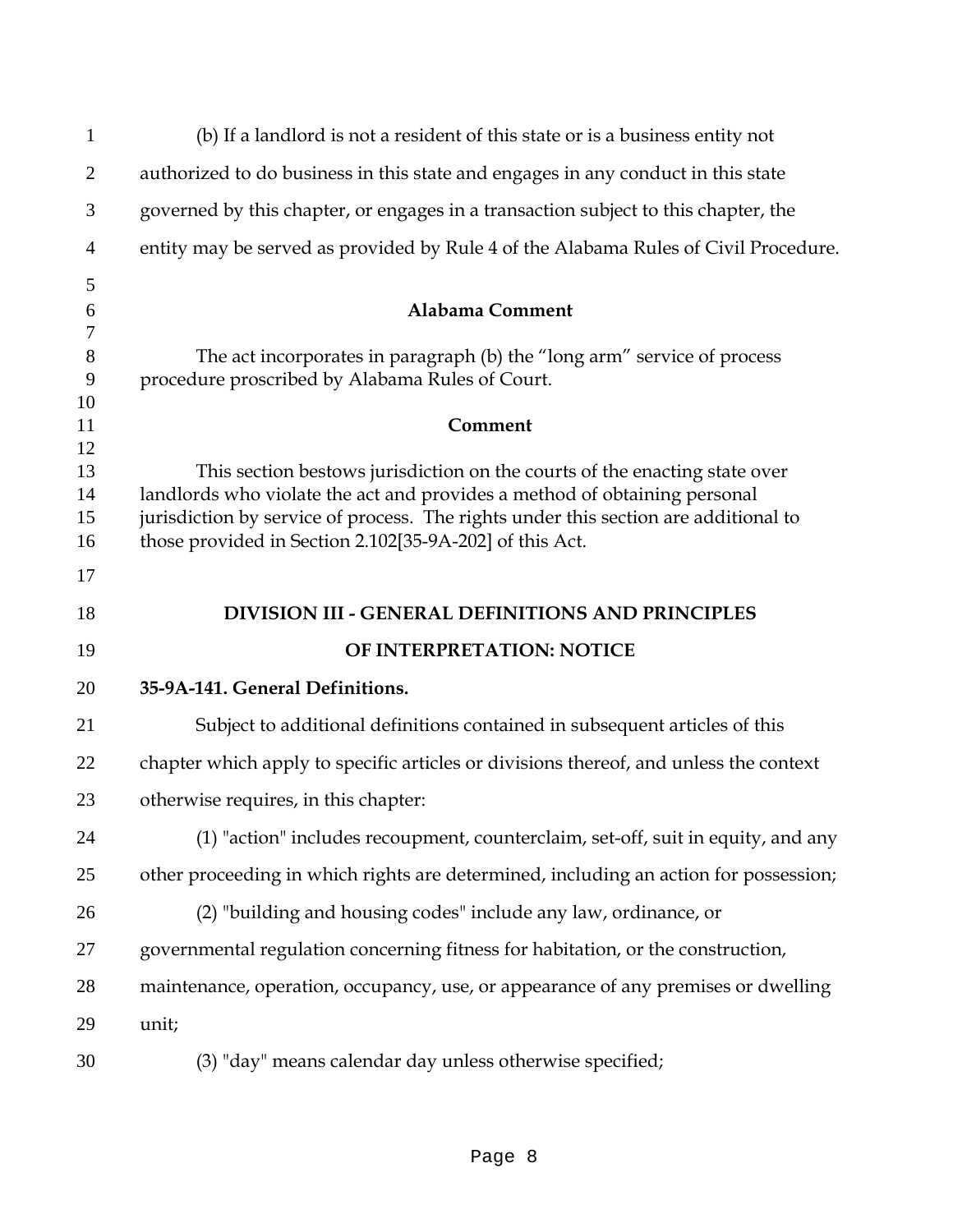- (4) "dwelling unit" means a structure or the part of a structure, including a 2 manufactured home, that is rented as a home, residence, or sleeping place by one or more persons;
- (5) "good faith" means honesty in fact in the conduct of the transaction concerned;
- (6) "landlord" means the owner, lessor, or sublessor of the dwelling unit or the building of which it is a part, and it also means a manager of the premises;
- (7) "organization" includes a corporation, government, governmental subdivision or agency, business trust, estate, trust, partnership or association, 2 or more persons having a joint or common interest, and any business entity;
- (8) "owner" means one or more persons, jointly or severally, in whom is vested (i) all or part of the legal title to property or (ii) all or part of the beneficial ownership and a right to present use and enjoyment of the premises. The term includes a mortgagee only when in possession;
- (9) "person" includes an individual, individuals, or organization;
- (10) "premises" means a dwelling unit and the structure of which it is a part and facilities and appurtenances therein and grounds, areas, and facilities held out 18 for the use of tenants generally or whose use is promised by the rental agreement to the tenant;
- (11) "rent" means all payments to be made to or for the benefit of the landlord under the rental agreement;
- (12) "rental agreement" means all agreements, written or oral, and valid rules and regulations adopted under Section 35-9A-302 embodying the terms and conditions concerning the use and occupancy of a dwelling unit and premises;
- (13) "roomer" means a person occupying a dwelling unit that does not include a toilet, a refrigerator, stove, kitchen sink, and either a bath tub or a shower, all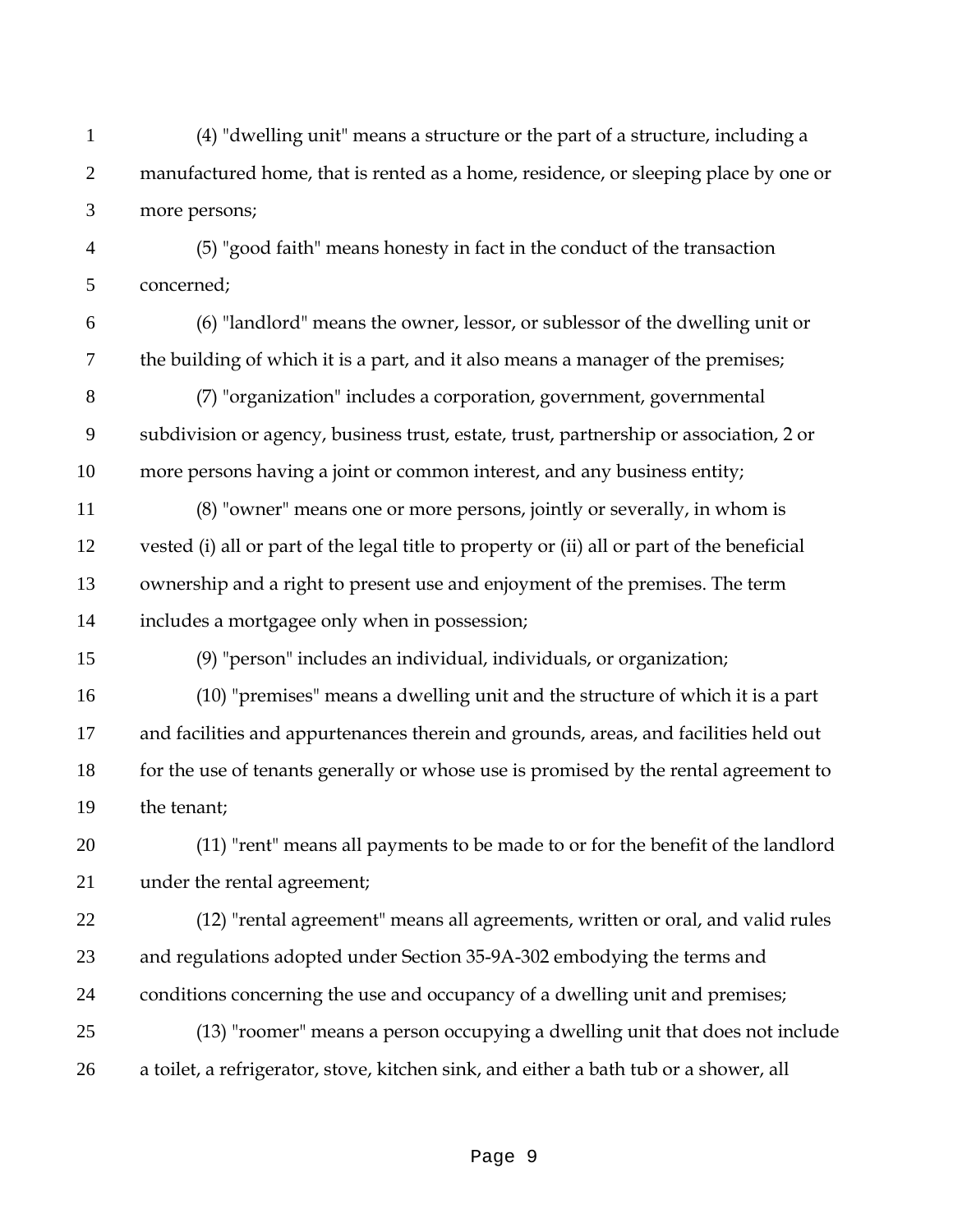| $\mathbf{1}$   | provided by the landlord, and where one or more of these facilities are used in          |
|----------------|------------------------------------------------------------------------------------------|
| $\overline{2}$ | common by occupants in the structure;                                                    |
| 3              | (14) "single family residence" means a structure maintained and used as a                |
| $\overline{4}$ | single dwelling unit. Notwithstanding that a dwelling unit shares one or more walls      |
| 5              | with another dwelling unit, it is a single family residence if it has direct access to a |
| 6              | street or thoroughfare and shares neither heating facilities, hot water equipment, nor   |
| $\overline{7}$ | any other essential facility or service with any other dwelling unit;                    |
| 8              | (15) "tenant" means a person entitled under a rental agreement to occupy a               |
| 9              | dwelling unit to the exclusion of others.                                                |
| 10             |                                                                                          |
| 11             | <b>Alabama Comment</b>                                                                   |
| 12             |                                                                                          |
| 13             | Subsection (3) "Day" was defined to clarify that day means calendar day and              |
| 14             | not business day.                                                                        |
| 15             |                                                                                          |
| 16             | Subsection (6) "Landlord" deletes from the Uniform Act the words "who fails              |
| 17             | to disclose as required by Section 35-9A-202".                                           |
| 18             |                                                                                          |
| 19             | Subsection (8) Alabama being a "title state", the mortgagee holds legal title            |
| 20             | but the mortgagor typically remains in possession and will for this Act be               |
| 21             | considered the "owner" except when the mortgagee goes into possession.                   |
| 22             |                                                                                          |
| 23             | Comment                                                                                  |
| 24             |                                                                                          |
| 25             | Subsection (2) Typical of such "building and housing codes" are housing,                 |
| 26             | building, sanitation, electrical, plumbing, fire prevention, safety and security         |
| 27             | ordinances and regulations. It is intended to include all such codes whether enacted     |
| 28             | or promulgated under federal, state or local authority.                                  |
| 29             |                                                                                          |
|                |                                                                                          |
| 30             | Subsection (7) Accordingly, in the case of an active trust where all the duties          |
| 31             | and powers of management inure to the trustee and the rights of the beneficiary are      |
| 32             | limited to the receipt of income from the trust estate and the beneficiary has no right  |
| 33             | to the present use and enjoyment of the property, the trustee would be considered        |
| 34             | an owner but the beneficiary would not. In the case of property held in the name of      |
| 35             | a nominee or straw the beneficial owner would be considered an owner.                    |
| 36             |                                                                                          |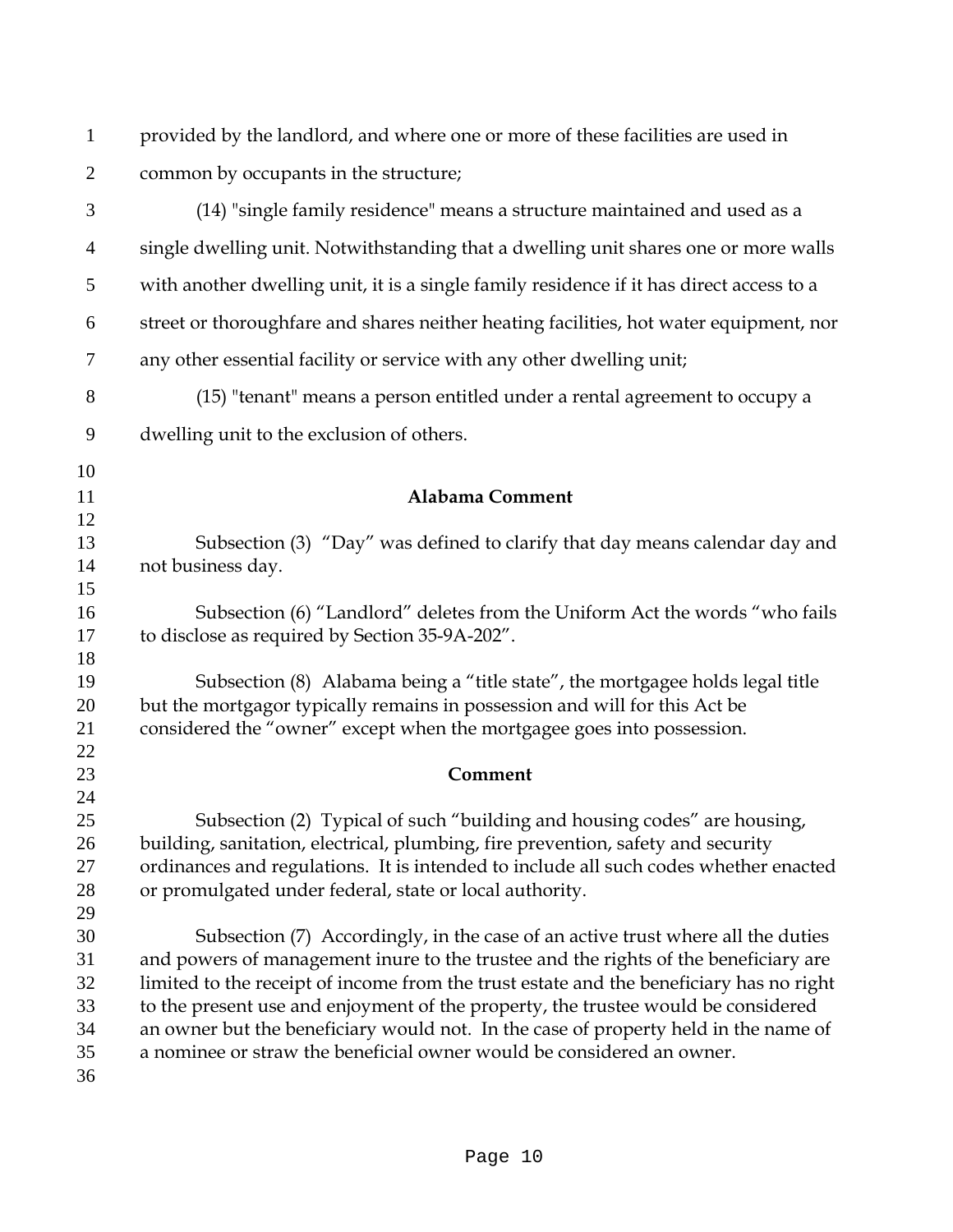| $\mathbf{1}$<br>$\mathbf{2}$<br>3<br>$\overline{4}$ | Subsection (9) Agricultural leases are excluded from operation of the Act<br>(Section 1.202(7)). Inclusion of "grounds, areas and facilities held out for the use of<br>tenants" does not alter the exclusion.                                                           |
|-----------------------------------------------------|--------------------------------------------------------------------------------------------------------------------------------------------------------------------------------------------------------------------------------------------------------------------------|
| 5<br>6<br>$\tau$<br>$8\,$                           | Subsection (11) "Rental agreement" will thus include the original agreement<br>between landlord and tenant as well as any modification and all valid rules and<br>regulations concerning use and occupancy as provided in Section 3.102.                                 |
| 9<br>10<br>11<br>12                                 | Subsection (12) This Act provides lesser rights to a roomer as distinguished<br>from the tenant of a dwelling unit. The definition requires certain facilities to be<br>provided by the landlord. This requirement is not met by provision of the same by<br>the tenant. |
| 13                                                  |                                                                                                                                                                                                                                                                          |
| 14                                                  | 35-9A-142. Obligation of Good Faith.                                                                                                                                                                                                                                     |
| 15                                                  | Every agreement and duty under this chapter and every act which must be                                                                                                                                                                                                  |
| 16                                                  | performed as a condition precedent to the exercise of a right or remedy under this                                                                                                                                                                                       |
| 17                                                  | chapter imposes an obligation of good faith in its performance or enforcement.                                                                                                                                                                                           |
| 18                                                  |                                                                                                                                                                                                                                                                          |
| 19                                                  | <b>Alabama Comment</b>                                                                                                                                                                                                                                                   |
| 20<br>21                                            | The obligation of good faith is extended to all "agreements" and "duties"                                                                                                                                                                                                |
| 22                                                  | under the Act. This section in the Uniform Act only enumerates "duties". Good                                                                                                                                                                                            |
| 23                                                  | faith as to "agreements" are specifically enumerated elsewhere in the Uniform Act.                                                                                                                                                                                       |
|                                                     |                                                                                                                                                                                                                                                                          |
| 24                                                  |                                                                                                                                                                                                                                                                          |
| 25                                                  | The Alabama Act places the obligation of good faith for both "agreements and<br>duties" in one section and deletes it in other places.                                                                                                                                   |
| 26                                                  |                                                                                                                                                                                                                                                                          |
| 27                                                  | Comment                                                                                                                                                                                                                                                                  |
| 28                                                  |                                                                                                                                                                                                                                                                          |
| 29                                                  | Section 1.302[35-9A-142] is adapted from Section 1-203 of the Uniform                                                                                                                                                                                                    |
| 30                                                  | Commercial Code. As the commentators there said, "This section sets forth a basic                                                                                                                                                                                        |
| 31                                                  | principle running throughout this Act. The principle involved is that in commercial                                                                                                                                                                                      |
| 32                                                  | transactions good faith is required in the performance and enforcement of all                                                                                                                                                                                            |
| 33                                                  | agreements or duties." The commentators there drew attention to particular                                                                                                                                                                                               |
| 34                                                  | applications of this general principle. The intention is that the rule be identical in                                                                                                                                                                                   |
| 35                                                  | landlord-tenant relationships and, similarly, particular applications of this general                                                                                                                                                                                    |
| 36<br>37                                            | principle appear in specific provisions of this Act such as exclusions (Section                                                                                                                                                                                          |
| 38                                                  | 1.202)[35-9A-102], retaliatory eviction as well as complaints made to public<br>authorities (Section 5.101)[35-9A-501], and obligation of the landlord to repair                                                                                                         |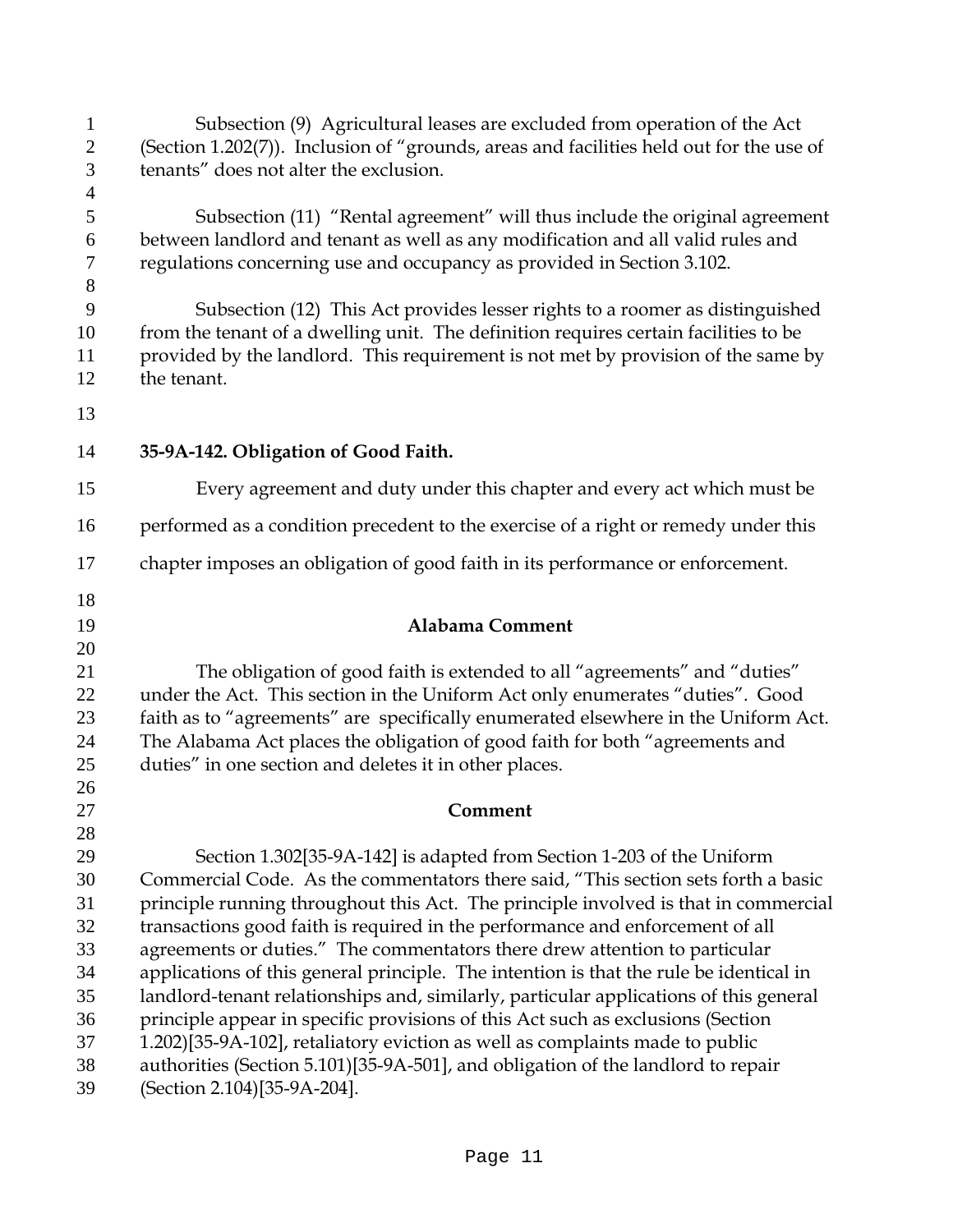# **35-9A-143. Unconscionability.**

(a) If the court, as a matter of law, finds:

(1) a rental agreement or any provision thereof was unconscionable when made, the court may refuse to enforce the agreement, enforce the remainder of the agreement without the unconscionable provision, or limit the application of any unconscionable provision to avoid an unconscionable result; or

(2) a settlement in which a party waives or agrees to forego a claim or right under this chapter or under a rental agreement was unconscionable when made, the court may refuse to enforce the settlement, enforce the remainder of the settlement without the unconscionable provision, or limit the application of any unconscionable provision to avoid an unconscionable result.

- (b) If unconscionability is put into issue by a party or by the court upon its own motion, the parties shall be afforded a reasonable opportunity to present evidence as to the setting, purpose, and effect of the rental agreement or settlement to aid the court in making the determination.
- 

# **Comment**

This Section, adapted from the Uniform Commercial Code and the Consumer Credit Code, is intended to make it possible for the courts to police explicitly against rental agreements, clauses, settlements, or waivers of claim or right which they find to be unconscionable. This section is intended to allow the courts to pass directly on the issue of unconscionability and to make a conclusion of law as to unconscionability. The basic test is whether, in light of the background and setting 26 of the market, the conditions of the particular parties to the rental agreement, settlement or waiver of right or claim are so one-sided as to be unconscionable under the circumstances existing at the time of the making of the agreement or settlement. Thus, the particular facts involved in each case are of utmost importance since unconscionability may exist in some situations but not in others. Either landlords or tenants may, in appropriate circumstances, avail themselves of this section.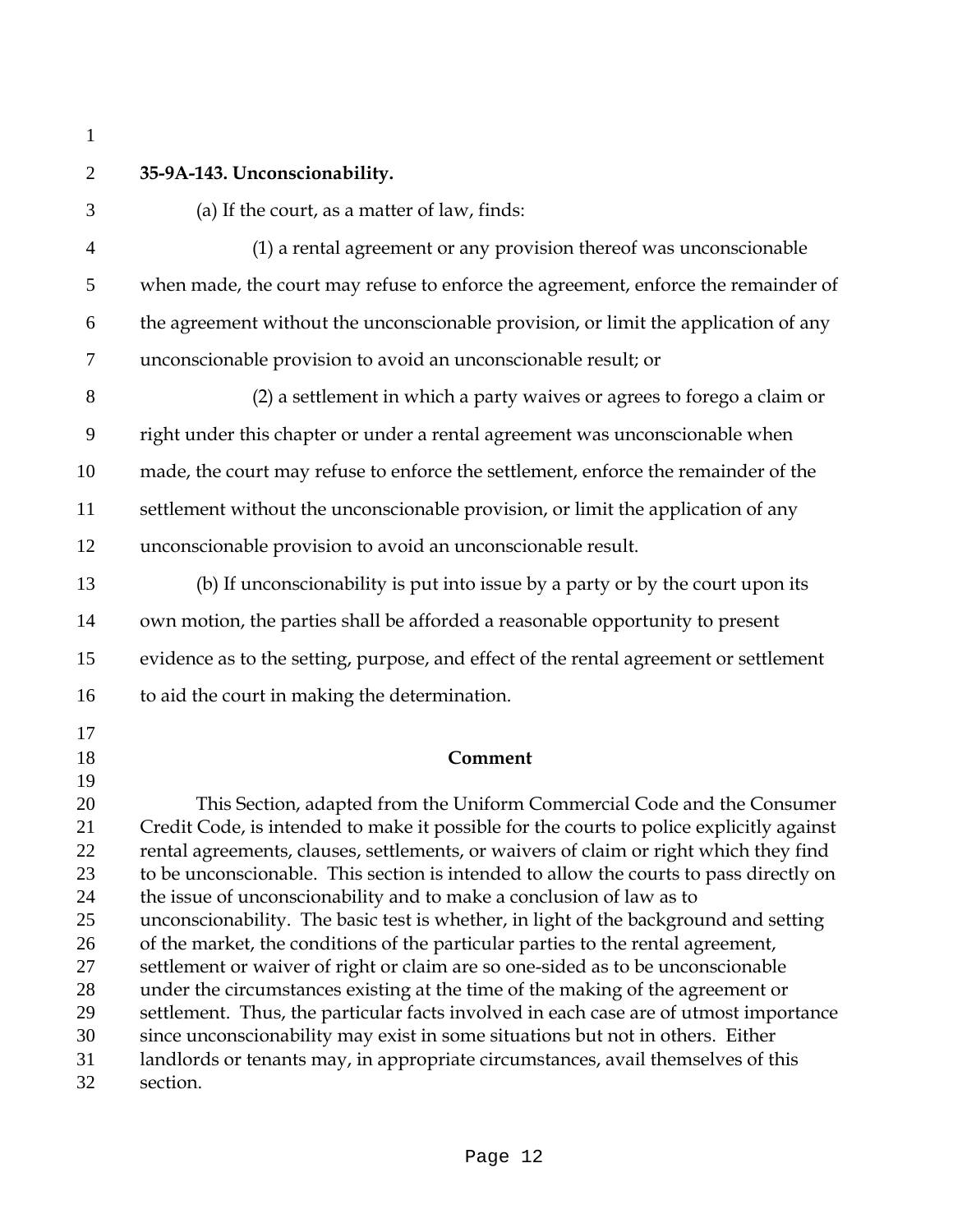| $\mathbf{1}$   |                                                                                           |
|----------------|-------------------------------------------------------------------------------------------|
| $\overline{2}$ | 35-9A-144. Notice.                                                                        |
| 3              | (a) A person has notice of a fact if:                                                     |
| 4              | (1) the person has actual knowledge of it;                                                |
| 5              | (2) the person has received a notice or notification of it; or                            |
| 6              | (3) from all the facts and circumstances known to the person at the                       |
| 7              | time in question, the person has reason to know that it exists.                           |
| 8              | A person "knows" or "has knowledge" of a fact if the person has actual                    |
| 9              | knowledge of it.                                                                          |
| 10             | (b) A person "notifies" or "gives" a notice or notification to another person by          |
| 11             | taking steps reasonably calculated to inform the other in ordinary course whether or      |
| 12             | not the other actually comes to know of it. A person presumatively "receives" a           |
| 13             | notice or notification when:                                                              |
| 14             | (1) it comes to the person's attention;                                                   |
| 15             | (2) in the case of the landlord, it is delivered at the place of business of              |
| 16             | the landlord or mailed to any place designated by the landlord as the place for           |
| 17             | receipt of the communication; or                                                          |
| 18             | (3) in the case of the tenant, it is delivered in hand to the tenant or                   |
| 19             | three days after mailing with adequate prepaid postage in the United States mail to       |
| 20             | the tenant's last known place of residence.                                               |
| 21             | (c) "Notice," knowledge of a notice, or notification received by an                       |
| 22             | organization is effective for a particular transaction from the time it is brought to the |
| 23             | attention of the organization.                                                            |
| 24             | (d) Notice provided in this section does not apply to the notice required to              |
| 25             | terminate a tenancy or evict a tenant.                                                    |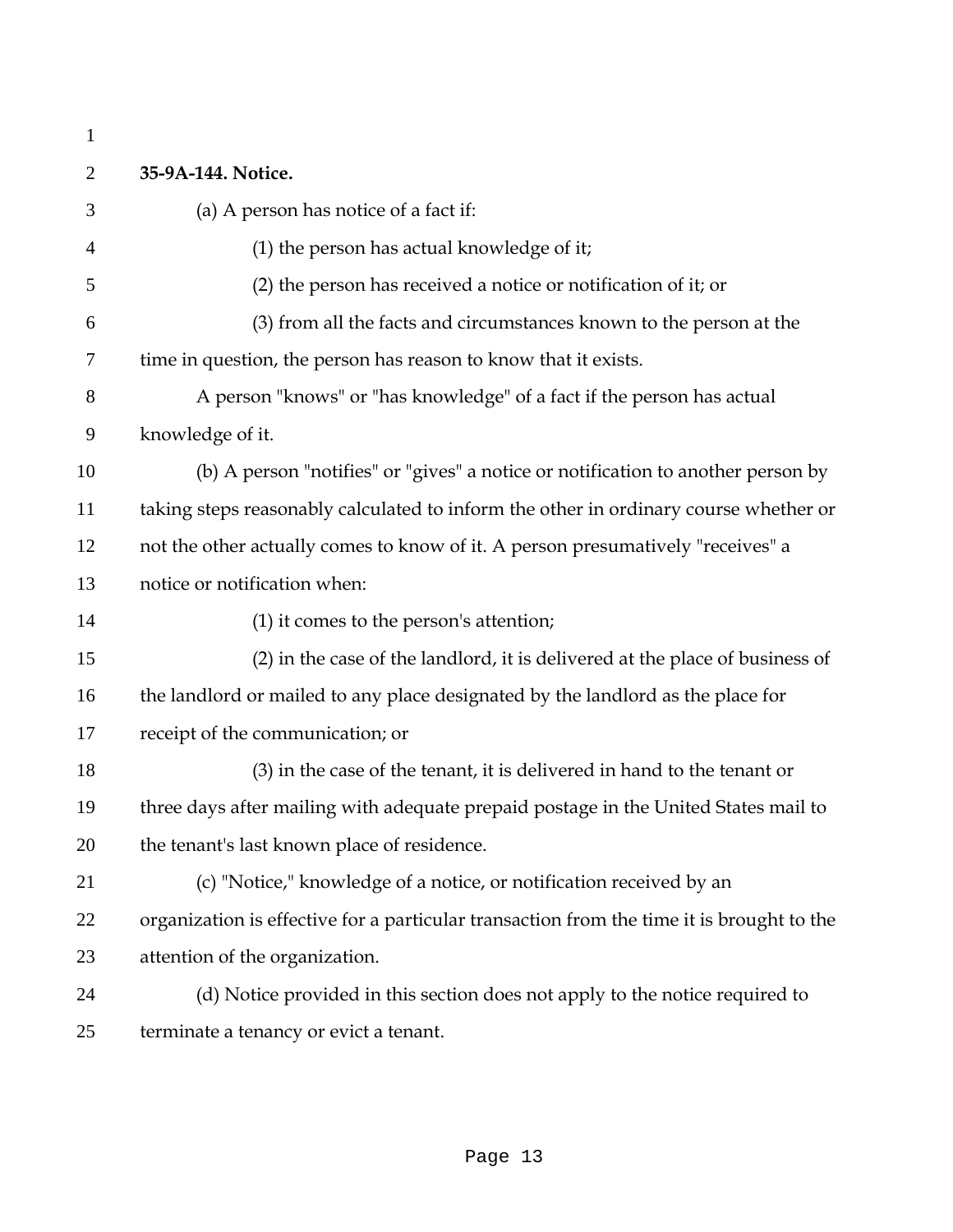| 1                                                                       | <b>Alabama Comment</b>                                                                                                                                                                                                                                                                                                                                                                                                                                                                                                             |
|-------------------------------------------------------------------------|------------------------------------------------------------------------------------------------------------------------------------------------------------------------------------------------------------------------------------------------------------------------------------------------------------------------------------------------------------------------------------------------------------------------------------------------------------------------------------------------------------------------------------|
| $\overline{2}$<br>3<br>$\overline{4}$<br>5<br>6<br>$\tau$<br>$8\,$<br>9 | The presumption of receipt in subsection (b) merely shifts the burden of proof<br>of non-receipt to the party denying receipt of notice. Presumptive delivery to a<br>landlord in subsection $(b)(2)$ occurs when there is personal delivery by any means to<br>the landlord's place of business or mailing to an address designated by the landlord.<br>Presumptive delivery to a tenant occurs when there is personal delivery to the<br>tenant or three days after proper mailing to the tenant of notice by regular U.S. mail. |
| 10<br>11<br>12<br>13                                                    | "Notice" was amended in subsection (c) from the Uniform Act to provide that<br>knowledge is effective from the time it is brought to the attention of the<br>"organization" rather than the "individual conducting the transaction".                                                                                                                                                                                                                                                                                               |
| 14<br>15<br>16                                                          | Pursuant to subsection (d), notice in this section applies to communications<br>relating to the tenancy, but not to termination of the tenancy or eviction of a tenant.                                                                                                                                                                                                                                                                                                                                                            |
| 17                                                                      | Comment                                                                                                                                                                                                                                                                                                                                                                                                                                                                                                                            |
| 18<br>19<br>20<br>21                                                    | This section is adapted from Section 7-1-201(25) of the Uniform Commercial<br>Code. Section 1.302[35-9A-142] imposes the obligation of good faith and is, of<br>course, applicable to this section.                                                                                                                                                                                                                                                                                                                                |
| 22                                                                      |                                                                                                                                                                                                                                                                                                                                                                                                                                                                                                                                    |
| 23                                                                      | <b>DIVISION IV - GENERAL PROVISIONS</b>                                                                                                                                                                                                                                                                                                                                                                                                                                                                                            |
| 24                                                                      | 35-9A-161. Terms and Conditions of Rental Agreement.                                                                                                                                                                                                                                                                                                                                                                                                                                                                               |
| 25                                                                      | (a) A landlord and a tenant may include in a rental agreement terms and                                                                                                                                                                                                                                                                                                                                                                                                                                                            |
| 26                                                                      | conditions not prohibited by this chapter or other law, including rent, term of the                                                                                                                                                                                                                                                                                                                                                                                                                                                |
| 27                                                                      | agreement, and other provisions governing the rights and obligations of the parties.                                                                                                                                                                                                                                                                                                                                                                                                                                               |
| 28                                                                      | (b) In absence of agreement, the tenant shall pay as rent the fair rental value                                                                                                                                                                                                                                                                                                                                                                                                                                                    |
| 29                                                                      | for the use and occupancy of the dwelling unit.                                                                                                                                                                                                                                                                                                                                                                                                                                                                                    |
| 30                                                                      | (c) Rent is payable without demand or notice at the time and place agreed                                                                                                                                                                                                                                                                                                                                                                                                                                                          |
| 31                                                                      | upon by the parties. Unless otherwise agreed, rent is payable at the dwelling unit                                                                                                                                                                                                                                                                                                                                                                                                                                                 |
| 32                                                                      | and periodic rent is payable at the beginning of any term of one month or less and                                                                                                                                                                                                                                                                                                                                                                                                                                                 |
| 33                                                                      | otherwise in equal monthly installments at the beginning of each month. Unless                                                                                                                                                                                                                                                                                                                                                                                                                                                     |
| 34                                                                      | otherwise agreed, rent is uniformly apportionable from day-to-day.                                                                                                                                                                                                                                                                                                                                                                                                                                                                 |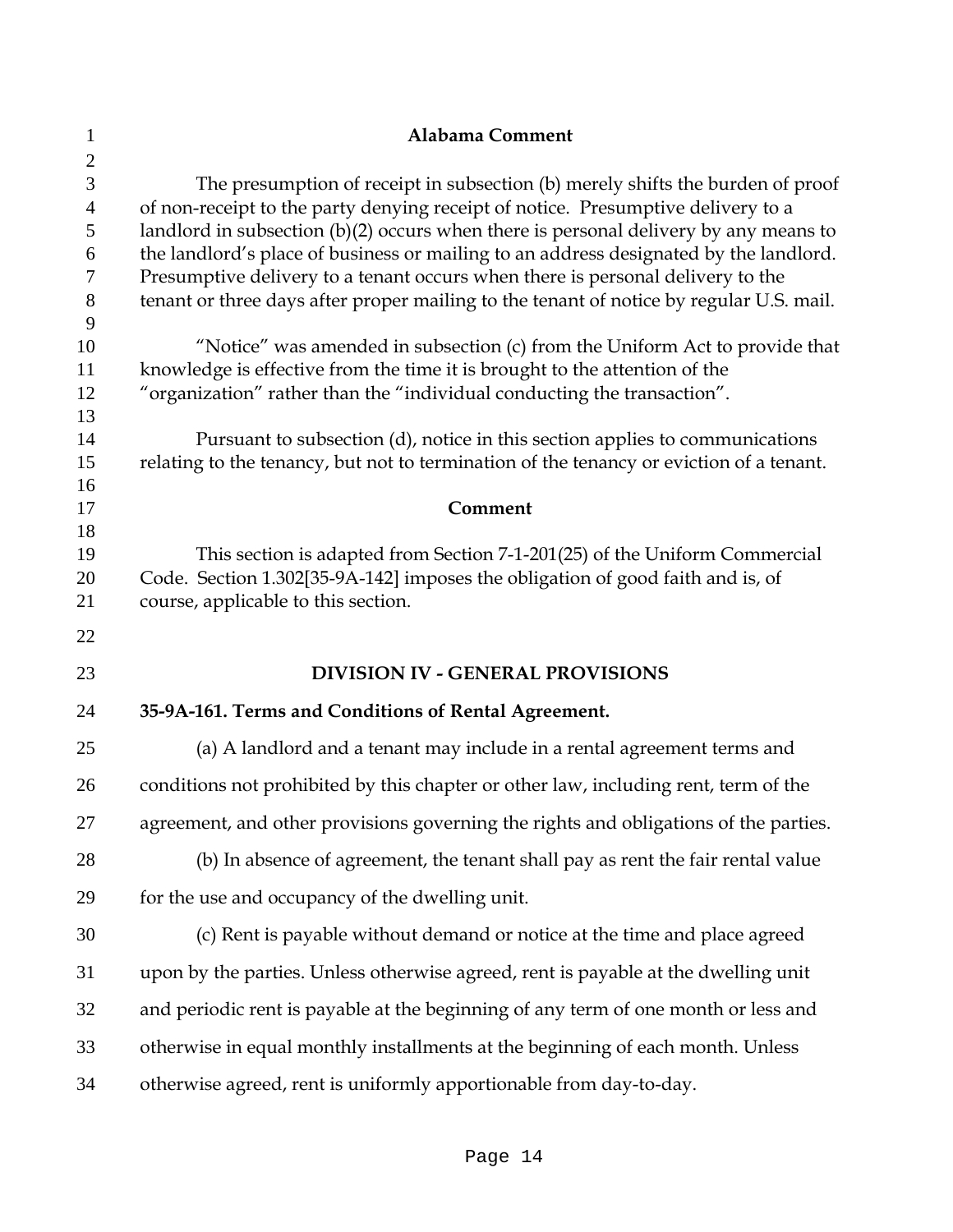| $\mathbf{1}$     | (d) Unless the rental agreement fixes a definite term, the tenancy is week-to-                                                                               |
|------------------|--------------------------------------------------------------------------------------------------------------------------------------------------------------|
| $\overline{2}$   | week in case of a tenant who pays weekly rent, and in all other cases month-to-                                                                              |
| 3                | month.                                                                                                                                                       |
| $\overline{4}$   |                                                                                                                                                              |
| $\mathfrak{S}$   | Comment                                                                                                                                                      |
| $\boldsymbol{6}$ |                                                                                                                                                              |
| 7<br>8           | In absence of an agreement for a definite term of lease, the tenant has a term<br>of month-to-month without regard to the payment of rent weekly, monthly or |
| 9                | otherwise, and a roomer [tenant] who pays rent for longer intervals than week-to-                                                                            |
| 10               | week has a month-to-month term. As to termination of such tenancies, see Section                                                                             |
| 11               | 35-9A-441.                                                                                                                                                   |
| 12               |                                                                                                                                                              |
| 13               | 35-9A-162. Effect of Unsigned or Undelivered Rental Agreement.                                                                                               |
| 14               | (a) If a landlord does not sign and deliver a written rental agreement signed                                                                                |
| 15               | and delivered to the landlord by the tenant, acceptance of rent without reservation                                                                          |
| 16               | by the landlord gives the rental agreement the same effect as if it had been signed                                                                          |
| 17               | and delivered by the landlord.                                                                                                                               |
| 18               | (b) If a tenant does not sign and deliver a written rental agreement signed and                                                                              |
| 19               | delivered to the tenant by the landlord, acceptance of possession and payment of                                                                             |
| 20               | rent without reservation gives the rental agreement the same effect as if it had been                                                                        |
| 21               | signed and delivered by the tenant.                                                                                                                          |
| 22               | (c) If a rental agreement given effect by the operation of this section provides                                                                             |
| 23               | for a term longer than one year, it is effective for only one year.                                                                                          |
| 24               |                                                                                                                                                              |
| 25               | Comment                                                                                                                                                      |
| 26               |                                                                                                                                                              |
| 27<br>28         | The subsections above apply to transactions in which a written rental<br>agreement has been signed and delivered by either landlord or tenant, the parties   |
| 29               | have agreed on terms, and the defect is solely the absence of a signature. Delivery                                                                          |
| 30               | thus means legal rather than physical delivery alone. Thus knowledge or notice of                                                                            |
| 31               | the signing of the rental agreement is required. These subsections do not apply to                                                                           |
| 32<br>33         | applications for leases or similar writings regarded by the parties as preliminary to<br>written agreements.                                                 |
|                  |                                                                                                                                                              |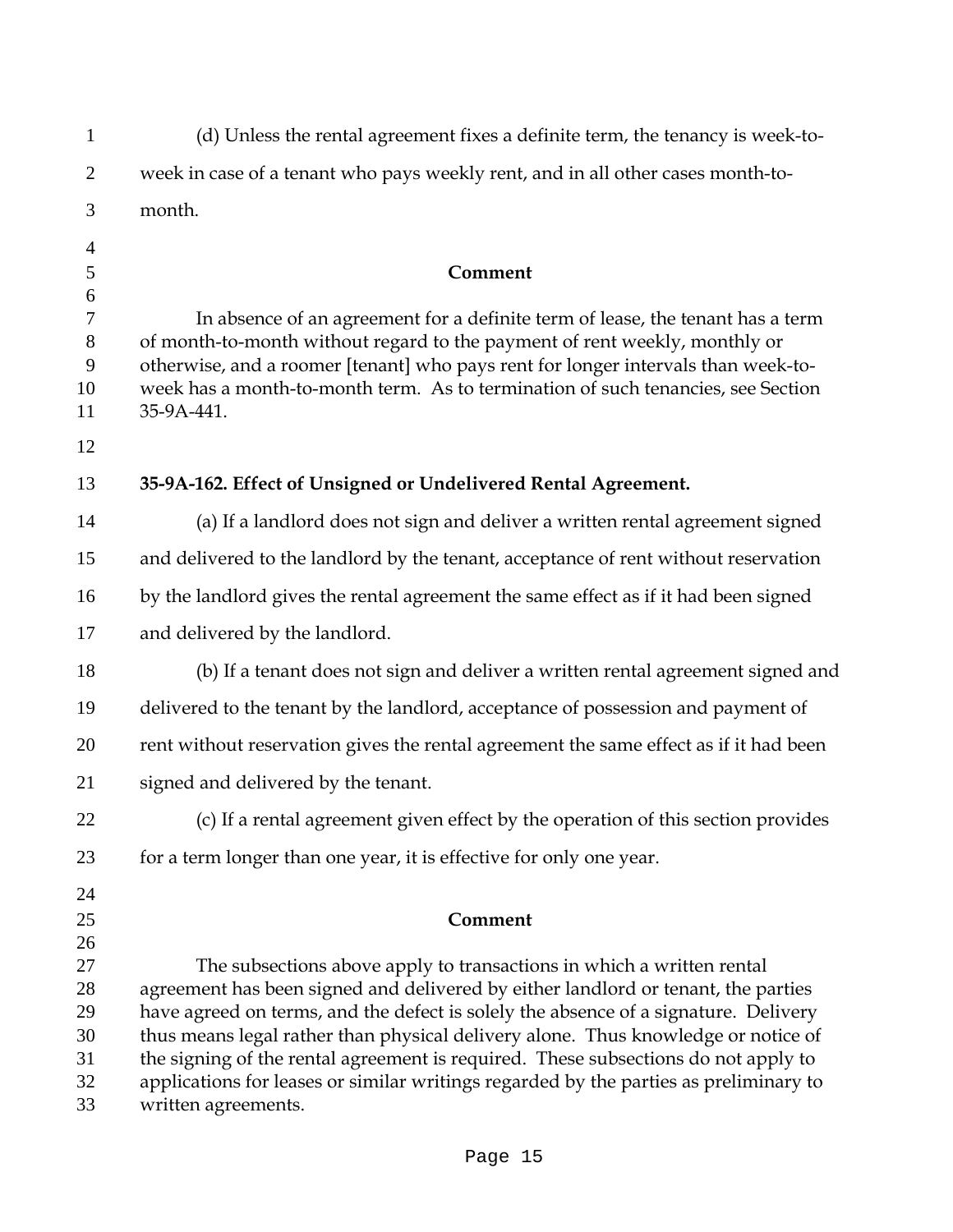| $\mathbf{1}$                     |                                                                                                                                                                                                                                                                                                                                       |
|----------------------------------|---------------------------------------------------------------------------------------------------------------------------------------------------------------------------------------------------------------------------------------------------------------------------------------------------------------------------------------|
| $\overline{2}$                   | 35-9A-163. Prohibited Provisions in Rental Agreements.                                                                                                                                                                                                                                                                                |
| 3                                | (a) A rental agreement may not provide that the tenant:                                                                                                                                                                                                                                                                               |
| $\overline{4}$                   | (1) agrees to waive or forego rights or remedies established under                                                                                                                                                                                                                                                                    |
| 5                                | Section 35-9A-204, 35-9A-401, or 35-9A-404, or requirements of security deposits                                                                                                                                                                                                                                                      |
| 6                                | established by this chapter or under the law of unlawful detainer;                                                                                                                                                                                                                                                                    |
| 7                                | (2) authorizes any person to confess judgment on a claim arising out of                                                                                                                                                                                                                                                               |
| 8                                | the rental agreement;                                                                                                                                                                                                                                                                                                                 |
| 9                                | (3) agrees to pay the landlord's attorney's fees or cost of collection; or                                                                                                                                                                                                                                                            |
| 10                               | (4) agrees to the exculpation or limitation of any liability of the                                                                                                                                                                                                                                                                   |
| 11                               | landlord arising under law or to indemnify the landlord for that liability or the costs                                                                                                                                                                                                                                               |
| 12                               | connected therewith.                                                                                                                                                                                                                                                                                                                  |
| 13                               | (b) A provision prohibited by subsection (a) included in a rental agreement is                                                                                                                                                                                                                                                        |
| 14                               | unenforceable. If a landlord deliberately uses a rental agreement containing                                                                                                                                                                                                                                                          |
| 15                               | provisions known by the landlord to be prohibited, the tenant may recover in                                                                                                                                                                                                                                                          |
| 16                               | addition to actual damages an amount up to 1 months' periodic rent and reasonable                                                                                                                                                                                                                                                     |
| 17                               | attorney's fees.                                                                                                                                                                                                                                                                                                                      |
| 18                               |                                                                                                                                                                                                                                                                                                                                       |
| 19<br>20                         | <b>Alabama Comment</b>                                                                                                                                                                                                                                                                                                                |
| 21<br>22<br>23<br>24<br>25<br>26 | $(a)(1)$ The prohibition of waiver applies to rights and remedies relating to<br>Section 35-9A-204, "Landlord Maintaining the Premises"; 35-9A-401,<br>"Noncompliance by the Landlord in General"; and 35-9A-404, the "Wrongful Failure<br>to Make Available Heat, Water, Hot Water or Essential Services, and Security<br>Deposits". |
| 27<br>28<br>29                   | (a)(3) The addition of a prohibition of "cost of collection" is to prohibit a<br>third party from assessing a collection cost.                                                                                                                                                                                                        |
| 30<br>31<br>32                   | This section is not effective until January 1, 2008 to enable the landlord<br>(b)<br>sufficient time to revise the rental agreements before subjecting the landlord to the<br>penalties prescribed in section (b).                                                                                                                    |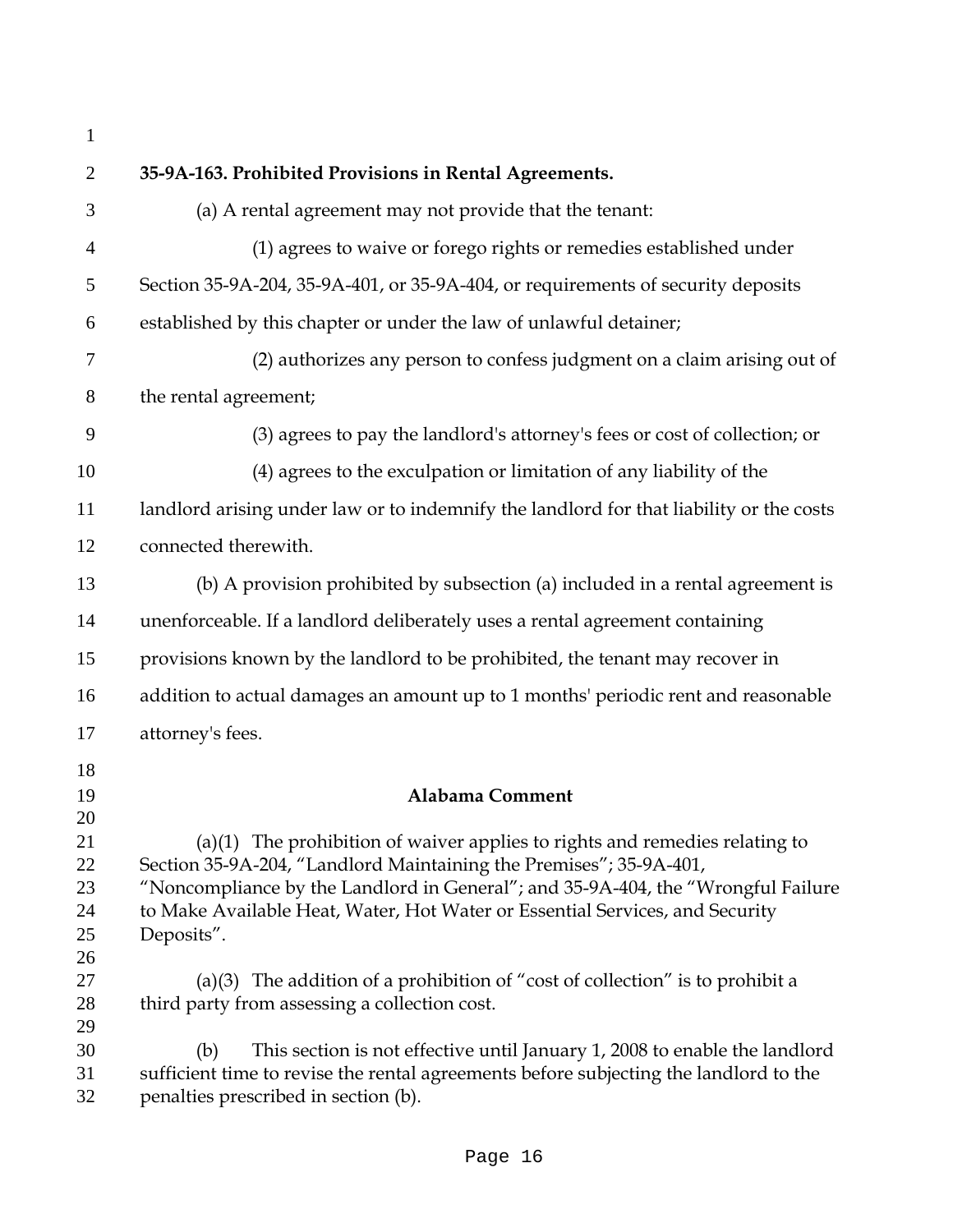| $\mathbf{1}$   |                                                                                                                                                                        |
|----------------|------------------------------------------------------------------------------------------------------------------------------------------------------------------------|
| $\mathbf{2}$   | Comment                                                                                                                                                                |
| 3              |                                                                                                                                                                        |
| $\overline{4}$ | Rental agreements are often executed on forms provided by landlords, and                                                                                               |
| 5              | some contain adhesion clauses the use of which is prohibited by this section. Section                                                                                  |
| 6              | 2.415 of the Uniform Consumer Credit Code provides "a buyer or lessee may not                                                                                          |
| 7              | authorize any person to confess judgment on a claim arising out of a consumer                                                                                          |
| 8              | credit sale or consumer lease." The official comment to this section states "This                                                                                      |
| 9              | section reflects the view of the great majority of states in prohibiting authorization to                                                                              |
| 10             | confess judgment." Similarly, clauses attempting to exculpate the landlord from tort                                                                                   |
| 11             | liability for his own wrong have been declared illegal by statutes in some states                                                                                      |
| 12             | (compare Mass.G.L. Chapter 186, Sec. 15; New York Real Property Law Section 234;                                                                                       |
| 13             | and Ill.Ann.Stat., Chapter 80, Section 15a (Smith-Hurd) 1966). Such provisions, even                                                                                   |
| 14<br>15       | though unenforceable at law may nevertheless prejudice and injure the rights and<br>interests of the uninformed tenant who may, for example, surrender or waive rights |
| 16             | in settlement of an enforceable claim against the landlord for damages arising from                                                                                    |
| 17             | the landlord's negligence.                                                                                                                                             |
| 18             |                                                                                                                                                                        |
| 19             | Attorney's fees under the Act may be asserted against either the landlord or                                                                                           |
| 20             | tenant as enumerated in the Act (see, for example, Sections 1.403(b)[35-9A-163];                                                                                       |
| 21             | 4.101(b)[35-9A-401(b)]; 4.105(a)[35-9A-405(a)]). The right to recover attorney's fees                                                                                  |
| 22             | against the tenant, however, must arise under the statute, not by contract of the                                                                                      |
| 23             | parties.                                                                                                                                                               |
| 24             | 35-9A-164. Payment of Rent Prerequisite to Enforcing Remedies under this                                                                                               |
| 25             | Chapter.                                                                                                                                                               |
| 26             | The tenant may not withhold payment of rent to the landlord, while in                                                                                                  |
| 27             | possession, to enforce any of the tenant's rights under this chapter.                                                                                                  |
| 28             | Alabama Comment                                                                                                                                                        |
| 29             |                                                                                                                                                                        |
| 30             | This section was substituted in place of the Uniform Act section entitled                                                                                              |
| 31             | "Separation of Rents and Obligations to Maintain Property Forbidden." This section                                                                                     |
| 32             | has been rewritten to provide that a tenant while in possession may not withhold                                                                                       |
| 33             | rent as a way to enforce any of the tenant's rights.                                                                                                                   |
|                |                                                                                                                                                                        |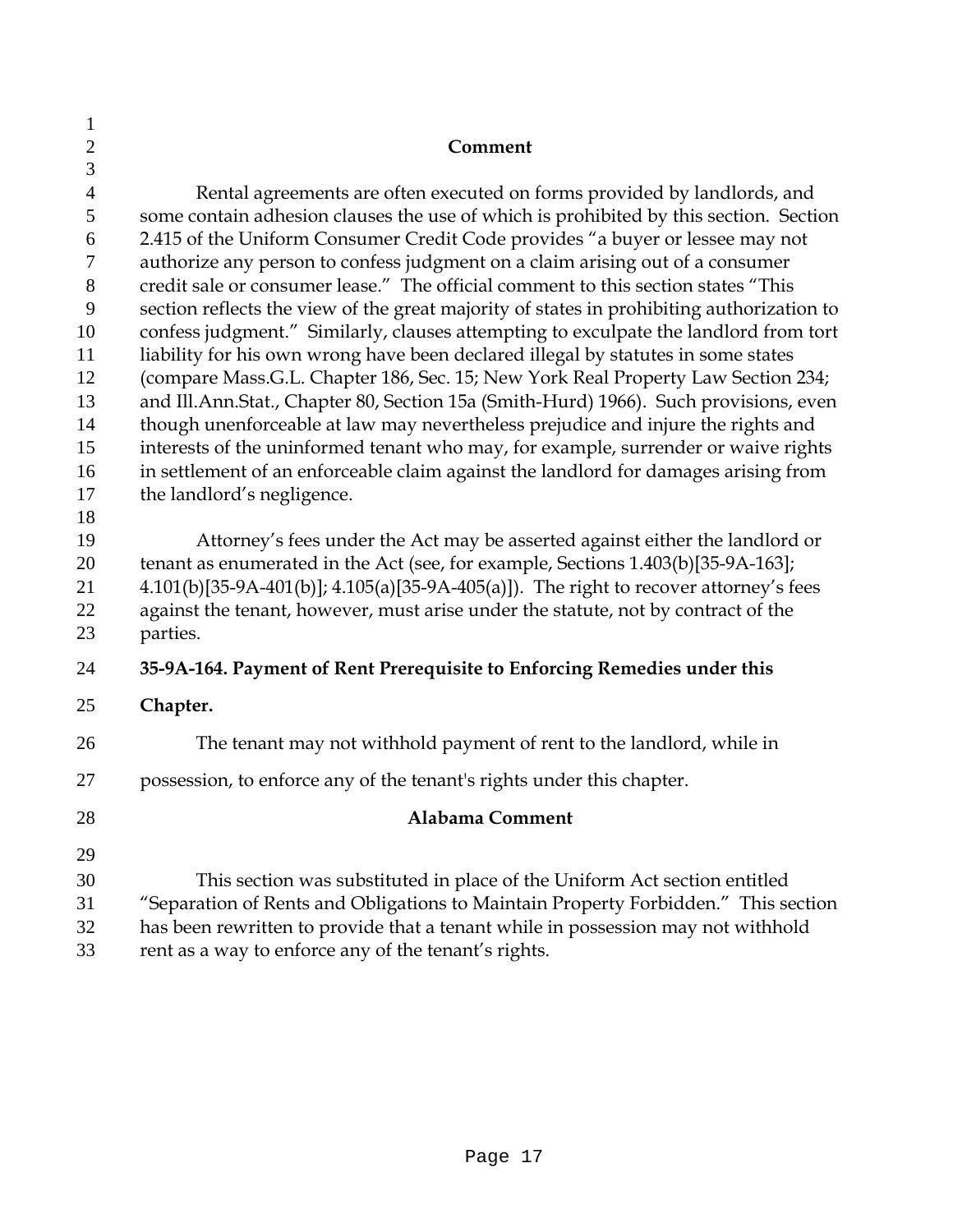#### **ARTICLE II - LANDLORD OBLIGATIONS**

 $\overline{2}$ 

**35-9A-201. Security Deposits; Prepaid Rent.** 

(a) A landlord may not demand or receive money as security, in an amount in excess of 1 month's periodic rent except for pets, changes to the premises, or increased liability risks to the landlord or premises, for tenant's obligations under a rental agreement.

(b) Upon termination of the tenancy, money held by the landlord as security may be applied to the payment of accrued rent and the amount of damages that the landlord has suffered by reason of the tenant's noncompliance with Section 35-9A-301 all as itemized by the landlord in a written notice delivered to the tenant together with the amount due 35 days after termination of the tenancy and delivery of possession.

(c) If the landlord does not refund the entire deposit, the landlord, within the 35-day period, shall provide the tenant an itemized list of amounts withheld.

(d) Upon vacating the premises, the tenant shall provide to the landlord a valid forwarding address, in writing, to which the deposit or itemized accounting, or both, may be mailed. If the tenant fails to provide a valid forwarding address, the landlord shall mail, by first class mail, the deposit or itemized accounting, or both, to the last known address of the tenant or, if none, to the tenant at the address of the property. Any deposit unclaimed by the tenant as well as any check outstanding shall be forfeited by the tenant after a period of 180 days.

(e) The landlord's mailing by first class mail to the address provided in writing by the tenant, within 35 days of the refund or itemized accounting, or both, is sufficient compliance with this chapter.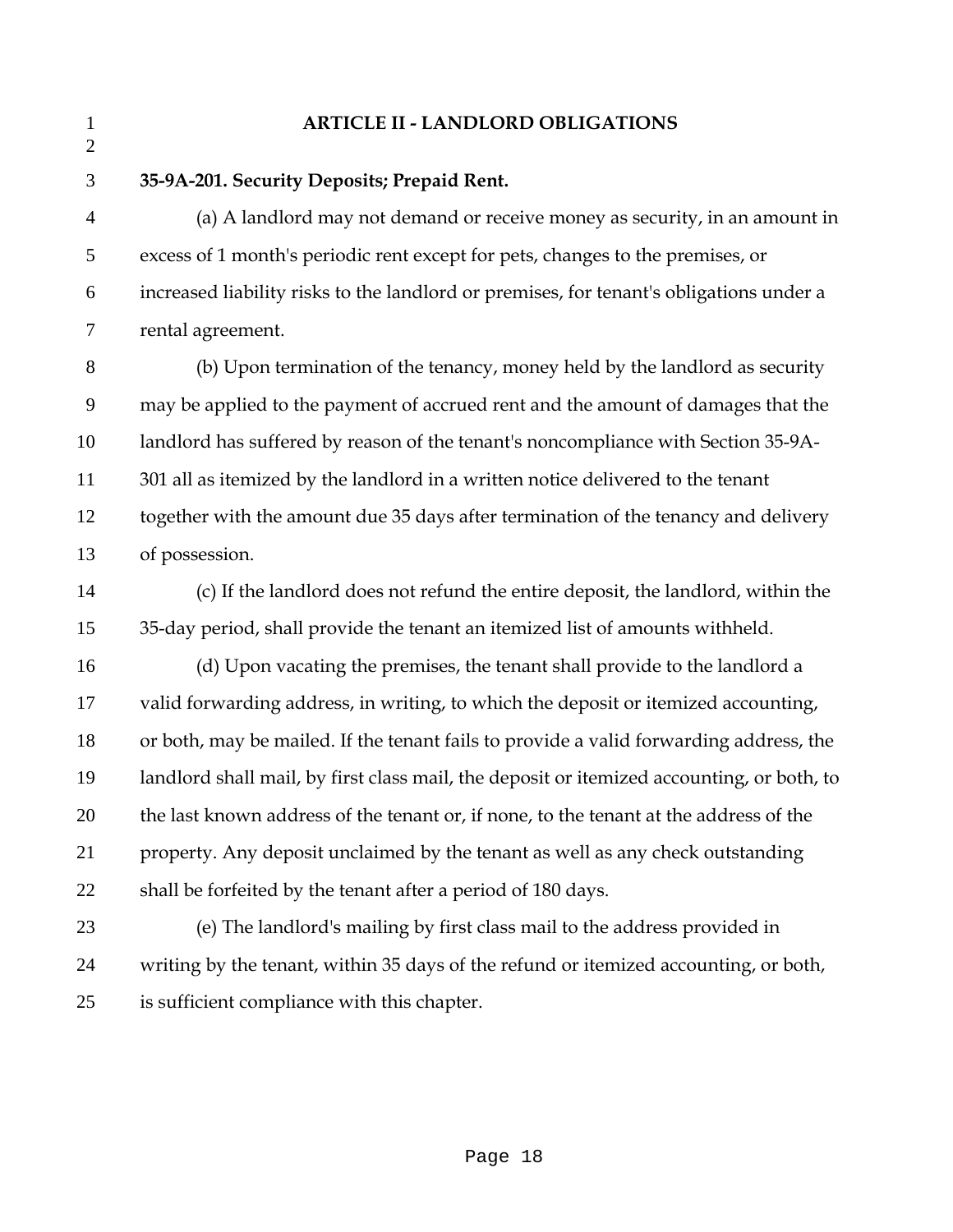| $\mathbf{1}$                                             | (f) If the landlord fails to mail a timely refund or accounting within the 35-day                                                                                                                                                                                                                                                                                                                                                                                                                                                                                                                                                                                                                                                                                                                                                      |
|----------------------------------------------------------|----------------------------------------------------------------------------------------------------------------------------------------------------------------------------------------------------------------------------------------------------------------------------------------------------------------------------------------------------------------------------------------------------------------------------------------------------------------------------------------------------------------------------------------------------------------------------------------------------------------------------------------------------------------------------------------------------------------------------------------------------------------------------------------------------------------------------------------|
| 2                                                        | period, the landlord shall pay the tenant double the amount of the tenant's original                                                                                                                                                                                                                                                                                                                                                                                                                                                                                                                                                                                                                                                                                                                                                   |
| 3                                                        | deposit.                                                                                                                                                                                                                                                                                                                                                                                                                                                                                                                                                                                                                                                                                                                                                                                                                               |
| $\overline{4}$                                           | (g) This section does not preclude the landlord or tenant from recovering                                                                                                                                                                                                                                                                                                                                                                                                                                                                                                                                                                                                                                                                                                                                                              |
| 5                                                        | other damages to which the landlord or tenant may be entitled.                                                                                                                                                                                                                                                                                                                                                                                                                                                                                                                                                                                                                                                                                                                                                                         |
| 6                                                        | (h) The holder of the landlord's interest in the premises at the time of the                                                                                                                                                                                                                                                                                                                                                                                                                                                                                                                                                                                                                                                                                                                                                           |
| $\overline{7}$                                           | termination of the tenancy is bound by this section.                                                                                                                                                                                                                                                                                                                                                                                                                                                                                                                                                                                                                                                                                                                                                                                   |
| $8\,$<br>9<br>10                                         | <b>Alabama Comment</b>                                                                                                                                                                                                                                                                                                                                                                                                                                                                                                                                                                                                                                                                                                                                                                                                                 |
| 11<br>12<br>13<br>14<br>15<br>16<br>17<br>18<br>19<br>20 | Pursuant to subsection (a) of this section, the landlord may require the<br>(a)<br>deposit of cash of not more than one month's rent as security but may not hold<br>property as security. The landlord may require more than one month's rent as a pet<br>deposit or increased liability risks for damages to the property. When a tenant<br>makes temporary changes to the property such as a ramp or handrails for the<br>handicapped, the landlord may require an additional deposit to assure the premises<br>will be returned to their original condition at the end of the tenancy. Regulations at<br>24 C.F.R. 100.203 under the federal Fair Housing Act, 42 U.S.C. 3601 et seq., impose<br>additional limitations and requirements with respect to security deposits for<br>modifications necessary for handicapped tenants. |
| 21<br>22<br>23<br>24<br>25                               | The Uniform Act section (c) has been deleted and a new section (c), (d), (e),<br>and (f) added, with the Uniform Act sections (d) and (e) renumbered as new sections<br>$(g)$ and $(h)$ .                                                                                                                                                                                                                                                                                                                                                                                                                                                                                                                                                                                                                                              |
| 26<br>27<br>28                                           | Subsection (b) requires the landlord to refund the deposit within 35 days of<br>the tenant delivering possession and does not require the tenant to demand deposit.                                                                                                                                                                                                                                                                                                                                                                                                                                                                                                                                                                                                                                                                    |
| 29<br>30<br>31                                           | Subsection (c) is added to the Uniform Act provision that if the entire deposit<br>is not returned there must be an itemized list of the amounts withheld.                                                                                                                                                                                                                                                                                                                                                                                                                                                                                                                                                                                                                                                                             |
| 32<br>33<br>34<br>35<br>36<br>37<br>38                   | Subsection (d) is new and requires the tenant to provide a forwarding<br>address. Any deposit shall be mailed to the forwarding address, or if none to the<br>tenant's last known address, or if none, to the tenant at the address of the property.<br>If the letter is returned undelivered with the deposit check and the tenant does not<br>make a claim for the check within 180 days after its return the deposit is forfeited<br>and may be kept by the landlord.                                                                                                                                                                                                                                                                                                                                                               |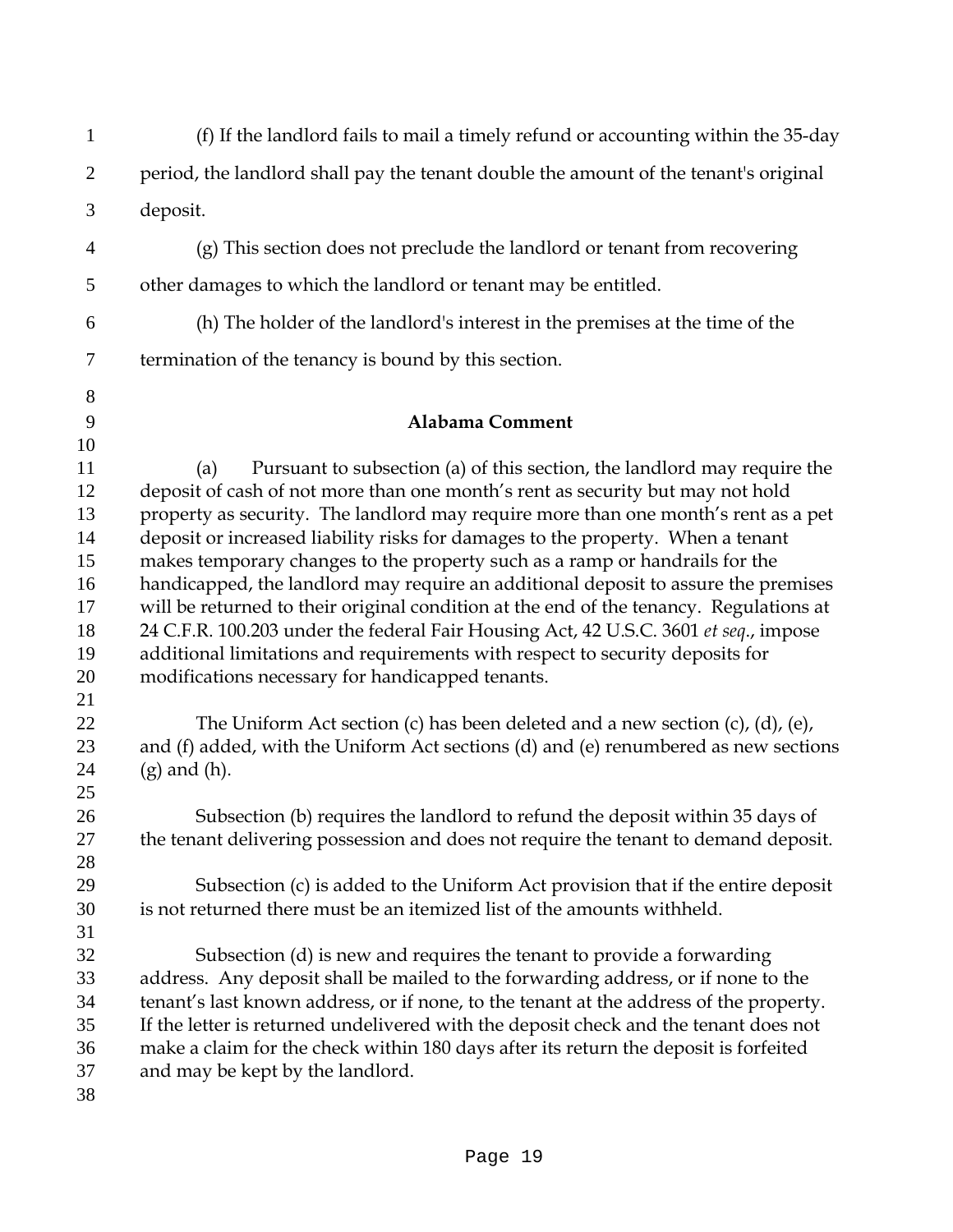| $\mathbf{1}$   | Subsection (e) landlord may send the deposit as provided in paragraph (d) by                |
|----------------|---------------------------------------------------------------------------------------------|
| $\mathbf{2}$   | first class mail.                                                                           |
| 3              |                                                                                             |
| $\overline{4}$ | Subsection (f) requires a landlord who fails to timely refund or account for a              |
| 5              | security deposit to pay the tenant double the amount that would have been                   |
| 6<br>7         | refunded if the funds had been returned promptly.                                           |
| 8              |                                                                                             |
| 9              | Comment                                                                                     |
| 10             |                                                                                             |
| 11<br>12       | Widely varying legislation has been enacted affecting security deposits:                    |
| 13             | California - Chapter 1317, Acts of 1970, West.Cal.Civ.Code, Sec. 1951.                      |
| 14             | Colorado - H.B.No.1230, Acts of 1971, Colo.Rev.Stat.Ann., Ch. 58 (Forcible Entry            |
| 15<br>16       | and Detainer), Sec. 1-26-28.                                                                |
| 17             |                                                                                             |
| 18             | Delaware -H.B. 433, Acts of 1971, Del.Code Ann. (Landlord-Tenant), Title 25, Ch. 51,        |
| 19             | Sec. 5912.                                                                                  |
| 20             |                                                                                             |
| 21             | Florida - Chapter 70-360, Acts of 1970, Fla.Stat.Ann.Civil Practice and Procedure,          |
| 22             | Ch. 83 (Landlord and Tenant), Sec. 83.261.                                                  |
| 23             |                                                                                             |
| 24             | Illinois - P.A. 77-705, Sec. 3, Acts of 1971, Ill.Stat.Ann., Ch. 74 (Interest), Sec. 91-93. |
| 25<br>26       | Maryland - Chapter 633, Sec. 1 of Acts of 1969, as amended by Chapter 291 of Acts           |
| 27             | of 971, Md.Ann.Code, Art. 53 (Landlord and Tenant), Sec. 41-43.                             |
| 28             |                                                                                             |
| 29             | Massachusetts - Chapter 244, Sec. 1 of Acts of 1969, as amended by Chapter 666, Sec.        |
| 30             | 1 of Acts of 1970, Mass.Gen.Laws Ann., Ch. 186 (Title to Real Property), Sec. 15B.          |
| 31             |                                                                                             |
| 32             | Minnesota - Chapter 784 of Acts of 1971, Minn.Stat., Ch. 504 (Landlord and Tenant),         |
| 33             | Sec. 504.19.                                                                                |
| 34             |                                                                                             |
| 35             | New Jersey - S.B. 904, Acts of 1970, N.J.Rev.Stat., Sec. 2A:46-8.                           |
| 36<br>37       | New York - Chapter 680, Sec. 70 of Acts of 1967, as amended, N.Y.Gen.Obligation             |
| 38             | Laws, Sec. 7-103 and 7-105.                                                                 |
| 39             |                                                                                             |
| 40             | Pennsylvania - Pa.Stat.Ann., Title 68 (Real and Personal Property), Sec. 250.512.           |
| 41             |                                                                                             |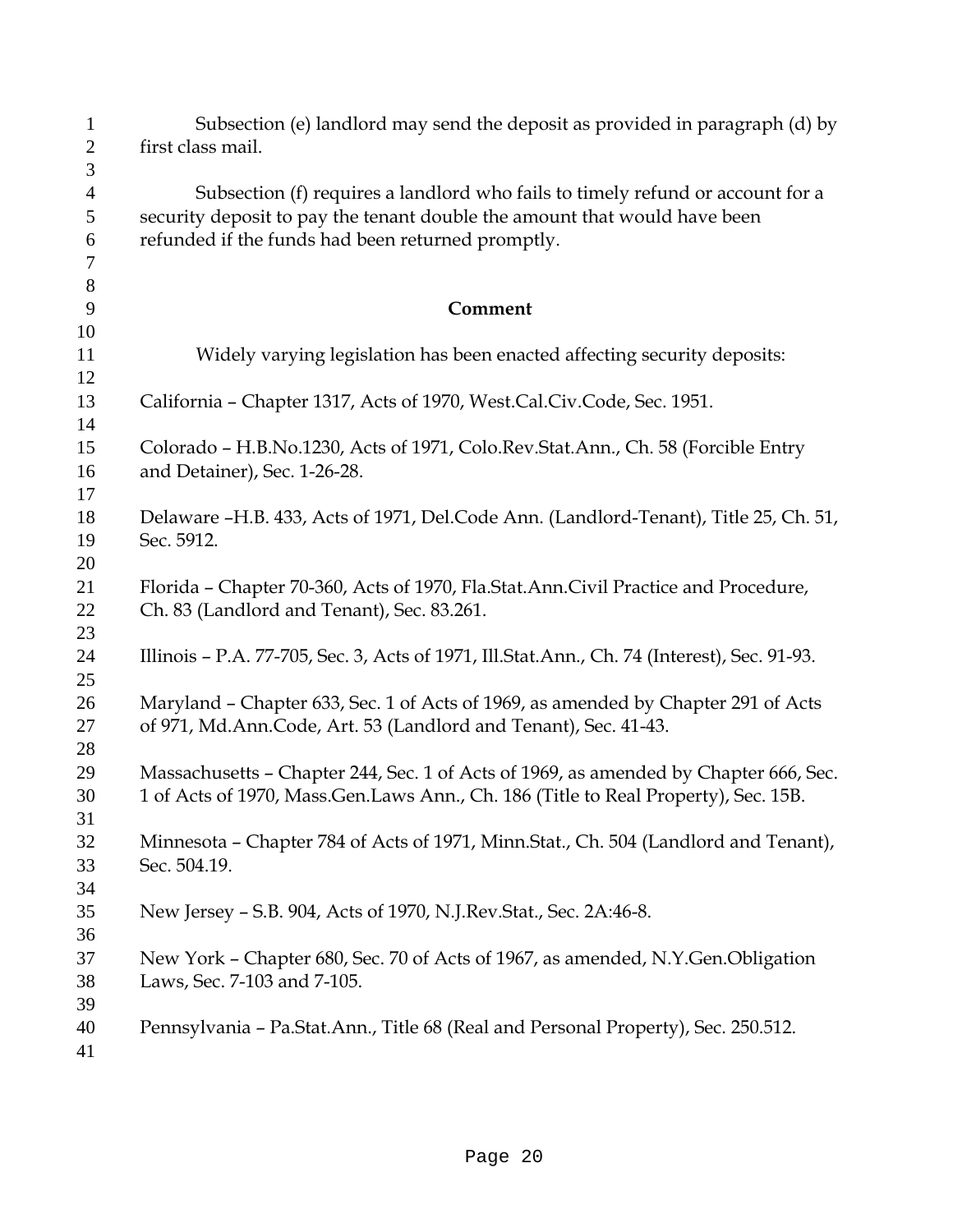| $\mathbf{1}$<br>$\overline{2}$<br>3<br>$\overline{4}$ | These statutes generally require a landlord to return security deposits to<br>tenants within a specified time period, account for his claim to any part of the<br>security deposit and provide for penalty in the event landlord fails to comply. |
|-------------------------------------------------------|---------------------------------------------------------------------------------------------------------------------------------------------------------------------------------------------------------------------------------------------------|
| 5<br>6<br>7                                           | This section does not limit the amount of prepaid rent, as distinguished from<br>security.                                                                                                                                                        |
| $8\,$<br>9<br>10                                      | Subsection (h) of this section resolves a split of authority among the states.<br>See 1 A.L.P. Section 3.73, nn. 9-15. Note that under Section 2.105(a) of the Act the<br>original landlord is bound.                                             |
| 11                                                    |                                                                                                                                                                                                                                                   |
| 12                                                    | 35-9A-202. Disclosure.                                                                                                                                                                                                                            |
| 13                                                    | (a) A landlord or any person authorized to enter into a rental agreement on                                                                                                                                                                       |
| 14                                                    | the landlord's behalf shall disclose to the tenant in writing at or before the                                                                                                                                                                    |
| 15                                                    | commencement of the tenancy the name and business address of:                                                                                                                                                                                     |
| 16                                                    | (1) the person authorized to manage the premises; and                                                                                                                                                                                             |
| 17                                                    | (2) an owner of the premises or a person authorized to act for and on                                                                                                                                                                             |
| 18                                                    | behalf of the owner for the purpose of service of process and receiving and                                                                                                                                                                       |
| 19                                                    | receipting for notices and demands.                                                                                                                                                                                                               |
| 20                                                    | (b) The information required to be furnished by this section shall be kept                                                                                                                                                                        |
| 21                                                    | current and this section extends to and is enforceable against any successor landlord,                                                                                                                                                            |
| 22                                                    | owner, or manager.                                                                                                                                                                                                                                |
| 23                                                    | (c) A person who fails to comply with subsection (a) becomes an agent of each                                                                                                                                                                     |
| 24                                                    | person who is a landlord for:                                                                                                                                                                                                                     |
| 25                                                    | (1) service of process and receiving and receipting for notices and                                                                                                                                                                               |
| 26                                                    | demands; and                                                                                                                                                                                                                                      |
| 27                                                    | (2) performing the obligations of the landlord under this chapter and                                                                                                                                                                             |
| 28                                                    | under the rental agreement and expending or making available for the purpose all                                                                                                                                                                  |
| 29                                                    | rent collected from the premises.                                                                                                                                                                                                                 |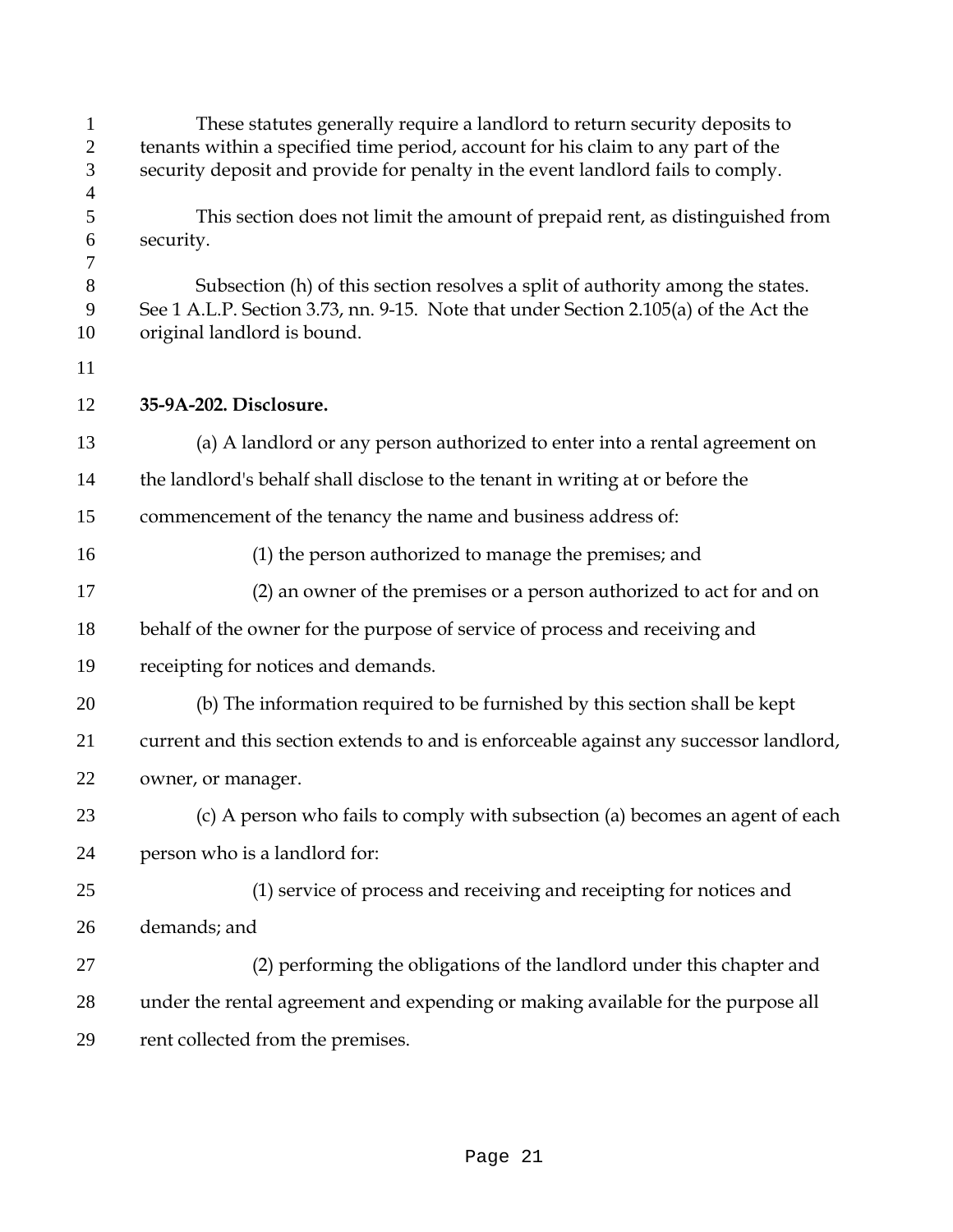| $\mathbf{1}$        | Alabama Comment                                                                                                                                           |
|---------------------|-----------------------------------------------------------------------------------------------------------------------------------------------------------|
| $\overline{2}$      |                                                                                                                                                           |
| 3<br>$\overline{4}$ | (a) The word "business" has been added before address to clarify which<br>address of the manager or owner of the premises must be given to the tenant.    |
| 5                   |                                                                                                                                                           |
| 6                   | Comment                                                                                                                                                   |
| $\tau$<br>$8\,$     | This section requires disclosure to the tenant of names and addresses of                                                                                  |
| 9                   | persons who (a) have power to negotiate, make repairs, etc., in the operation of the                                                                      |
| 10                  | premises; (b) are empowered to receive service of notice and process which binds all                                                                      |
| 11                  | of the owners. In the absence of such disclosure the person collecting the rent shall                                                                     |
| 12                  | be deemed to have the authority to accept notices and service and to provide for the                                                                      |
| 13<br>14            | necessary maintenance and repairs.                                                                                                                        |
| 15                  | The purpose of this section is to enable the tenant to proceed with the                                                                                   |
| 16                  | appropriate legal proceeding, to know to whom complaints must be addressed and,                                                                           |
| 17                  | failing satisfaction, against whom the appropriate legal proceedings may be                                                                               |
| 18                  | instituted. Rights under this section are additional to those provided in Section                                                                         |
| 19                  | 1.203[35-9A-123].                                                                                                                                         |
| 20                  |                                                                                                                                                           |
| 21                  | 35-9A-203. Landlord to Deliver Possession of Dwelling Unit.                                                                                               |
| 22                  | At the commencement of the term, a landlord shall deliver possession of the                                                                               |
| 23                  | premises to the tenant in compliance with the rental agreement and Section 35-9A-                                                                         |
| 24                  | 204. The landlord may bring an action for possession against any person wrongfully                                                                        |
| 25                  | in possession and may recover the damages provided in Section 35-9A-441(c).                                                                               |
| 26                  |                                                                                                                                                           |
| 27                  | Comment                                                                                                                                                   |
| 28                  |                                                                                                                                                           |
| 29<br>30            | Thus, the landlord may proceed directly against a squatter. The tenant may<br>also, pursuant to Section 4.102(a)[35-9A-402(a), proceed with an action for |
| 31                  | possession. Where appropriate such actions may be in summary proceedings. It is                                                                           |
| 32                  | thus possible that both landlord and tenant may have the right of action against                                                                          |
| 33                  | third parties wrongfully in possession of the premises.                                                                                                   |
| 34                  |                                                                                                                                                           |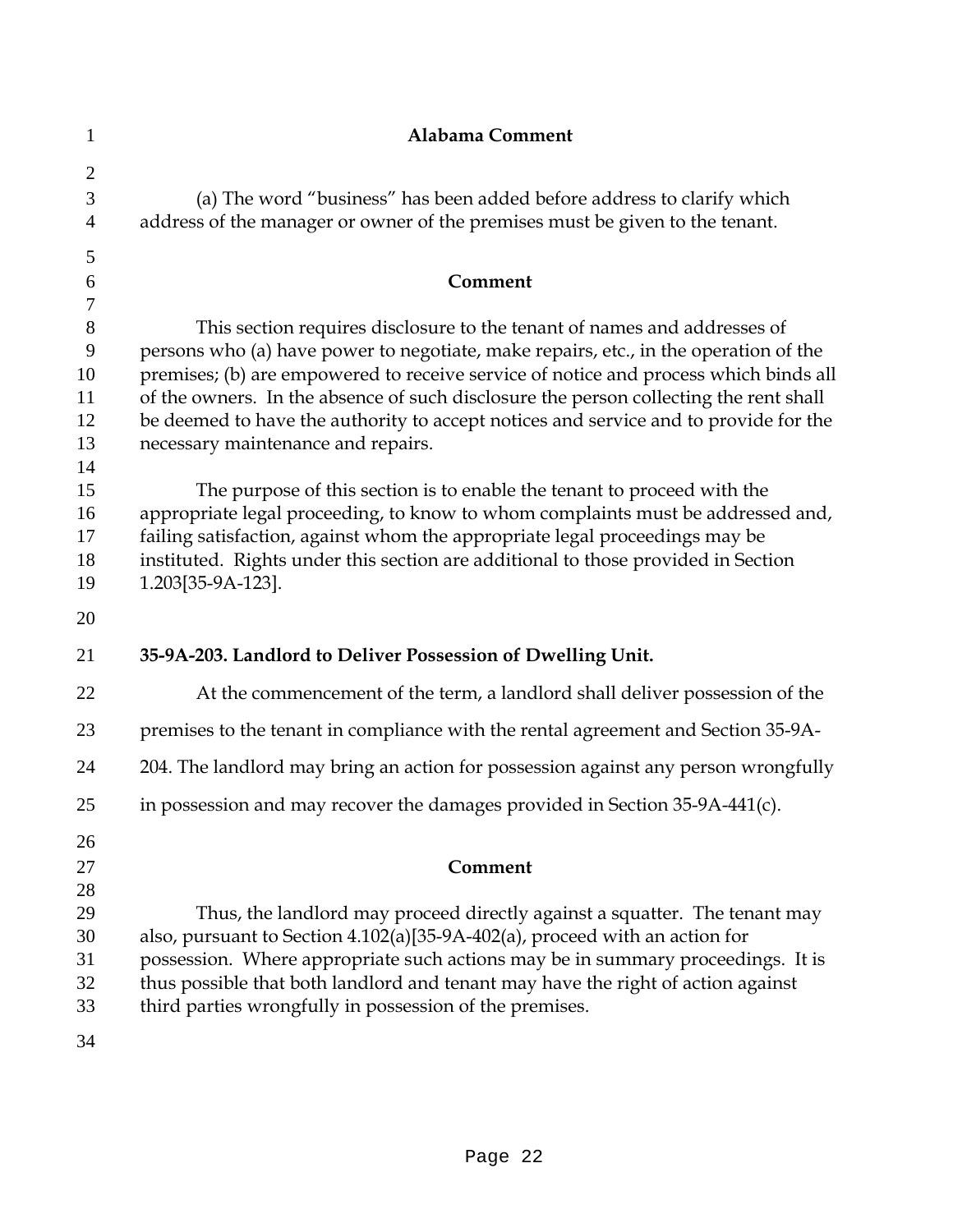#### **35-9A-204. Landlord to Maintain Premises.**

(a) A landlord shall:

(1) comply with the requirements of applicable building and housing codes materially affecting health and safety;

(2) make all repairs and do whatever is necessary to put and keep the premises in a habitable condition;

(3) keep all common areas of the premises in a clean and safe condition;

(4) maintain in good and safe working order and condition all electrical, plumbing, sanitary, heating, ventilating, air-conditioning, and other facilities and appliances, including elevators, supplied or required to be supplied by the landlord;

(5) provide and maintain appropriate receptacles and conveniences for the removal of garbage, rubbish, and other waste incidental to the occupancy of the dwelling unit and arrange for their removal; and

(6) supply running water and reasonable amounts of hot water at all times and reasonable heat except where the building that includes the dwelling unit is not required by law to be equipped for that purpose, or the dwelling unit is so constructed that heat or hot water is generated by an installation within the exclusive control of the tenant and supplied by a direct public utility connection.

(b) If the duty imposed by subdivision (1) of subsection (a) is greater than any duty imposed by any other subdivision of that subsection, the landlord's duty shall be determined by reference to subdivision (1) of subsection (a).

(c) The landlord and tenant of a single family residence may agree in writing that the tenant perform the landlord's duties specified in subdivisions (5) and (6) of subsection (a) and also specified repairs, maintenance tasks, alterations, and remodeling.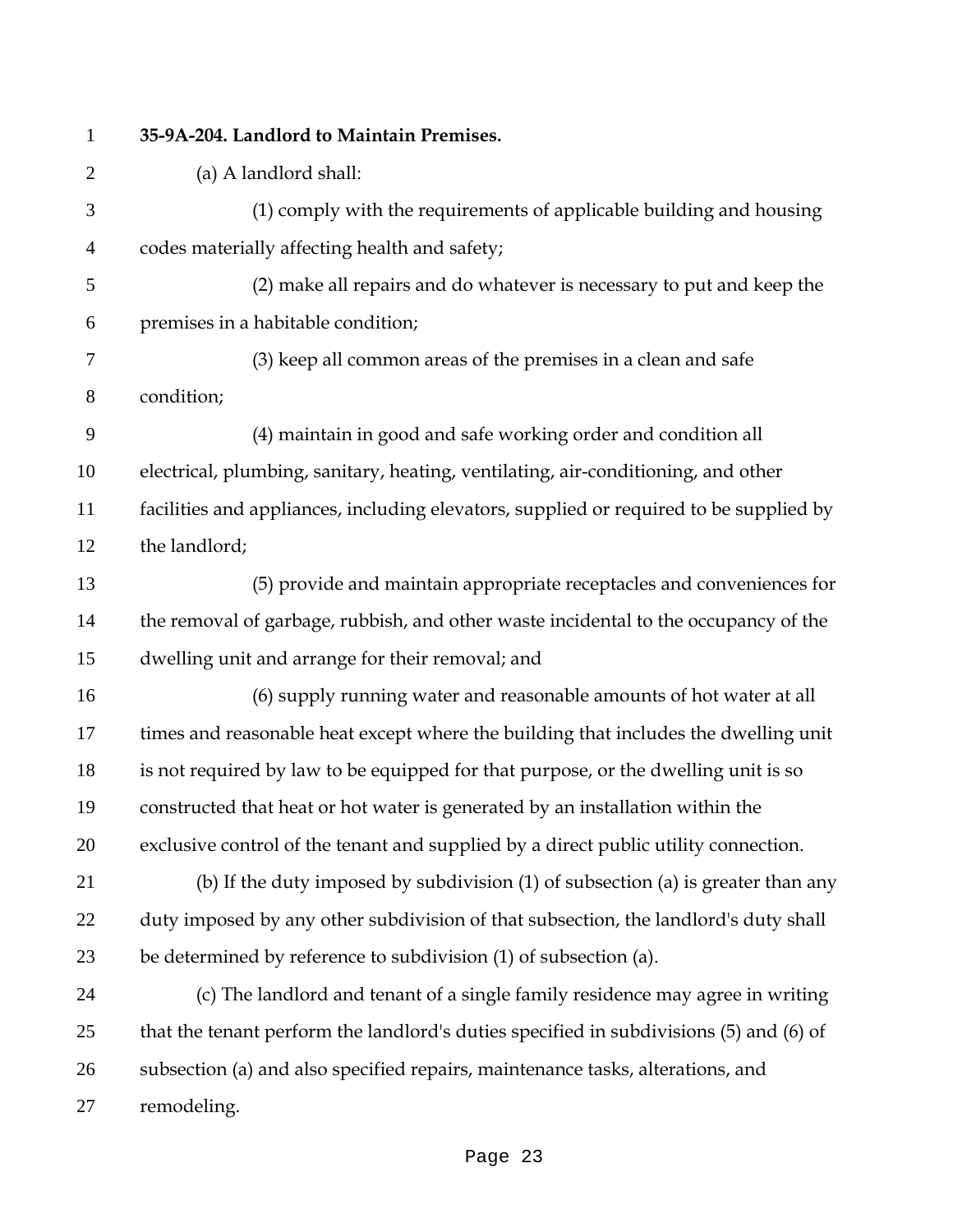| $\mathbf{1}$         | (d) The landlord and tenant of any dwelling unit other than a single family                                                                                                                                                                   |
|----------------------|-----------------------------------------------------------------------------------------------------------------------------------------------------------------------------------------------------------------------------------------------|
| $\overline{2}$       | residence may agree that the tenant is to perform specified repairs, maintenance                                                                                                                                                              |
| 3                    | tasks, alterations, or remodeling only if:                                                                                                                                                                                                    |
| $\overline{4}$       | (1) the agreement of the parties is set forth in a separate writing signed                                                                                                                                                                    |
| 5                    | by the parties and supported by adequate consideration;                                                                                                                                                                                       |
| 6                    | (2) the work is not necessary to cure noncompliance with subsection                                                                                                                                                                           |
| 7                    | $(a)(1)$ ; and                                                                                                                                                                                                                                |
| $8\,$                | (3) the agreement does not diminish or affect the obligation of the                                                                                                                                                                           |
| 9                    | landlord to other tenants in the premises.                                                                                                                                                                                                    |
| 10                   | (e) The landlord may not treat performance of the separate agreement                                                                                                                                                                          |
| 11                   | described in subsection (d) as a condition to any obligation or performance of any                                                                                                                                                            |
| 12                   | rental agreement.                                                                                                                                                                                                                             |
| 13                   | (f) Rights of the tenant under this section do not arise if the condition was                                                                                                                                                                 |
| 14                   | caused by the willful or negligent act or omission of the tenant, a member of the                                                                                                                                                             |
| 15                   | tenant's family, a licensee, or other person on the premises with the tenant's consent.                                                                                                                                                       |
| 16<br>17<br>18       | <b>Alabama Comment</b>                                                                                                                                                                                                                        |
| 19<br>20<br>21<br>22 | Subsection (a)(1) requires compliance with various applicable city, county,<br>and state building and housing codes. The generally accepted code is the "Standard<br>Housing Code" by the Southern Building Code Congress International, Inc. |
| 23<br>24<br>25       | The enforcement of Subsection (a) $(3)$ may also include applicable duties<br>outside this code which are unaffected by this Act.                                                                                                             |
| 26<br>27<br>28       | The "good faith" provision in subparagraph (c) was deleted since all<br>agreements must be in good faith as provided in Section 35-9A-142.                                                                                                    |
| 29<br>30             | Subparagraph (f) has been added to make clear that tenants cannot benefit<br>from their own willful or negligent act.                                                                                                                         |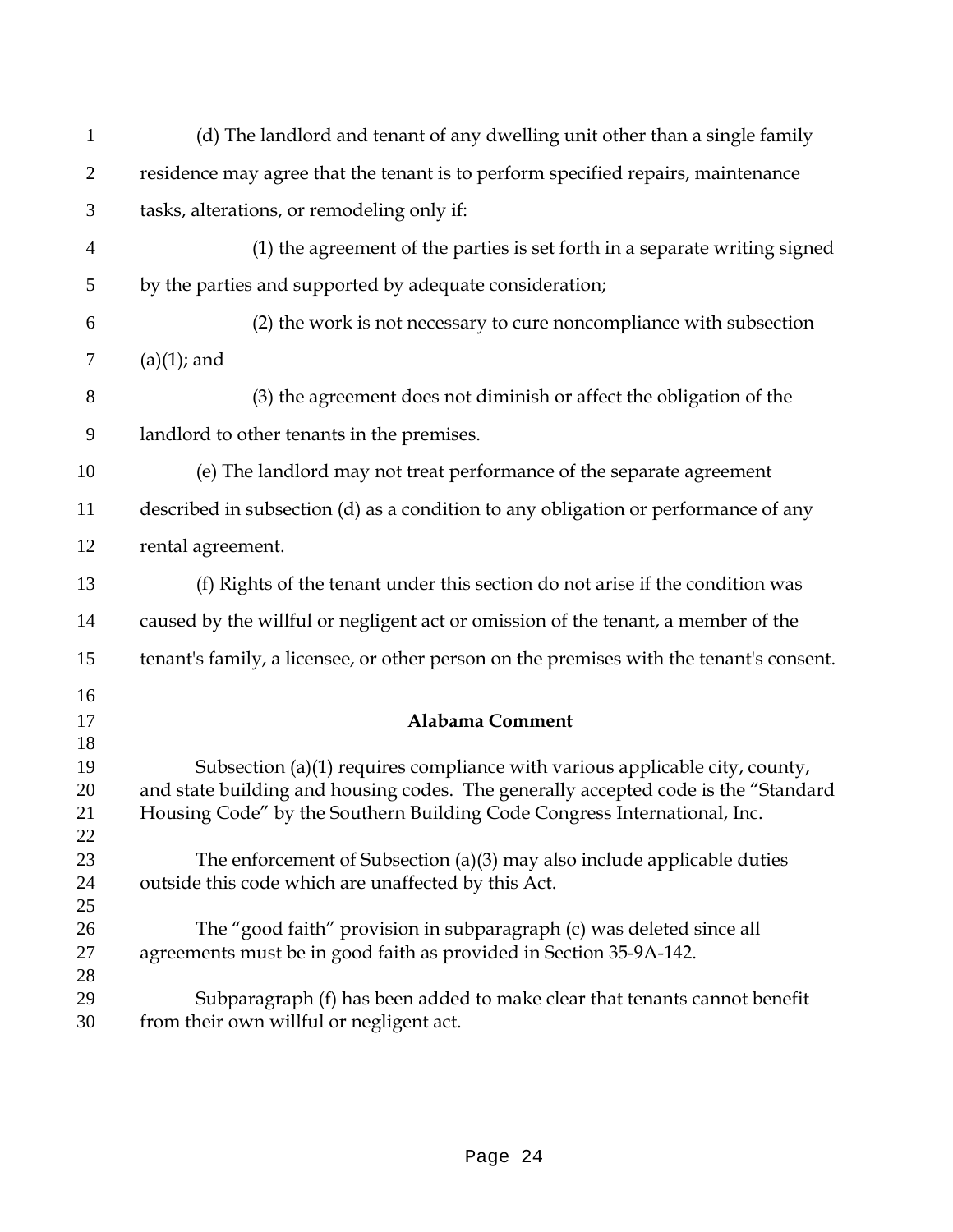| $\mathbf{1}$        | Comment                                                                                                                                                                       |
|---------------------|-------------------------------------------------------------------------------------------------------------------------------------------------------------------------------|
| $\mathbf{2}$        |                                                                                                                                                                               |
| 3<br>$\overline{4}$ | Subsections (a) and (b) Vital interests of the parties and public under modern<br>urban conditions require the proper maintenance and operation of housing. It is             |
| 5                   | thus necessary that minimum duties of landlords and tenants be set forth. Generally                                                                                           |
| 6                   | duties of repair and maintenance of the dwelling unit and the premises are imposed                                                                                            |
| 7                   | upon the landlord by this section. Major repairs, even access, to essential systems                                                                                           |
| $8\,$               | outside the dwelling unit are beyond the capacity of the tenant. Conversely, duties                                                                                           |
| 9                   | of cleanliness and proper use within the dwelling unit are appropriately fixed upon                                                                                           |
| 10                  | the tenant (see Sections 3.101[35-9A-301] and 3.102[35-9A-302]).                                                                                                              |
| 11<br>12            | Entire section This section follows the warranty of habitability doctrine                                                                                                     |
| 13                  | recognized in the jurisdictions of                                                                                                                                            |
| 14                  |                                                                                                                                                                               |
| 15                  | California - Hinson v. Delis, 26 C.A.3d 62.                                                                                                                                   |
| 16                  | Washington, D.C. - Javins v. First National Realty, (U.S.C.A.D.C. 1970) 428 F.2d 1071.                                                                                        |
| 17                  |                                                                                                                                                                               |
| 18                  | Wisconsin - Pines v. Perssion, (1961) 111 N.W.2d 409.                                                                                                                         |
| 19                  |                                                                                                                                                                               |
| 20                  | New Jersey - Resta Realty Corp. v. Cooper, (1969) 53 N.J. 444.                                                                                                                |
| 21                  |                                                                                                                                                                               |
| 22                  | Illinois - Jack Springs Inc. v. Little, (1972) 280 N.E.2d 208.                                                                                                                |
| 23                  |                                                                                                                                                                               |
| 24<br>25            | Hawaii - Lemler v. Breedin, (1969) 462 P.2d 470.                                                                                                                              |
| 26                  | Michigan - Rome v. Walker, (1972) 196 N.W.2d 850.                                                                                                                             |
| 27                  |                                                                                                                                                                               |
| 28                  | New Hampshire - Kline v. Burns, (1971) 276 A.2d 248.                                                                                                                          |
| 29                  |                                                                                                                                                                               |
| 30                  | Colorado - Guesenbury v. Patrick, (March 1972) C.C.H.Pov.L.Rptr. Sec. 15,803.                                                                                                 |
| 31                  |                                                                                                                                                                               |
| 32                  | Georgia - Gevens v. Gray, (April 1972) C.C.H.Pov.L.Rptr. Sec. 15,412.                                                                                                         |
| 33                  |                                                                                                                                                                               |
| 34                  | Standards of habitability dealt with in this section are a matter of public                                                                                                   |
| 35                  | police power rather than the contract of the parties or special landlord-tenant                                                                                               |
| 36                  | legislation. This section establishes minimum duties of landlords consistent with                                                                                             |
| 37<br>38            | public standards. Generally duties of repair and maintenance of the dwelling unit                                                                                             |
| 39                  | and the premises are imposed upon the landlord by this section. Major repairs, even<br>access, to essential systems, outside the dwelling unit are beyond the capacity of the |
| 40                  | tenant. Conversely, duties of cleanliness and proper use within the dwelling unit                                                                                             |
| 41                  | are appropriately fixed upon the tenant (see Sections 3.101 and 3.102).                                                                                                       |
| 42                  |                                                                                                                                                                               |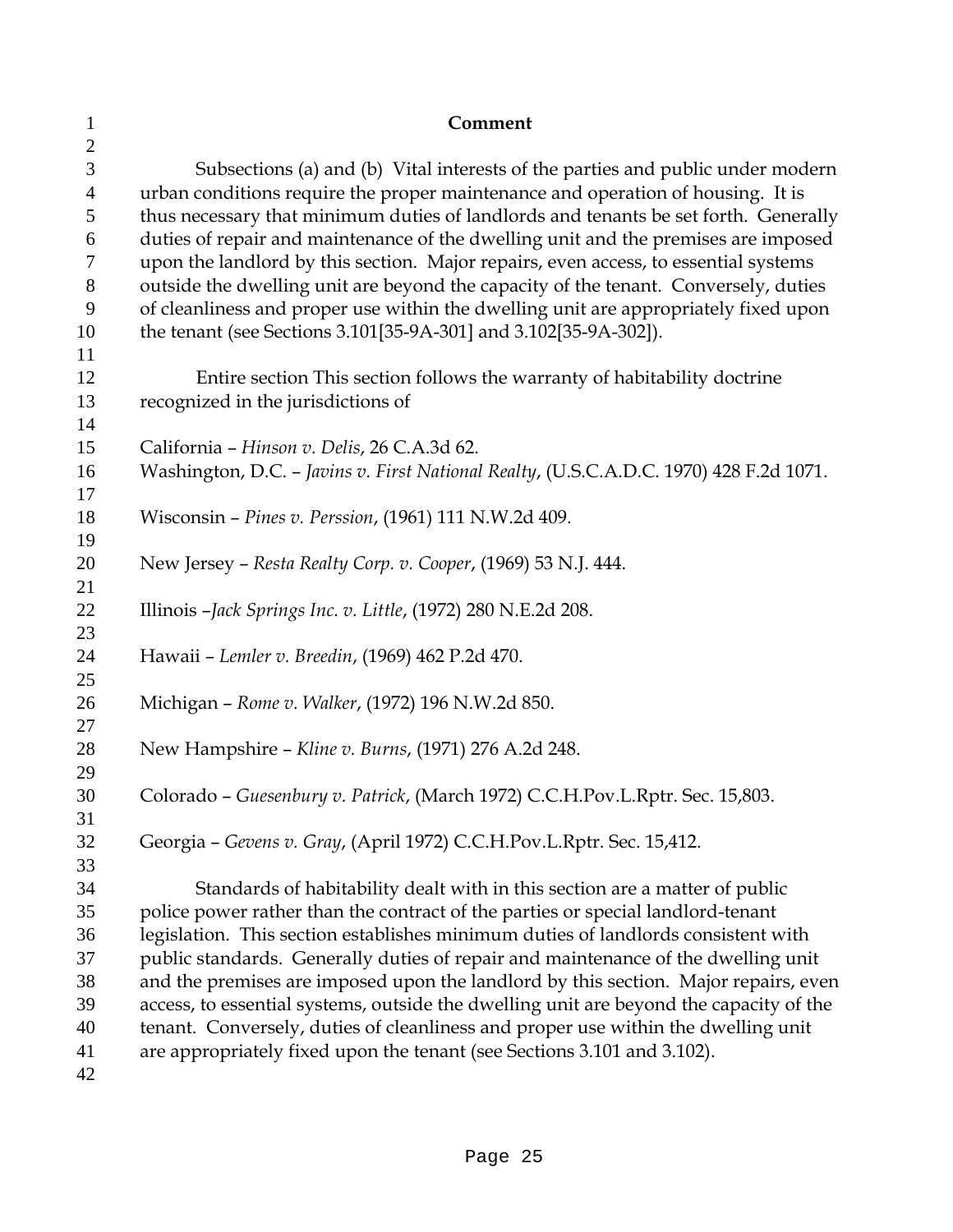Except as specifically provided, these obligations may not be waived (Section 1.403[35-9A-163]). **35-9A-205. Limitation of Liability.**  (a) Unless otherwise agreed, a landlord who conveys premises that include a dwelling unit subject to a rental agreement in a good faith sale to a bona fide purchaser is relieved of liability under the rental agreement and this chapter as to events occurring after written notice to the tenant of the conveyance. However, the landlord remains liable to the tenant for all security recoverable by the tenant under Section 35-9A-201 and all prepaid rent. (b) Unless otherwise agreed, a manager of premises that include a dwelling unit is relieved of liability under the rental agreement and this chapter as to events occurring after written notice to the tenant of the termination of management by the manager. **Alabama Comment**  When the original landlord is released of liability, the bona fide purchaser from the landlord assumes the liability of the original landlord. **Comment** This section relieves a landlord, unless otherwise agreed, from liability under

the rental agreement and this Act as to events occurring after a good faith sale and conveyance to a bona fide purchaser and after written notice to the tenant of the conveyance except as to security recoverable under Section 2.101 and all prepaid rent. As between the original landlord and tenant, it is intended that the loss for failure to account for security and prepaid rent if recoverable should fall upon the landlord who, in contrast to the tenant, can take steps to protect the integrity of the security and prepaid rent account at the time of sale. The landlord for the time being is liable for compliance with the rental agreement and this Act. See definition of "landlord" in Section 1.301(5)[35-9A-141(6)]. See also Sections 1.404[35-9A-164] and 2.105(a)[35-9A-205(a)].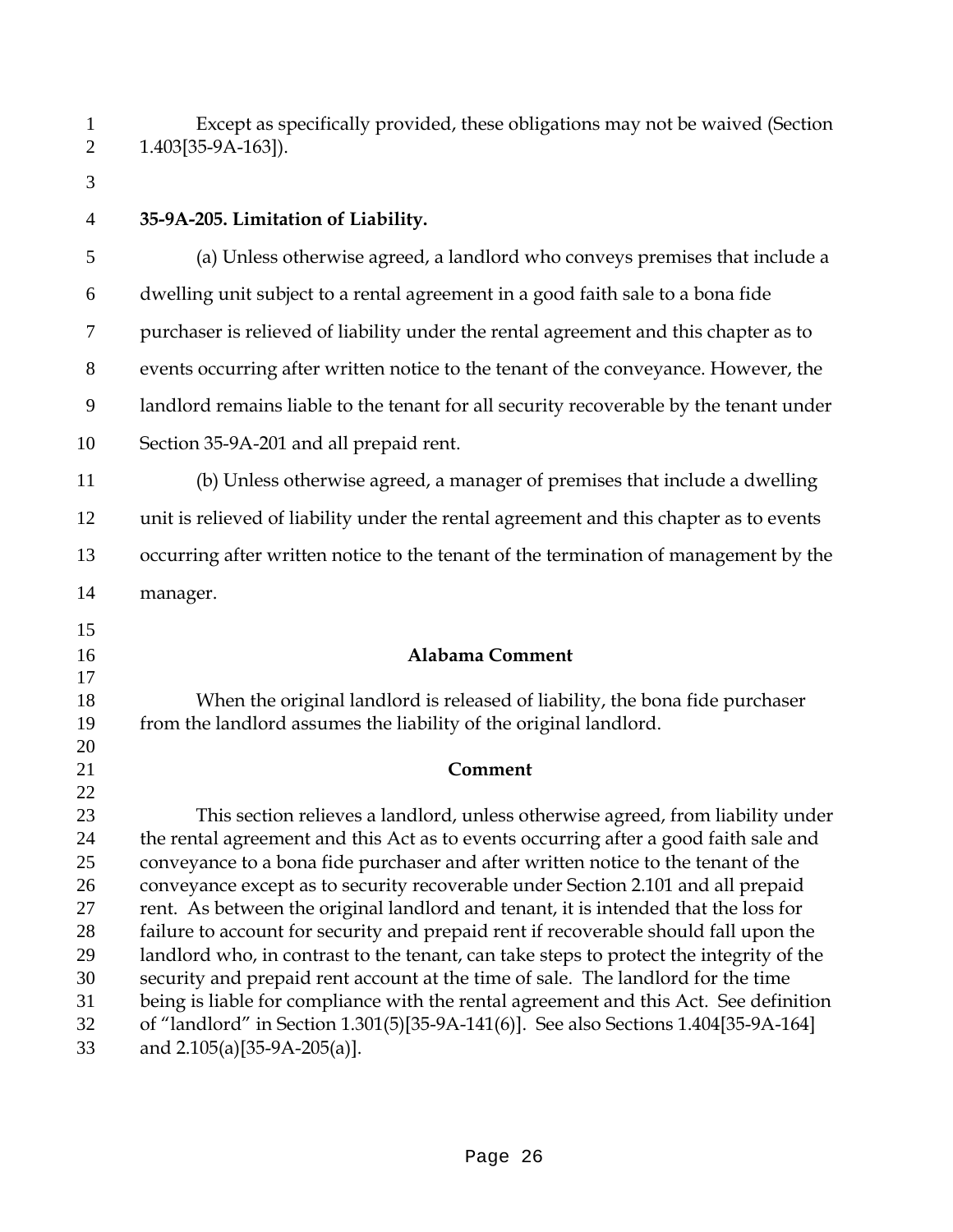| $\mathbf{1}$   | <b>ARTICLE III - TENANT OBLIGATIONS</b>                                               |
|----------------|---------------------------------------------------------------------------------------|
| $\overline{2}$ | 35-9A-301. Tenant to Maintain Dwelling Unit.                                          |
| 3              | A tenant shall:                                                                       |
| $\overline{4}$ | (1) comply with all obligations primarily imposed upon tenants by                     |
| 5              | applicable provisions of building and housing codes materially affecting health and   |
| 6              | safety;                                                                               |
| 7              | (2) keep that part of the premises that the tenant occupies and uses as               |
| $8\,$          | clean and safe as the condition of the premises permit;                               |
| 9              | (3) dispose from the dwelling unit all ashes, garbage, rubbish, and                   |
| 10             | other waste in a clean and safe manner;                                               |
| 11             | (4) keep all plumbing fixtures in the dwelling unit or used by the                    |
| 12             | tenant as clear as their condition permits;                                           |
| 13             | (5) use in a reasonable manner all electrical, plumbing, sanitary,                    |
| 14             | heating, ventilating, air-conditioning, and other facilities and appliances including |
| 15             | elevators in the premises;                                                            |
| 16             | (6) not deliberately or negligently destroy, deface, damage, impair, or               |
| 17             | remove any part of the premises; or knowingly, recklessly, or negligently permit any  |
| 18             | person to do so; and                                                                  |
| 19             | (7) conduct himself or herself and require other persons on the                       |
| 20             | premises with the tenant's consent to conduct themselves in a manner that will not    |
| 21             | disturb the neighbors' peaceful enjoyment of the premises.                            |
| 22             | <b>Alabama Comment</b>                                                                |
| 23             | Subsection (6) has added "recklessly, or negligently".                                |
| 24             |                                                                                       |
| 25             | Comment                                                                               |
| 26<br>27       | This section, the converse of Section 2.104[35-9A-204], establishes minimum           |
| 28             | duties of tenants consistent with public standards of health and safety.              |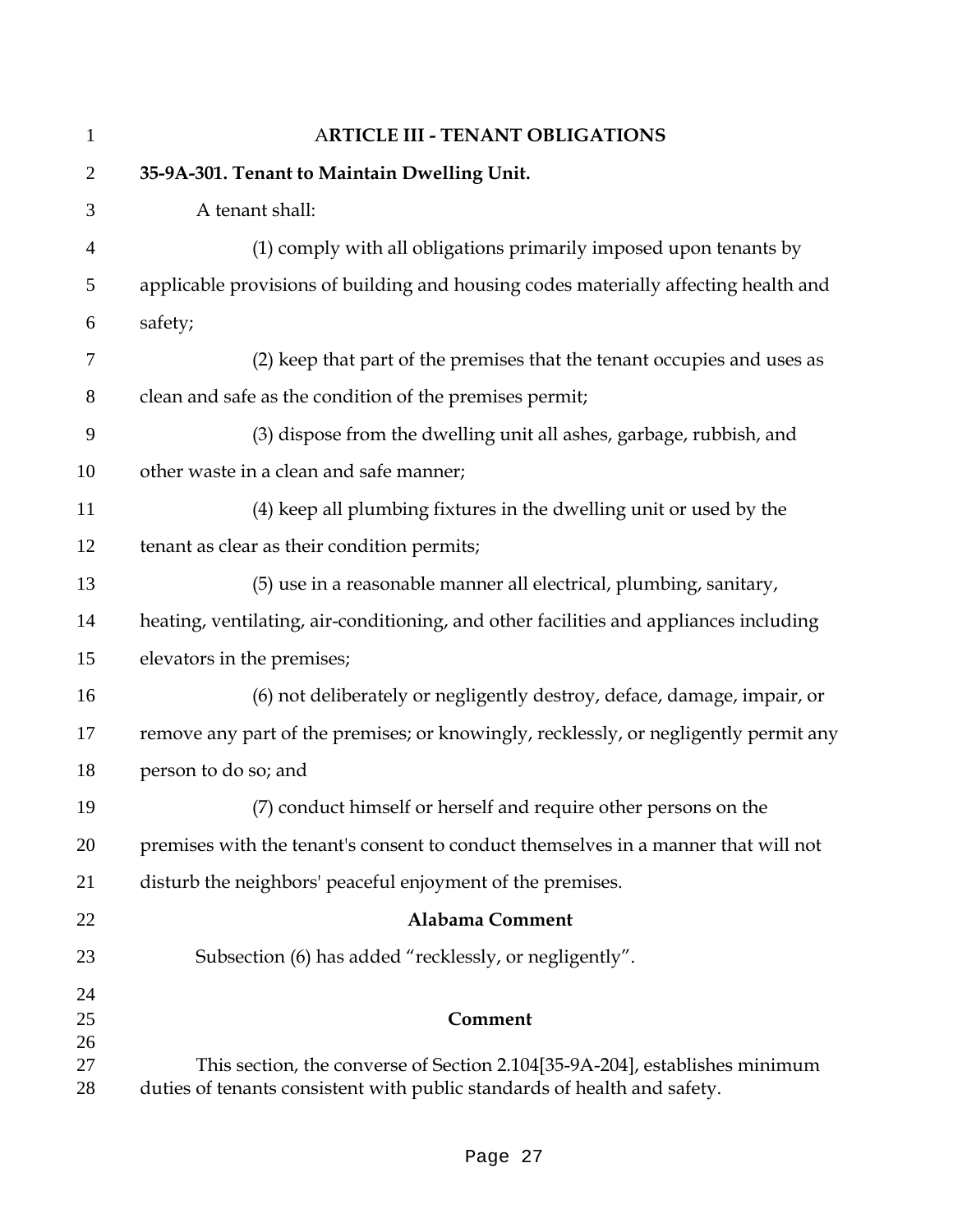## **35-9A-302. Rules and Regulations.**

(a) "Rules" or "Regulations" pertaining to a residential lease are defined as policies of the landlord affecting the maintenance, operation, or governance of the common areas of the premises, or concerning the general conduct of tenants in their use and enjoyment of the leased premises.

(b) A landlord, from time to time, may adopt a rule or regulation. It is enforceable against the tenant only if:

(1) its purpose is to promote the convenience, safety, or welfare of the tenants in the premises, preserve the landlord's property from abusive use, or make a fair distribution of services and facilities held out for the tenants generally;

(2) it is reasonably related to the purpose of which it is adopted;

(3) it applies to all tenants in the premises in a fair manner;

(4) it is sufficiently explicit in its prohibition, direction, or limitation of the tenant's conduct to fairly inform the tenant of what the tenant must or must not do to comply;

(5) it is not for the purpose of evading the obligations of the landlord; and

(6) the tenant has notice of it at the time the tenant enters into the rental agreement, or when it is adopted.

(c) If a rule or regulation is adopted after the tenant enters into the rental agreement that works a substantial modification of the tenant's use of the leased 22 premises, it is not valid unless the tenant consents to it in writing. In the case of any variance between the lease and a rule or regulation, the lease prevails.

**Alabama Comment**  Subsection (a) has been added to the Uniform Act to define the "rules" or "regulations".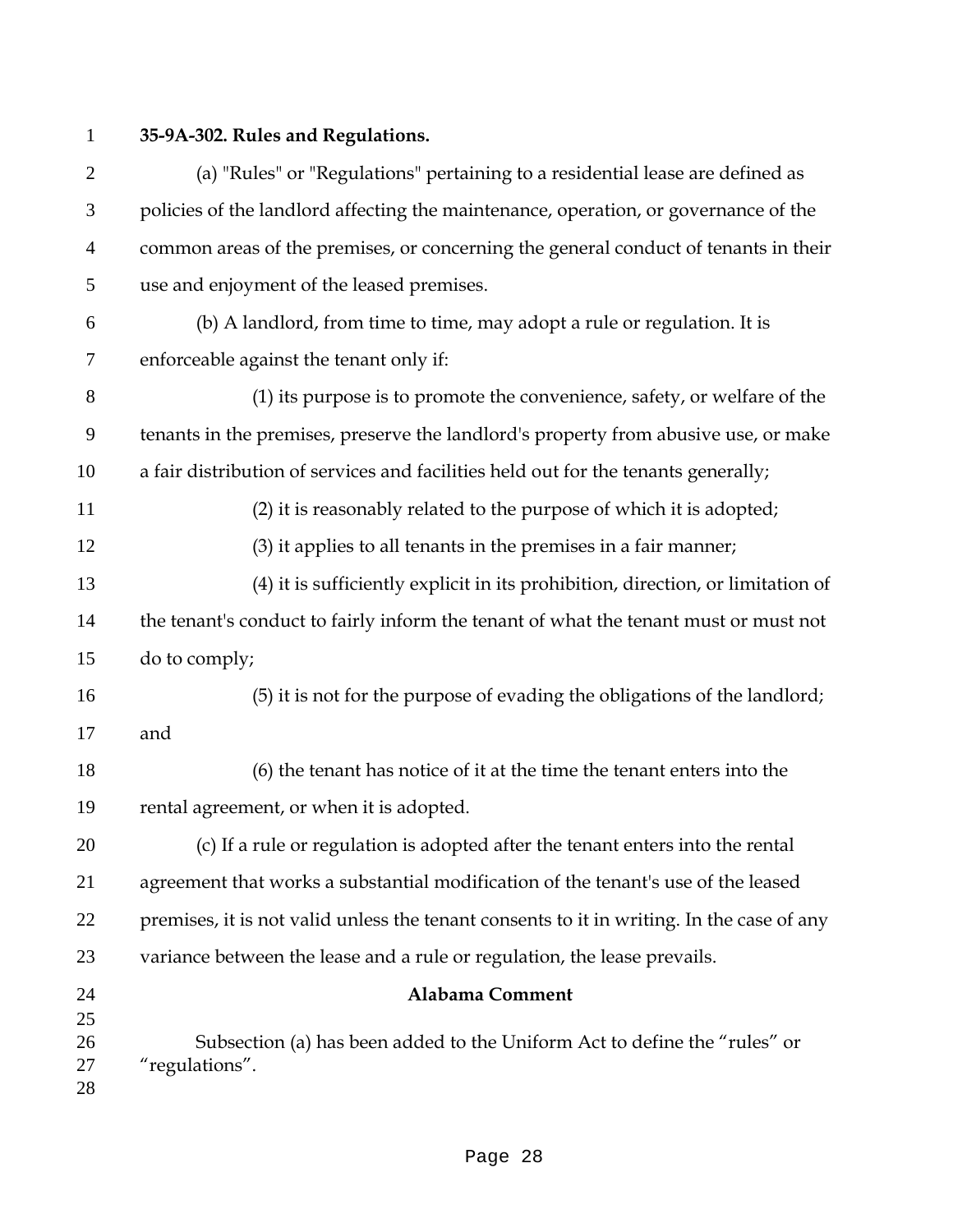| $\mathbf{1}$<br>$\overline{2}$<br>3     | Subsection (b) deleted from the Uniform Act the words "however described<br>concerning the tenant's use and occupancy of the premises" since "rules and<br>regulations" have been defined.                                                      |
|-----------------------------------------|-------------------------------------------------------------------------------------------------------------------------------------------------------------------------------------------------------------------------------------------------|
| $\overline{\mathcal{A}}$<br>5<br>6<br>7 | Subsection (c) the tenant's "bargain" in the Uniform Act was changed to<br>"tenant's use of the leased premises". Further, the last sentence has been added to<br>this subsection to clarify that least prevails over a conflicting regulation. |
| $8\,$<br>9<br>10                        | Comment                                                                                                                                                                                                                                         |
| 11<br>12                                | Under Section 1.301(11)[35-9A-141(12)] the rental agreement includes valid<br>rules and regulations.                                                                                                                                            |
| 13                                      |                                                                                                                                                                                                                                                 |
| 14                                      | 35-9A-303. Access.                                                                                                                                                                                                                              |
| 15                                      | (a) A tenant shall not unreasonably withhold consent to the landlord to enter                                                                                                                                                                   |
| 16                                      | into the dwelling unit in order to inspect the premises, make necessary or agreed                                                                                                                                                               |
| 17                                      | repairs, decorations, alterations, or improvements, supply necessary or agreed                                                                                                                                                                  |
| 18                                      | services, or exhibit the dwelling unit to prospective or actual purchasers,                                                                                                                                                                     |
| 19                                      | mortgagees, tenants, workmen, or contractors.                                                                                                                                                                                                   |
| 20                                      | (b) A landlord may enter the dwelling unit without consent of the tenant in                                                                                                                                                                     |
| 21                                      | case of emergency.                                                                                                                                                                                                                              |
| 22                                      | (c) A landlord shall not abuse the right of access or use it to harass the tenant.                                                                                                                                                              |
| 23                                      | Except in case of emergency or unless it is impracticable to do so, the landlord shall                                                                                                                                                          |
| 24                                      | give the tenant at least 2 days' notice of the landlord's intent to enter and may enter                                                                                                                                                         |
| 25                                      | only at reasonable times. Posting of a note on the primary door of entry to the                                                                                                                                                                 |
| 26                                      | residence of the tenant stating the intended time and purpose of the entry shall be a                                                                                                                                                           |
| 27                                      | permitted method of notice for the purpose of the landlord's right of access to the                                                                                                                                                             |
| 28                                      | premises.                                                                                                                                                                                                                                       |
| 29                                      | (d) A landlord has no other right of access except:                                                                                                                                                                                             |
| 30                                      | (1) pursuant to court order;                                                                                                                                                                                                                    |
| 31                                      | (2) as permitted by Sections 35-9A-422 and 35-9A-423(b); or                                                                                                                                                                                     |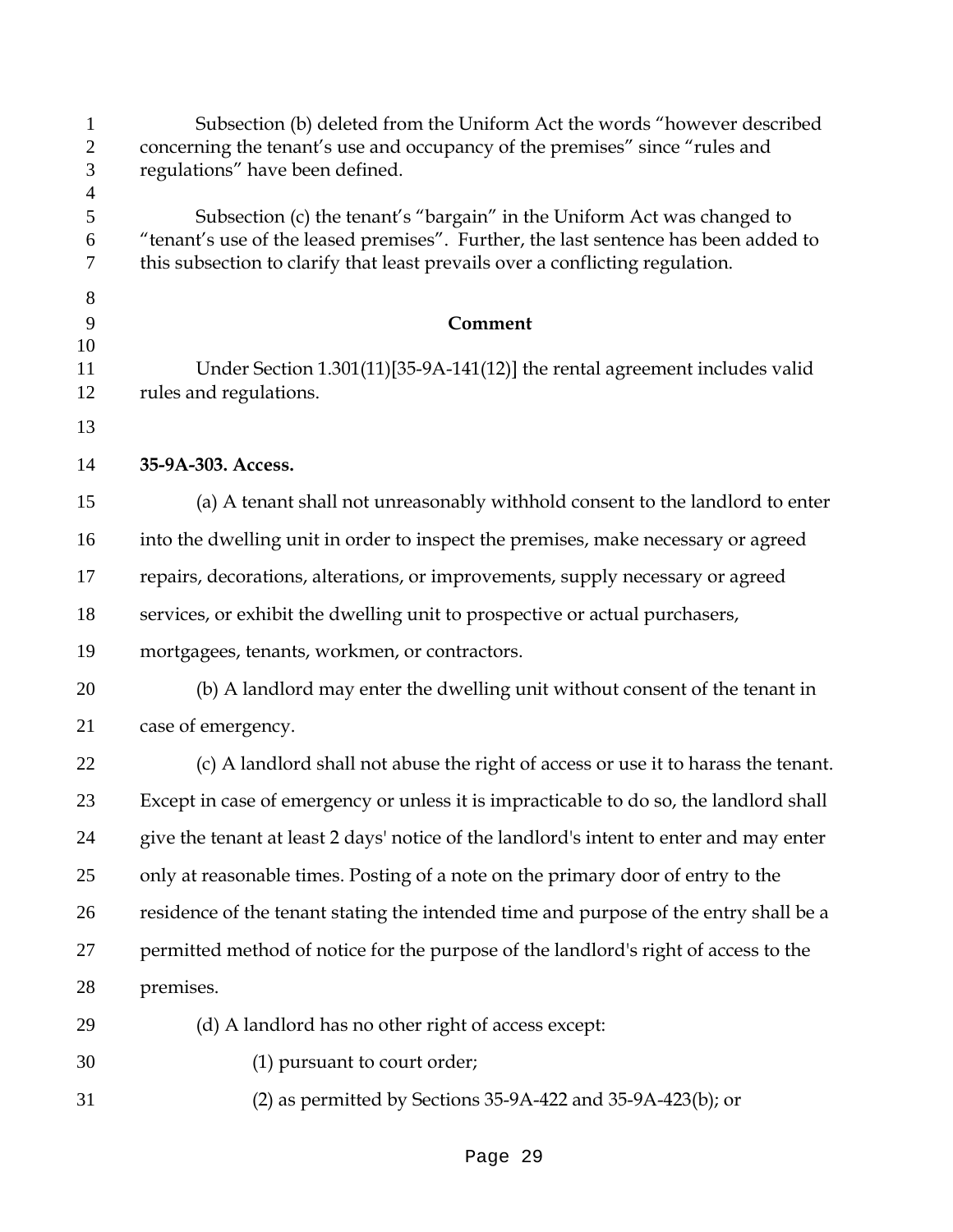| $\mathbf{1}$   | (3) unless the landlord has reasonable cause to believe the tenant has                                                |
|----------------|-----------------------------------------------------------------------------------------------------------------------|
| $\overline{2}$ | abandoned or surrendered the premises.                                                                                |
| 3              | <b>Alabama Comment</b>                                                                                                |
| $\overline{4}$ |                                                                                                                       |
| 5              | In subsection (c) the last sentence has been added to provide after the                                               |
| 6              | landlord has attempted to give the tenant personal notice but is unable to reach him,                                 |
| 7              | the posting of the 2-day notice at the door is sufficient notice.                                                     |
| 8              |                                                                                                                       |
| 9<br>10        | In subsection $(d)(3)$ the words "the landlord has reasonable cause to believe"<br>has been added to the Uniform Act. |
| 11             |                                                                                                                       |
| 12             | Comment                                                                                                               |
| 13             |                                                                                                                       |
| 14             | Special remedies to landlord and tenant for abuse of rights of access                                                 |
| 15             | are provided by Section 4.302[35-9A-441]. As to wrongful entry to take possession                                     |
| 16<br>17       | see Sections 4.107[35-9A-407] and 4.207[35-9A-227].                                                                   |
|                |                                                                                                                       |
| 18             | 35-9A-304. Tenant to Use and Occupy.                                                                                  |
| 19             | Unless otherwise agreed, a tenant shall occupy the dwelling unit only as a                                            |
| 20             | dwelling unit. The rental agreement may require that the tenant notify the landlord                                   |
| 21             | of any anticipated extended absence from the premises in excess of 14 days no later                                   |
| 22             | than the fifth day of the extended absence.                                                                           |
| 23             | <b>Alabama Comment</b>                                                                                                |
| 24             |                                                                                                                       |
| 25             | The Uniform Act has been modified to allow that the tenant may give notice                                            |
| 26             | of an extended absence up to 5 days after the absence begins.                                                         |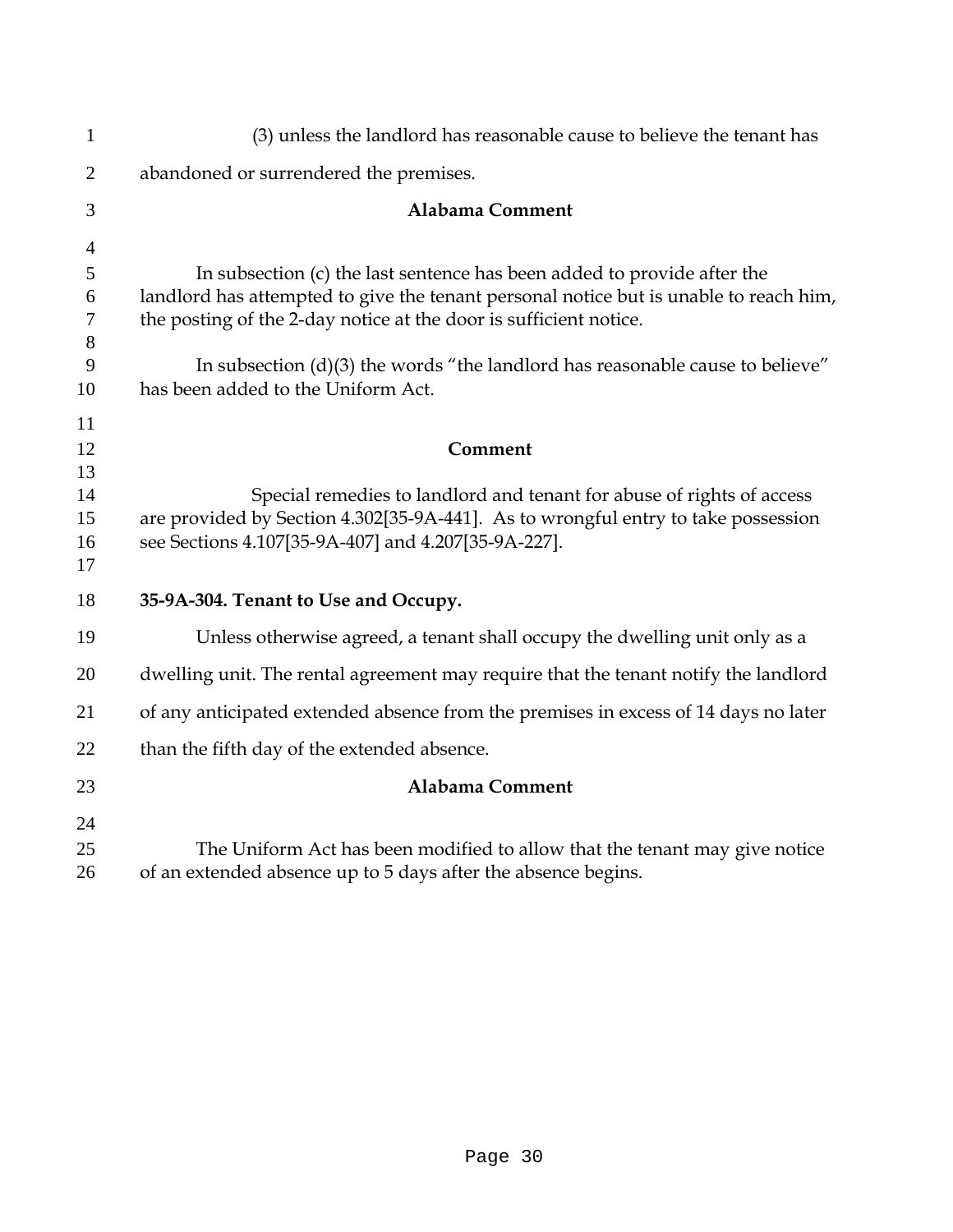| $\mathbf{1}$   |                                                                                         |
|----------------|-----------------------------------------------------------------------------------------|
| $\overline{2}$ | <b>ARTICLE IV - REMEDIES</b>                                                            |
| 3              | <b>DIVISION I - TENANT REMEDIES</b>                                                     |
| $\overline{4}$ | 35-9A-401. Noncompliance by the Landlord-In General.                                    |
| 5              | (a) Except as provided in this chapter, if there is a material noncompliance by         |
| 6              | the landlord with the rental agreement or a noncompliance with Section 35-9A-204        |
| 7              | materially affecting health and safety, the tenant may deliver a written notice to the  |
| 8              | landlord specifying the acts and omissions constituting the breach and that the         |
| 9              | rental agreement will terminate upon a date not less than 14 days after receipt of the  |
| 10             | notice if the breach is not remedied within that period, and the rental agreement       |
| 11             | shall terminate as provided in the notice subject to the following:                     |
| 12             | (1) If the breach is remediable by repairs or the payment of damages or                 |
| 13             | otherwise and the landlord adequately remedies the breach before the date specified     |
| 14             | in the notice, the rental agreement shall not terminate by reason of the breach.        |
| 15             | (2) The tenant may not terminate for a condition caused by the                          |
| 16             | deliberate or negligent act or omission of the tenant, a member of the tenant's family, |
| 17             | a licensee, or other person on the premises with the tenant's consent.                  |
| 18             | (b) Except as provided in this chapter, the tenant may recover actual damages           |
| 19             | and obtain injunctive relief for noncompliance by the landlord with the rental          |
| 20             | agreement or Section 35-9A-204. If the landlord's noncompliance is in bad faith, the    |
| 21             | tenant may recover reasonable attorney's fees.                                          |
| 22             | (c) The remedy provided in subsection (b) is in addition to any right of the            |
| 23             | tenant arising under subsection (a).                                                    |
| 24             | (d) If the rental agreement is terminated pursuant to this section, the landlord        |
| 25             | shall return all security recoverable by the tenant under Section 35-9A-201 and all     |
| 26             | unearned prepaid rent.                                                                  |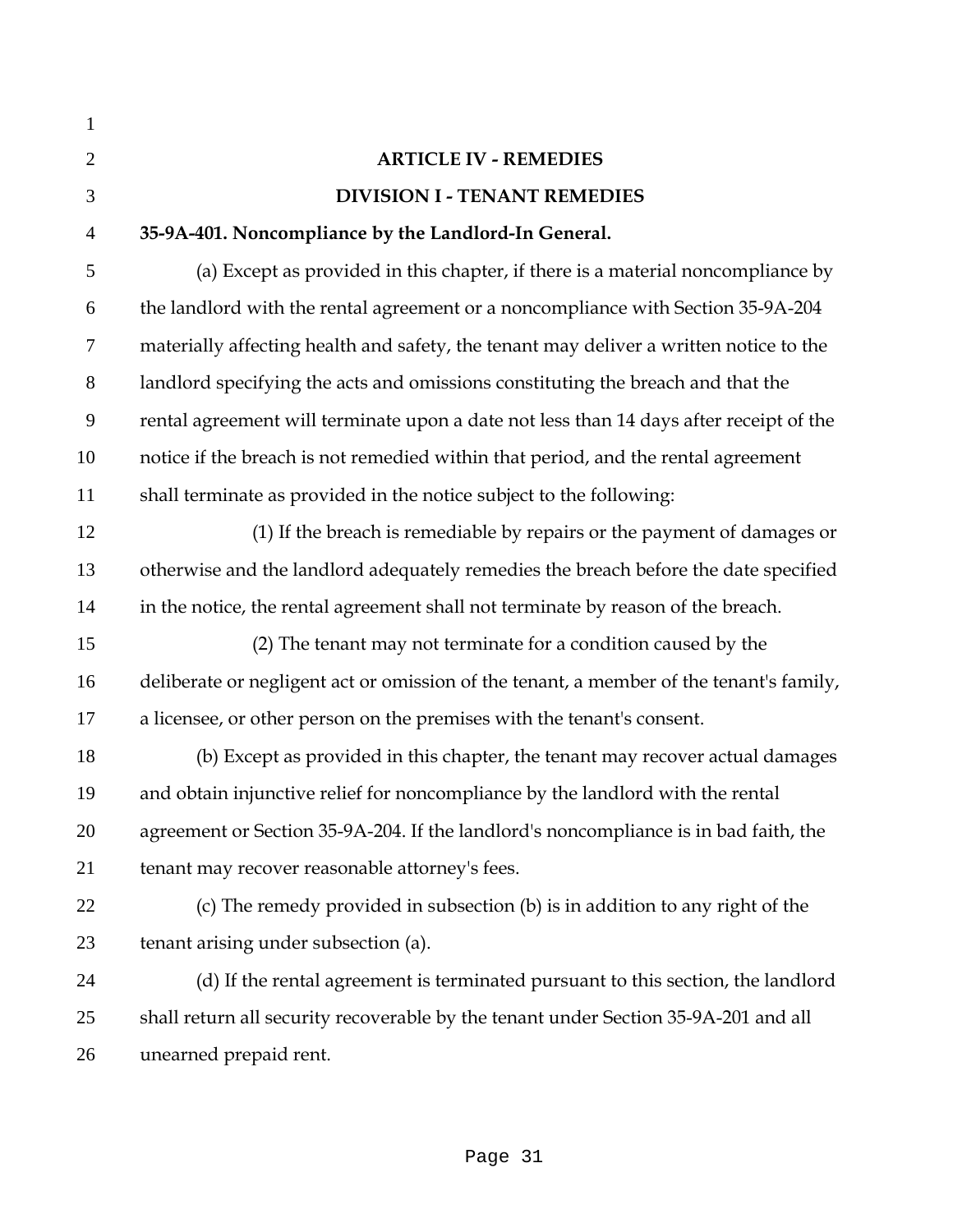| 1                   | Alabama Comment                                                                                                                                                         |
|---------------------|-------------------------------------------------------------------------------------------------------------------------------------------------------------------------|
| $\overline{2}$      |                                                                                                                                                                         |
| 3                   | Subsection (a) $(2)$ of the Uniform Act has been omitted.                                                                                                               |
| $\overline{4}$<br>5 | Subsection (b) of the Uniform Act the landlord's noncompliance has been                                                                                                 |
| 6                   | changed from "willful" to "in bad faith".                                                                                                                               |
| 7                   |                                                                                                                                                                         |
| $8\,$               | Comment                                                                                                                                                                 |
| 9<br>10             |                                                                                                                                                                         |
| 11                  | Claims arising under this section if disputed in good faith may be settled by<br>agreement (see Section 1.106)[35-9A-106]. However, a prior settlement will not         |
| 12                  | prevent a termination under Section 4.101(a)(2)(omitted).                                                                                                               |
| 13<br>14            | The availability of injunctive relief is determined by usual principles of                                                                                              |
| 15                  | equity. See Section 1.103[35-9A-103].                                                                                                                                   |
| 16                  |                                                                                                                                                                         |
| 17                  | Remedies available to the tenant pursuant to Section 4.101[35-9A-461] are not                                                                                           |
| 18<br>19            | exclusive (see Section 1.103[35-9A-103]). A duty to mitigate damages exists under<br>Section 1.105[35-9A-105]. As to rights of third parties, see comment under Section |
| 20                  | 1.105[35-9A-105].                                                                                                                                                       |
| 21                  |                                                                                                                                                                         |
| 22                  | 35-9A-402. Failure to Deliver Possession.                                                                                                                               |
| 23                  | (a) If the landlord fails to deliver possession of the dwelling unit to the tenant                                                                                      |
| 24                  | as provided in Section 35-9A-203, rent abates until possession is delivered and the                                                                                     |
| 25                  | tenant may:                                                                                                                                                             |
| 26                  | (1) terminate the rental agreement upon written notice to the landlord                                                                                                  |
| 27                  | and within 5 days thereafter the landlord shall return all prepaid rent and security;                                                                                   |
| 28                  | or                                                                                                                                                                      |
| 29                  | (2) demand performance of the rental agreement by the landlord and,                                                                                                     |
| 30                  | if the tenant elects, bring an action for possession of the dwelling unit from the                                                                                      |
| 31                  | person wrongfully in possession and recover the actual damages sustained by the                                                                                         |
| 32                  | tenant.                                                                                                                                                                 |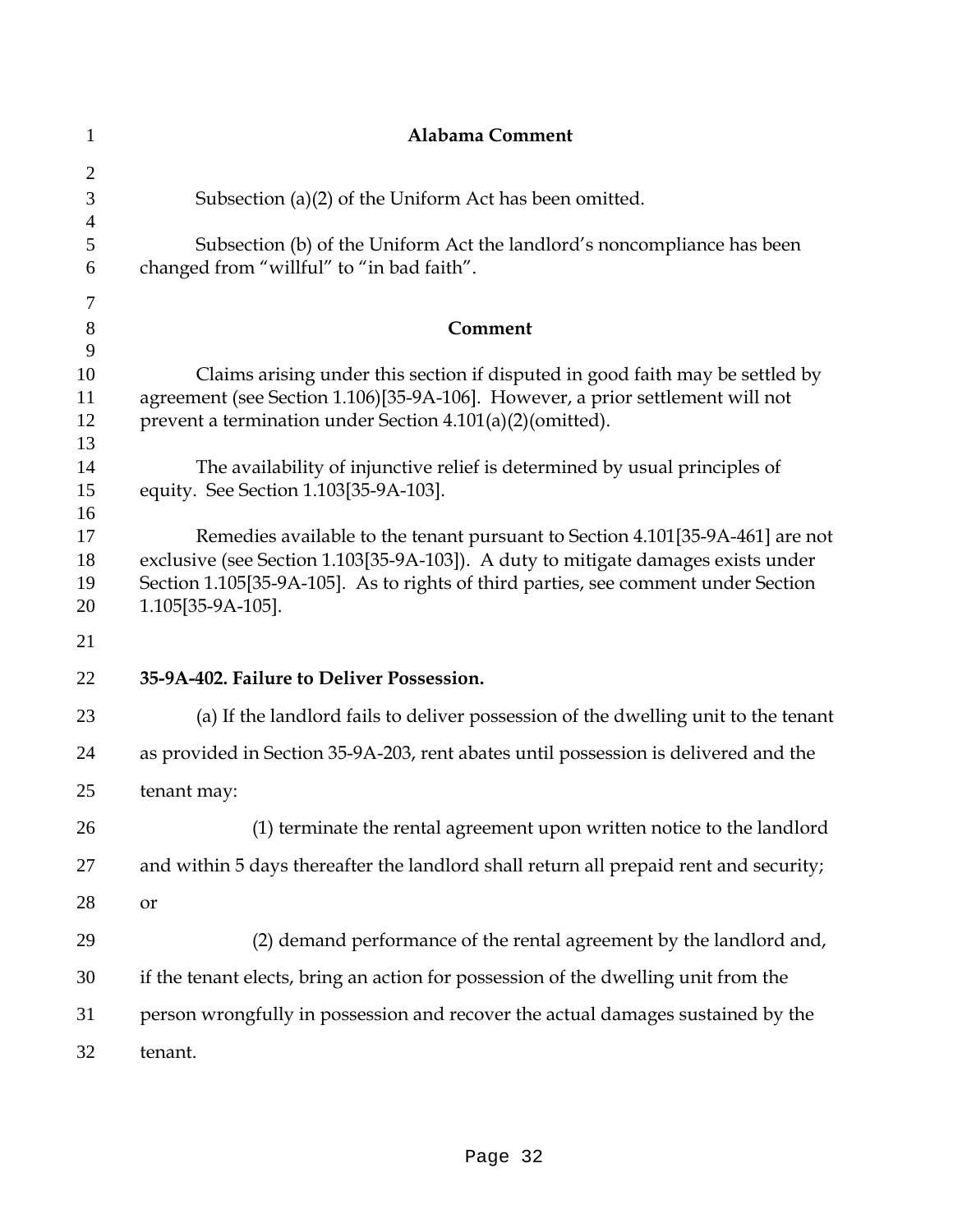| $\mathbf{1}$ | (b) If a person's failure to deliver possession is willful and not in good faith,          |
|--------------|--------------------------------------------------------------------------------------------|
| 2            | an aggrieved party may recover from that person an amount equal to not more than           |
| 3            | 3 months' periodic rent or the actual damages sustained, whichever is greater, and         |
| 4            | reasonable attorney's fees.                                                                |
| 5            | Alabama Comment                                                                            |
| 6            |                                                                                            |
| 7            | Subsection (a) $(2)$ provides that the tenant can demand possession of the                 |
| 8            | leased premises against the person wrongfully in possession and recover actual             |
| 9            | damages sustained.                                                                         |
| 10           |                                                                                            |
| 11           | Subsection (b) has been modified to allow the tenant to recover three times                |
| 12           | periodic rent or any damages sustained whichever is greater from the person who            |
| 13           | fails to deliver possession of the premises plus an attorney's fees.                       |
| 14           |                                                                                            |
| 15           | Comment                                                                                    |
| 16           |                                                                                            |
| 17           | "Aggrieved person" includes a landlord entitled to proceed under Sections                  |
| 18           | 2.103[35-9A-203] and $4.301(c)$ [35-9A-441(c)] as well as a tenant entitled to possession. |
| 19<br>20     | Injunctive relief may be available in an appropriate case.                                 |
|              |                                                                                            |
| 21           |                                                                                            |
| 22           | 35-9A-403. [Reserved].                                                                     |
| 23           |                                                                                            |
| 24           | Alabama Comment                                                                            |
| 25           |                                                                                            |
| 26           | The "Self-Help for Minor Defects" provision in the Uniform Act was                         |
| 27           | removed.                                                                                   |
| 28           |                                                                                            |
| 29           | 35-9A-404. Wrongful Failure to Make Available Heat, Water, Hot Water, or                   |
| 30           | <b>Essential Services.</b>                                                                 |
| 31           | (a) The landlord is not responsible for the payment of utility services unless             |
|              |                                                                                            |
| 32           | agreed in the lease.                                                                       |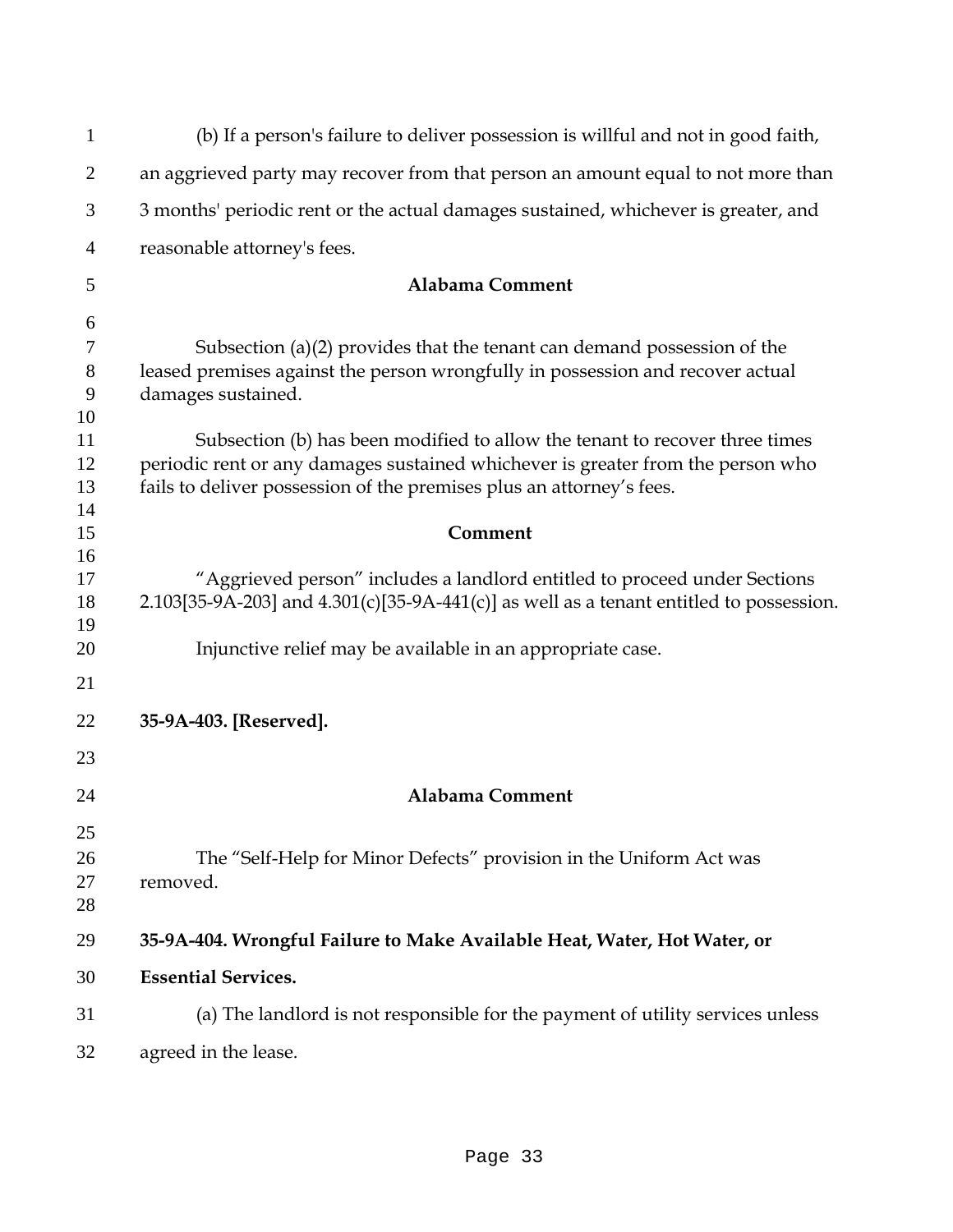| $\mathbf{1}$   | (b) If contrary to the rental agreement or Section 35-9A-204, after receiving                                                                               |
|----------------|-------------------------------------------------------------------------------------------------------------------------------------------------------------|
| $\overline{2}$ | notice of the breach from the tenant, the landlord willfully or negligently fails to                                                                        |
| 3              | promptly make available heat, running water, hot water, electric, gas, or other                                                                             |
| $\overline{4}$ | essential service, the tenant may:                                                                                                                          |
| 5              | (1) send a written notice specifying the date of termination not less                                                                                       |
| 6              | than 14 days after receipt of notice and upon vacation of the premises, the rental                                                                          |
| 7              | agreement shall be rightfully terminated without further obligation or penalty. If the                                                                      |
| $8\,$          | rental agreement is terminated pursuant to this section, the landlord shall return all                                                                      |
| 9              | security recoverable by the tenant under Section 35-9A-201 and all unearned prepaid                                                                         |
| 10             | rent; or                                                                                                                                                    |
| 11             | (2) recover damages based upon the diminution in the fair rental value                                                                                      |
| 12             | of the dwelling unit.                                                                                                                                       |
| 13             | (c) If the tenant proceeds under this section, the tenant may not proceed                                                                                   |
| 14             | under Section 35-9A-401 as to that breach.                                                                                                                  |
| 15             | (d) Rights of the tenant under this section do not arise if the condition was                                                                               |
| 16             | caused by the willful or negligent act or omission of the tenant, a member of the                                                                           |
| 17             | tenant's family, a licensee or other person on the premises with the tenant's consent.                                                                      |
| 18             |                                                                                                                                                             |
| 19             | <b>Alabama Comment</b>                                                                                                                                      |
| 20             |                                                                                                                                                             |
| 21<br>22       | Subsection (a) is added to the Uniform Act to make clear the landlord is not<br>responsible for the payment of utility services unless agreed in the lease. |
| 23             |                                                                                                                                                             |
| 24             | In subsection (b) (formerly (a) of the Uniform Act) the word "supply" has                                                                                   |
| 25             | been changed to "make available". No substantive change is intended.                                                                                        |
| 26             |                                                                                                                                                             |
| 27             | Former subsection (a)(3) concerning procuring substitute housing was                                                                                        |
| 28             | omitted from the Uniform Act. Subsection (b) concerning payment for substitute                                                                              |
| 29             | housing of the Uniform Act was also omitted.                                                                                                                |
| 30             |                                                                                                                                                             |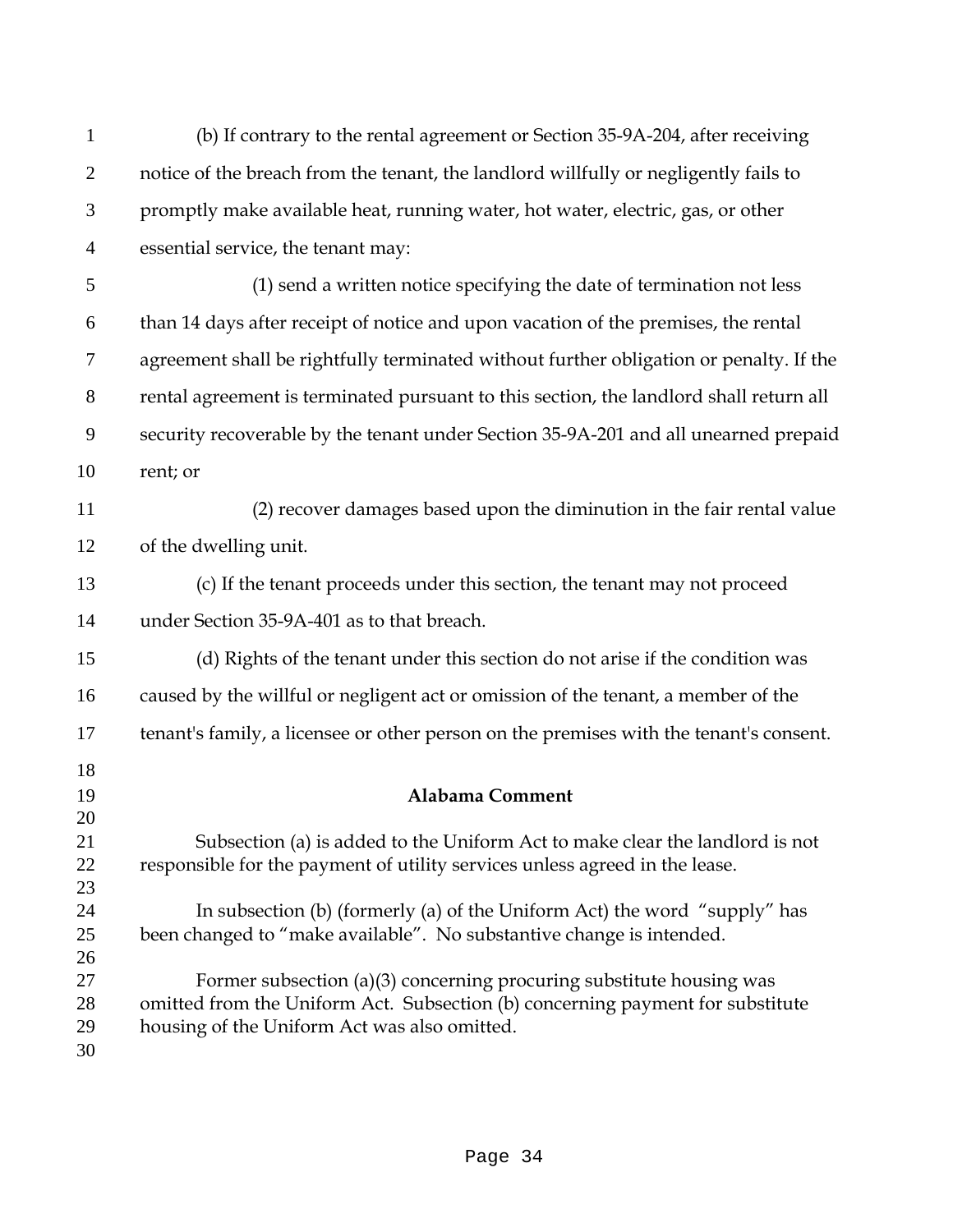| $\mathbf{1}$        | Section 35-9A-404(b)(1)] does not specifically address collective action by                                  |
|---------------------|--------------------------------------------------------------------------------------------------------------|
| $\mathbf{2}$        | tenants; the availability of such collective action shall be determined under                                |
| $\mathfrak{Z}$      | applicable law.                                                                                              |
| $\overline{4}$<br>5 | The obligation of good faith in 35-9A-142 applies to this section as it does                                 |
| 6                   | throughout the Act.                                                                                          |
| $\boldsymbol{7}$    |                                                                                                              |
| 8                   | Notice required is described in Section 35-9A-144 of this Act.                                               |
| 9                   |                                                                                                              |
| 10<br>11            | Comment                                                                                                      |
| 12                  | The remedies under Sections 4.107[35-9A-407] and 5.101(b)[35-9A-501] are                                     |
| 13                  | applicable where the landlord affirmatively acts to interrupt or diminish services,                          |
| 14                  | etc., and those remedies are in addition to the remedies provided in Sections                                |
| 15                  | 4.101[35-9A-401], 4.103[35-9A-403] and 4.104[35-9A-404].                                                     |
| 16                  |                                                                                                              |
| 17<br>18            | Section $4.104(a)(1)[35-9A-404(b)(1)]$ permits collective action by tenants to<br>secure essential services. |
| 19                  |                                                                                                              |
| 20                  | Section 1.302[35-9A-302] imposes the obligation of good faith and is, of                                     |
| 21                  | course, applicable to this section.                                                                          |
| 22                  |                                                                                                              |
| 23                  |                                                                                                              |
| 24                  | 35-9A-405. Counterclaims for Action for Possession or Rent.                                                  |
| 25                  | (a) In an action for possession or in an action for rent when the tenant is in                               |
| 26                  | possession, the tenant may counterclaim for any amount the tenant may recover                                |
| 27                  | under the rental agreement or this chapter. It is in the court's discretion whether the                      |
| 28                  | tenant is to remain in possession. The tenant shall pay into court rent accrued and                          |
| 29                  | thereafter accruing as it comes due. The court shall determine the amount due to                             |
| 30                  | each party. The party to whom a net amount is owed shall be paid first from the                              |
| 31                  | money paid into court, and the balance by the other party. If no rent remains due                            |
|                     |                                                                                                              |
| 32                  | after application of this section, judgment shall be entered for the tenant in the                           |
| 33                  | action for possession. If the defense or counterclaim by the tenant is without merit                         |
| 34                  | and is not raised in good faith, the landlord may recover reasonable attorney's fees.                        |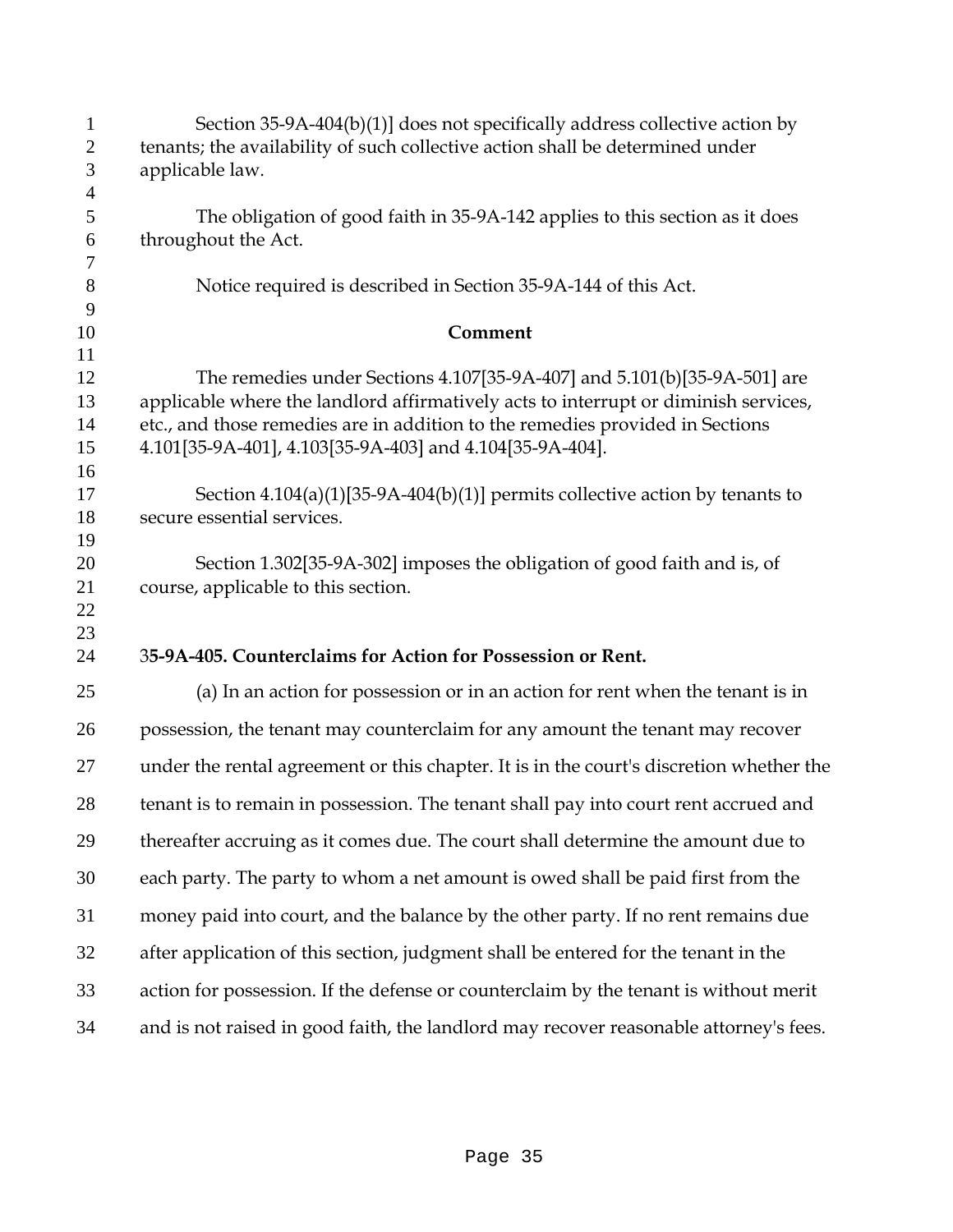| $\mathbf{1}$                                                        | (b) In an action for rent when the tenant is not in possession, the tenant may                                                                                                                                                                                                                                                                                                                                                                                                                                                                                                                                                                                                                                                                                                                           |
|---------------------------------------------------------------------|----------------------------------------------------------------------------------------------------------------------------------------------------------------------------------------------------------------------------------------------------------------------------------------------------------------------------------------------------------------------------------------------------------------------------------------------------------------------------------------------------------------------------------------------------------------------------------------------------------------------------------------------------------------------------------------------------------------------------------------------------------------------------------------------------------|
| $\overline{2}$                                                      | counterclaim as provided in subsection (a) but is not required to pay any rent into                                                                                                                                                                                                                                                                                                                                                                                                                                                                                                                                                                                                                                                                                                                      |
| 3                                                                   | court.                                                                                                                                                                                                                                                                                                                                                                                                                                                                                                                                                                                                                                                                                                                                                                                                   |
| $\overline{4}$<br>5<br>6<br>$\tau$                                  | Comment<br>Article II defines the obligations of the landlord which the tenant may enforce                                                                                                                                                                                                                                                                                                                                                                                                                                                                                                                                                                                                                                                                                                               |
| $8\phantom{1}$<br>9<br>10<br>11<br>12<br>13<br>14<br>15<br>16<br>17 | against him (Section 1.105[35-9A-105]). While Lindsey v. Normet (405 U.S. 56) holds<br>no principle of constitutional law requires the admission of the habitability defense<br>in a summary proceeding maintained by the landlord against the tenant, Section<br>4.105[35-9A-405] is consistent with modern procedure reform in permitting the<br>tenant to file a counterclaim or other appropriate pleading in the summary<br>proceeding to the end that all issues between the parties may be disposed of in one<br>proceeding. It is anticipated that upon filing of the counterclaim the court will enter<br>the order deemed appropriate by him concerning the payment of rent in order to<br>protect the interests of the parties. See cases in comment to Section 2.104(e)[35-9A-<br>$204(e)$ . |
| 18<br>19                                                            | 35-9A-406. Fire or Casualty Damage.                                                                                                                                                                                                                                                                                                                                                                                                                                                                                                                                                                                                                                                                                                                                                                      |
| 20                                                                  | (a) If the dwelling unit or premises are damaged or destroyed by fire or                                                                                                                                                                                                                                                                                                                                                                                                                                                                                                                                                                                                                                                                                                                                 |
| 21                                                                  | casualty not caused by the tenant to an extent that enjoyment of the dwelling unit is                                                                                                                                                                                                                                                                                                                                                                                                                                                                                                                                                                                                                                                                                                                    |
| 22                                                                  | substantially impaired, the tenant may:                                                                                                                                                                                                                                                                                                                                                                                                                                                                                                                                                                                                                                                                                                                                                                  |
| 23                                                                  | (1) immediately vacate the premises and notify the landlord in writing                                                                                                                                                                                                                                                                                                                                                                                                                                                                                                                                                                                                                                                                                                                                   |
| 24                                                                  | within 14 days thereafter of the tenant's intention to terminate the rental agreement,                                                                                                                                                                                                                                                                                                                                                                                                                                                                                                                                                                                                                                                                                                                   |
| 25                                                                  | in which case the rental agreement terminates as of the date of vacating; or                                                                                                                                                                                                                                                                                                                                                                                                                                                                                                                                                                                                                                                                                                                             |
| 26                                                                  | (2) if continued occupancy is lawful, vacate any part of the dwelling                                                                                                                                                                                                                                                                                                                                                                                                                                                                                                                                                                                                                                                                                                                                    |
| 27                                                                  | unit rendered unusable by the fire or casualty, in which case the tenant's liability for                                                                                                                                                                                                                                                                                                                                                                                                                                                                                                                                                                                                                                                                                                                 |
| 28                                                                  | rent is reduced in proportion to the diminution in the fair rental value of the                                                                                                                                                                                                                                                                                                                                                                                                                                                                                                                                                                                                                                                                                                                          |
| 29                                                                  | dwelling unit.                                                                                                                                                                                                                                                                                                                                                                                                                                                                                                                                                                                                                                                                                                                                                                                           |
| 30                                                                  | (b) If the rental agreement is terminated pursuant to this section, the landlord                                                                                                                                                                                                                                                                                                                                                                                                                                                                                                                                                                                                                                                                                                                         |
| 31                                                                  | shall return all security recoverable under Section 35-9A-201 and all unearned                                                                                                                                                                                                                                                                                                                                                                                                                                                                                                                                                                                                                                                                                                                           |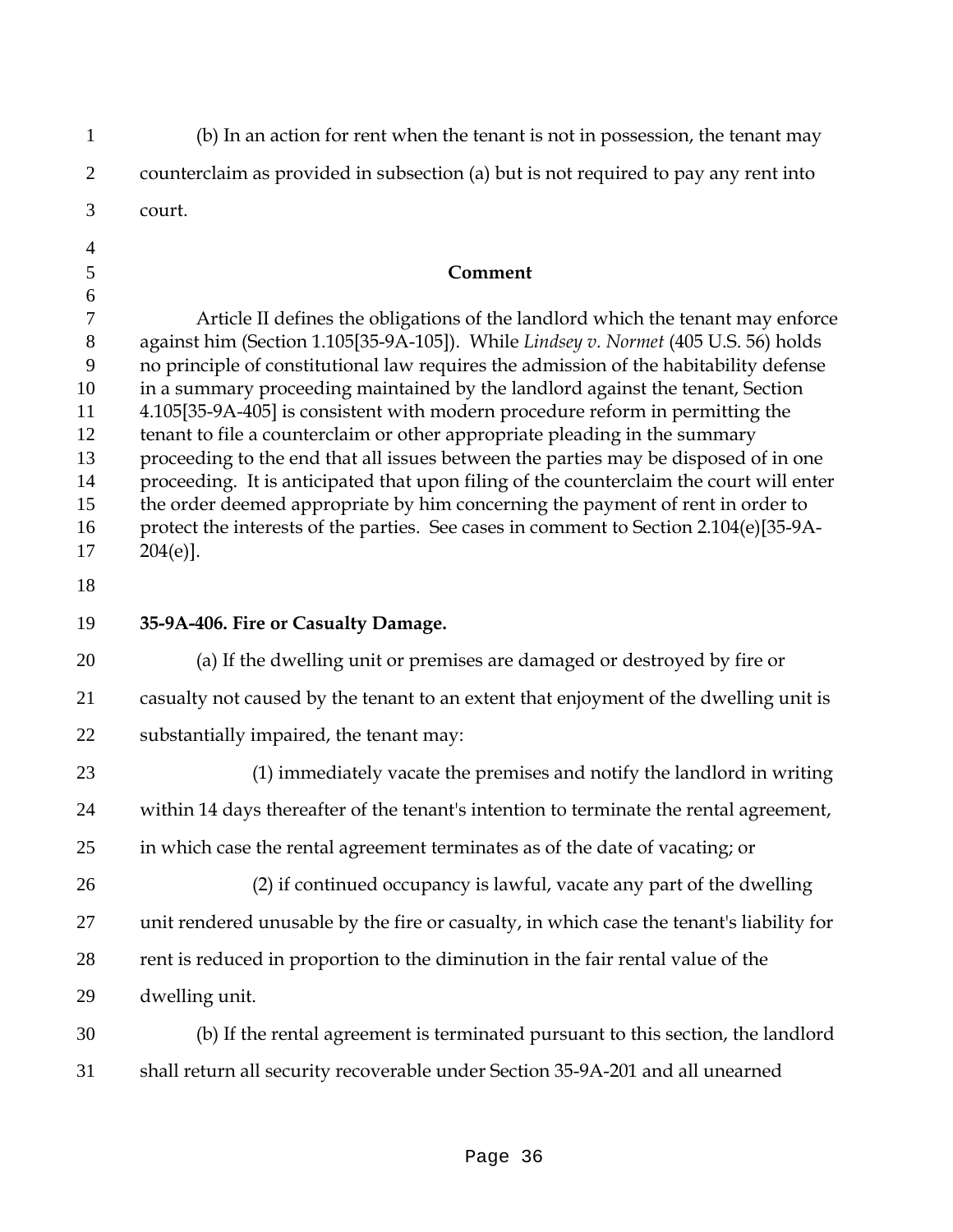| $\mathbf{1}$   | prepaid rent. Accounting for rent in the event of termination or apportionment shall                                                                                      |
|----------------|---------------------------------------------------------------------------------------------------------------------------------------------------------------------------|
| $\overline{2}$ | be made as of the date of the fire or casualty.                                                                                                                           |
| 3              | Alabama Comment                                                                                                                                                           |
| 4              | Subsection (a) adds the phrase "not caused by the tenant".                                                                                                                |
| 5              |                                                                                                                                                                           |
| 6              | Comment                                                                                                                                                                   |
| $\tau$         |                                                                                                                                                                           |
| 8<br>9         | Under common law, notwithstanding leased premises were destroyed, the<br>tenant was still under obligation to pay rent. Legislation has been adopted in                   |
| 10<br>11       | various states providing that if the premises are so destroyed or injured as to be<br>untenantable or unfit for occupancy the tenant may quit and surrender possession of |
| 12             | the premises:                                                                                                                                                             |
| 13             |                                                                                                                                                                           |
| 14             | Arizona Rev. Stat., Sec. 33-343 (1956)                                                                                                                                    |
| 15             |                                                                                                                                                                           |
| 16             | Connecticut Gen.Stat.Ann., Sec. 47-24 (1960)                                                                                                                              |
| 17<br>18       | Michigan Stat.Ann., Sec. 26.1121 (1953)                                                                                                                                   |
| 19             |                                                                                                                                                                           |
| 20             | Minnesota Stat.Ann., Sec. 504.05 (1947)                                                                                                                                   |
| 21             |                                                                                                                                                                           |
| 22             | Mississippi Code Ann., Sec. 898 (1957)                                                                                                                                    |
| 23<br>24       | Wisconsin Stat.Ann., 234.17 (1957)                                                                                                                                        |
| 25             |                                                                                                                                                                           |
| 26             | West Virginia in 1931 adopted Section 37-6-28 providing for                                                                                                               |
| 27             |                                                                                                                                                                           |
| 28             | " a reasonable reduction of the rent for                                                                                                                                  |
| 29             | such time as may elapse until there be                                                                                                                                    |
| 30             | placed again upon the premises buildings,                                                                                                                                 |
| 31             | or other structures, of as much value to be                                                                                                                               |
| 32             | tenant for his purposes as those destroyed,                                                                                                                               |
| 33             |                                                                                                                                                                           |
| 34             |                                                                                                                                                                           |
|                |                                                                                                                                                                           |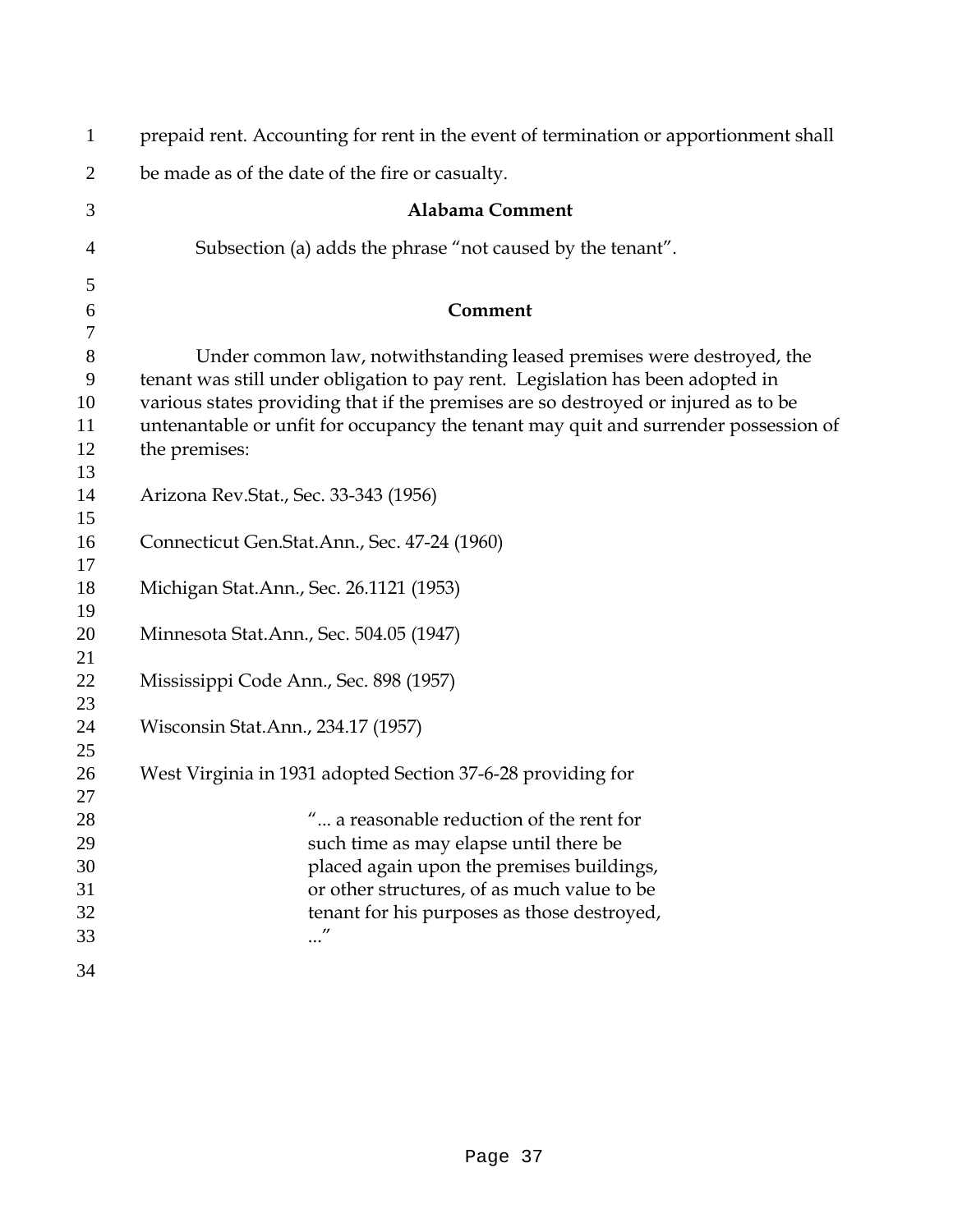| $\mathbf{1}$   | 35-9A-407. Tenant's Remedies for Landlord's Unlawful Ouster, Exclusion, or                                                             |
|----------------|----------------------------------------------------------------------------------------------------------------------------------------|
| $\overline{2}$ | <b>Diminution of Service.</b>                                                                                                          |
| 3              | If a landlord unlawfully removes or excludes the tenant from the premises or                                                           |
| $\overline{4}$ | willfully diminishes services to the tenant by interrupting or causing the                                                             |
| 5              | interruption of heat, running water, hot water, electric, gas, or other essential                                                      |
| 6              | service, the tenant may recover possession or terminate the rental agreement and, in                                                   |
| 7              | either case, recover an amount equal to not more than 3 months' periodic rent or the                                                   |
| $8\,$          | actual damages sustained by the tenant, whichever is greater, and reasonable                                                           |
| 9              | attorney's fees. If the rental agreement is terminated under this section, the landlord                                                |
| 10             | shall return all security recoverable under Section 35-9A-201 and all unearned                                                         |
| 11             | prepaid rent.                                                                                                                          |
| 12             | <b>Alabama Comment</b>                                                                                                                 |
| 13             | The Uniform Act allowing three times actual damages was changed to actual                                                              |
| 14             | damages.                                                                                                                               |
| 15<br>16<br>17 | Comment                                                                                                                                |
| 18<br>19<br>20 | This section provides a remedy for the violation of Section 4.207[35-9A-407].<br>See also comment to Section $4.104(c)[35-9A-404(c)].$ |
| 21             | Injunctive relief may be available in an appropriate case.                                                                             |
| 22             |                                                                                                                                        |
| 23             | <b>DIVISION II - LANDLORD REMEDIES</b>                                                                                                 |
| 24             | 35-9A-421. Noncompliance with Rental Agreement; Failure to Pay Rent.                                                                   |
| 25             | (a) Except as provided in this chapter, if there is a material noncompliance by                                                        |
| 26             | the tenant with the rental agreement or a noncompliance with Section 35-9A-301                                                         |
| 27             | materially affecting health and safety, the landlord may deliver a written notice to                                                   |
| 28             | terminate the lease to the tenant specifying the acts and omissions constituting the                                                   |
| 29             | breach and that the rental agreement will terminate upon a date not less than 14                                                       |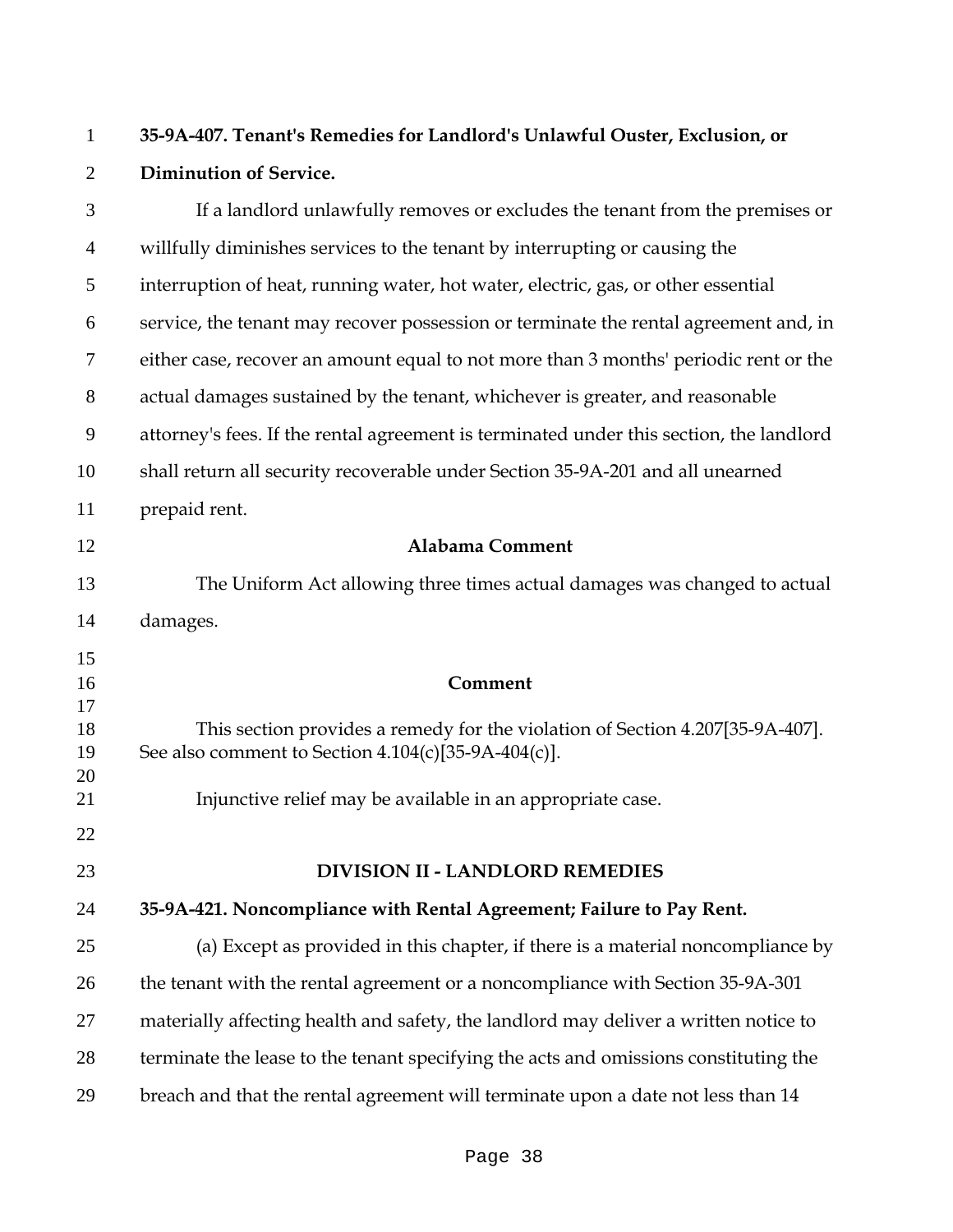days after receipt of the notice. If the breach is not remedied within the 14 days after 2 receipt of the notice to terminate the lease, the rental agreement shall terminate on the date provided in the notice to terminate the lease unless the tenant adequately remedies the breach before the date specified in the notice, in which case the rental agreement shall not terminate.

(b) If rent is unpaid when due and the tenant fails to pay rent within 7 days after receipt of written notice to terminate the lease for nonpayment and if the rent is not paid within the 7-day period, the landlord may terminate the rental agreement at the expiration of the 7-day period. If a noncompliance of rental agreement occurs under both subsection (a) and this subsection, the 7-day notice period to terminate the lease for nonpayment of rent in this subsection shall govern.

(c) Except as provided in this chapter, a landlord may recover actual damages and obtain injunctive relief for noncompliance by the tenant with the rental agreement or Section 35-9A-301. If the tenant's noncompliance is willful, the

landlord may recover reasonable attorney's fees.

**Alabama Comment**

Section (a) has been modified. A material breach in a term of the lease other than nonpayment of rent, notice to the tenant the lease will be terminated in 14 days unless the breach is remedied.

Subsection (b) shortens the notice period to terminate the lease for nonpayment of rent from 14 days to 7 days. The 7 days is after receipt of written notice to terminate. Where there is both a violation of the term of the lease and the rent is unpaid, the 7-day notice predominates.

An action for injunctive relief must be brought in circuit court. Injunctive relief is not available in district court.

The Uniform Act provides for where there has been a similar prior noncompliance within a 6 month period the landlord may terminate the lease. This provision was removed.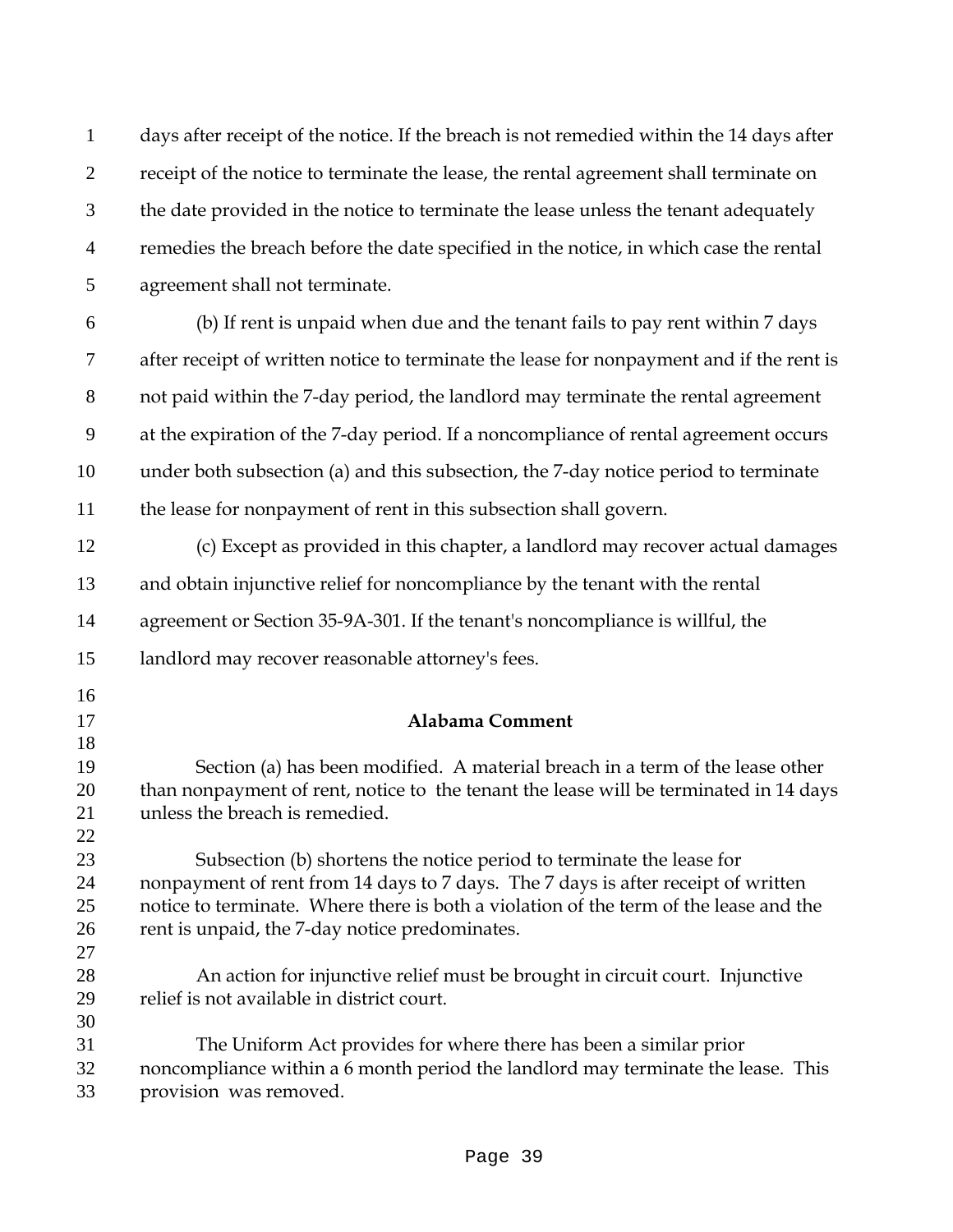| $\mathbf{1}$               |                                                                                                                                                                                                                                                           |
|----------------------------|-----------------------------------------------------------------------------------------------------------------------------------------------------------------------------------------------------------------------------------------------------------|
| $\mathbf{2}$               |                                                                                                                                                                                                                                                           |
| 3<br>$\overline{4}$        | Comment                                                                                                                                                                                                                                                   |
| 5<br>6<br>$\tau$           | Claims arising under this section if disputed in good faith may be settled by<br>agreement (see Section 1.106[35-9A-106]). However, a prior settlement will not<br>prevent a termination under the last sentence of Section 4.201(a)[35-9A-421].          |
| 8<br>9<br>10               | The availability of injunctive relief is determined by the usual principles of<br>equity. See Section 1.103[35-9A-103].                                                                                                                                   |
| 11<br>12<br>13<br>14<br>15 | Remedies available to the landlord pursuant to Section 4.201[35-9A-421] are<br>not exclusive (see Section 1.103[35-9A-103]). A duty to mitigate exists under Section<br>1.105. As to rights of third parties, see comment under Section 1.105[35-9A-105]. |
| 16                         | 35-9A-422. Failure to Maintain.                                                                                                                                                                                                                           |
| 17                         | If there is noncompliance by the tenant with Section 35-9A-301 materially                                                                                                                                                                                 |
| 18                         | affecting health and safety that can be remedied by repair, replacement of a                                                                                                                                                                              |
| 19                         | damaged item, or cleaning, and the tenant fails to comply as promptly as conditions                                                                                                                                                                       |
| 20                         | require in case of emergency or within 7 days after written notice by the landlord                                                                                                                                                                        |
| 21                         | specifying the breach and requesting that the tenant remedy it within that period of                                                                                                                                                                      |
| 22                         | time, the landlord may enter the dwelling unit and cause the work to be done in a                                                                                                                                                                         |
| 23                         | workmanlike manner and submit the itemized bill for the actual and reasonable cost                                                                                                                                                                        |
| 24                         | or the fair and reasonable value thereof as rent on the next date periodic rent is due,                                                                                                                                                                   |
| 25                         | or if the rental agreement has terminated, for immediate payment.                                                                                                                                                                                         |
| 26<br>27                   | Comment                                                                                                                                                                                                                                                   |
| 28<br>29<br>30<br>31<br>32 | The landlord may proceed under either or both Section 4.201[35-9A-421] or<br>Section 4.202[35-9A-422]. In event of a recurring breach, he can proceed under either<br>section. He must serve notice in all cases.                                         |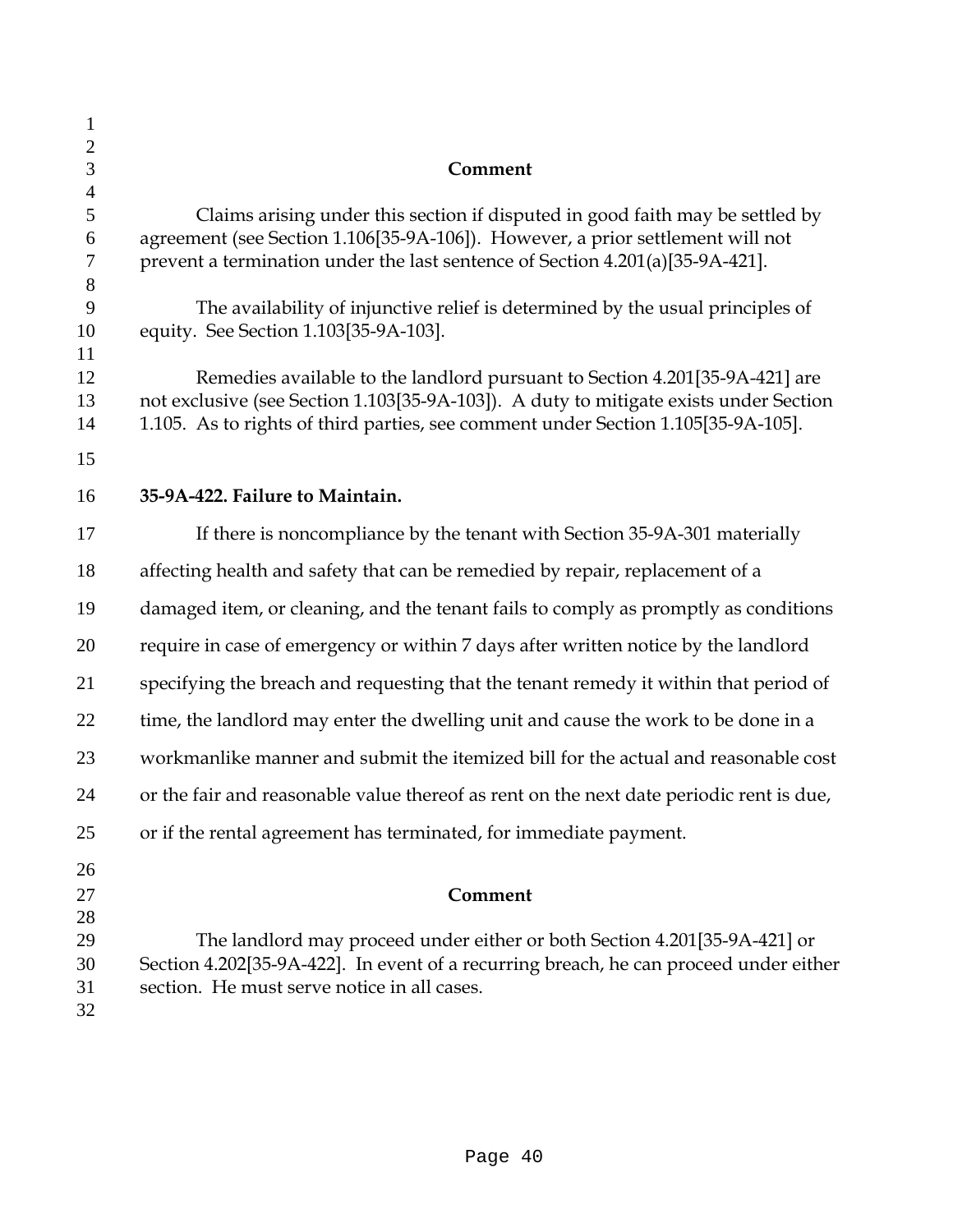## **35-9A-423. Remedies for Absence, Nonuse and Abandonment.**

(a) If a rental agreement requires the tenant to give notice to the landlord of an anticipated extended absence in excess of 14 days pursuant to Section 35-9A-304 and the tenant willfully fails to do so, the landlord may recover actual damages from the tenant.

(b) During any absence of a tenant in excess of 14 days, the landlord may enter the dwelling unit at times reasonably necessary.

(c) If a tenant abandons the dwelling unit, the landlord shall make reasonable efforts to rent it at a fair rental. But such duty shall not take priority over the landlord's right to first rent other vacant units. If the landlord rents the dwelling unit 11 for a term beginning before the expiration of the rental agreement, it terminates as of the date of the new tenancy. If the landlord fails to use reasonable efforts to rent the dwelling unit at a fair rental or if the landlord accepts the abandonment as a 14 surrender, the rental agreement is deemed to be terminated by the landlord as of the date the landlord has notice of the abandonment. If the tenancy is from month-to-month or week-to-week, the term of the rental agreement for this purpose is deemed to be a month or a week, as the case may be.

(d) If a tenant leaves property in the unit more than 14 days after termination pursuant to this chapter, the landlord has no duty to store or protect the tenant's property in the unit and may dispose of it without obligation.

**Alabama Comment**

Pursuant to subsection (c) landlord has no obligation to rent the abandoned rental unit before or in preference to other vacant units. 

Pursuant to subsection (d) landlord liens for household goods are unenforceable under Section 35-9A-425 of this act.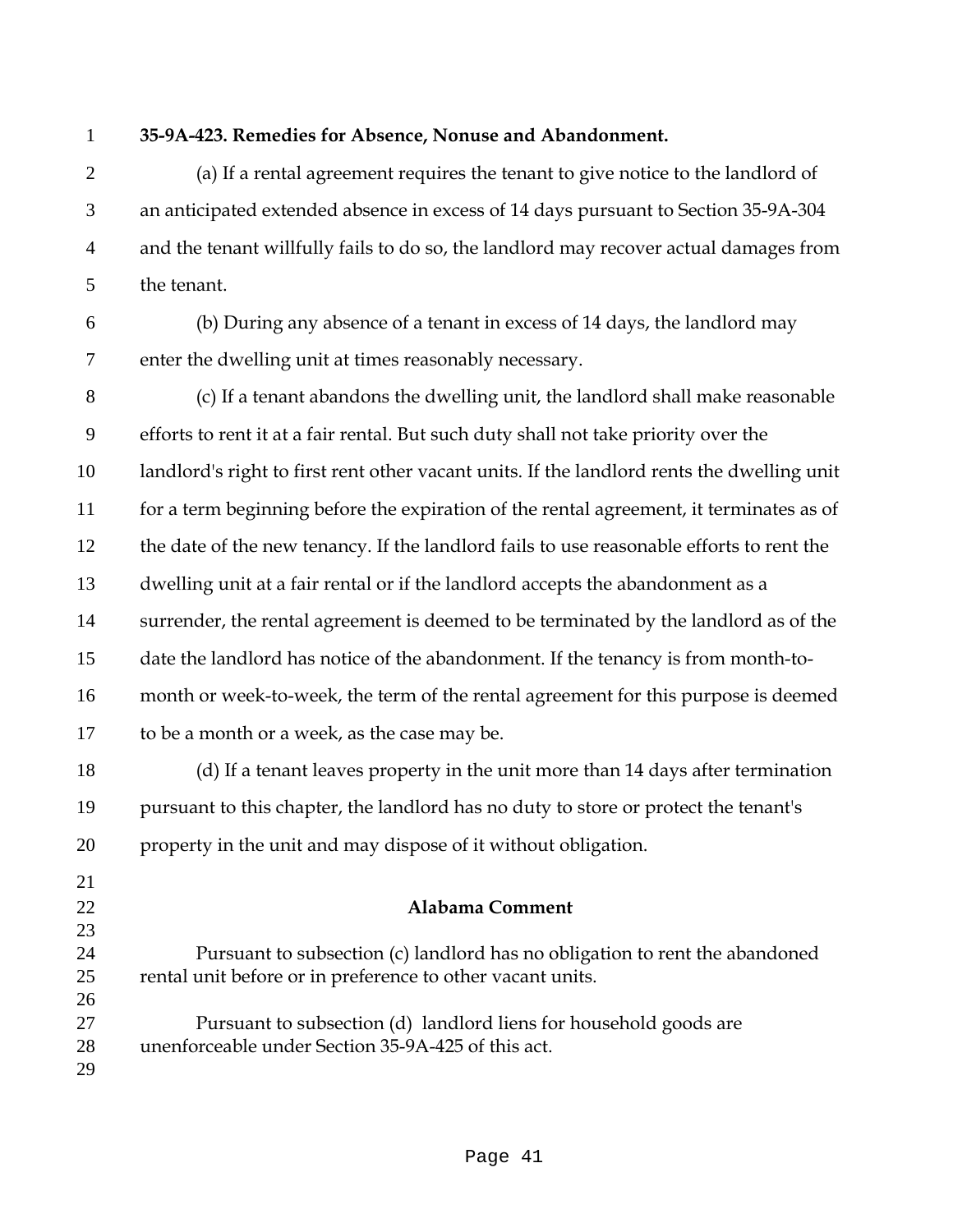| $\mathbf{1}$                       | 35-9A-424. Waiver of Landlord's Right to Terminate.                                                                                                                                                                                                                             |
|------------------------------------|---------------------------------------------------------------------------------------------------------------------------------------------------------------------------------------------------------------------------------------------------------------------------------|
| $\overline{2}$                     | Acceptance of rent with knowledge of a default by the tenant or acceptance of                                                                                                                                                                                                   |
| 3                                  | performance by the tenant that varies from the terms of the rental agreement                                                                                                                                                                                                    |
| $\overline{4}$                     | constitutes a waiver of the landlord's right to terminate the rental agreement for that                                                                                                                                                                                         |
| 5                                  | breach, unless otherwise agreed after the breach has occurred.                                                                                                                                                                                                                  |
| 6                                  |                                                                                                                                                                                                                                                                                 |
| $\tau$                             | Comment                                                                                                                                                                                                                                                                         |
| $8\,$<br>9<br>10<br>11<br>12<br>13 | If breach of a continuing duty is involved, acceptance of rent or performance<br>will not bar the landlord's remedy for a later or other breach. Acceptance of unpaid<br>rent paid after expiration of a termination notice does not constitute a waiver of the<br>termination. |
| 14                                 | 35-9A-425. Landlord Liens; Distraint                                                                                                                                                                                                                                            |
| 15                                 | for Rent.                                                                                                                                                                                                                                                                       |
| 16                                 | (a) A lien or security interest on behalf of the landlord in the tenant's                                                                                                                                                                                                       |
|                                    |                                                                                                                                                                                                                                                                                 |
| 17                                 | household goods is not enforceable unless perfected before January 1, 2007.                                                                                                                                                                                                     |
| 18                                 | (b) Distraint for rent is abolished.                                                                                                                                                                                                                                            |
| 19<br>20<br>21<br>22<br>23<br>24   | <b>Alabama Comment</b><br>Alabama Code Section 35-9-60 "Landlord Liens" is amended to remove<br>"dwelling house" from the statute, the effect being that landlord liens apply to<br>rentals other than "residential leases" defined in this chapter.                            |
| 25                                 |                                                                                                                                                                                                                                                                                 |
| 26                                 | 35-9A-426. Remedy after Termination.                                                                                                                                                                                                                                            |
| 27                                 | If a rental agreement is terminated, the landlord has a claim for possession                                                                                                                                                                                                    |
| 28                                 | and for rent and a separate claim for actual damages for breach of the rental                                                                                                                                                                                                   |
| 29                                 | agreement and reasonable attorney's fees as provided in Section 35-9A-421(c).                                                                                                                                                                                                   |
| 30                                 |                                                                                                                                                                                                                                                                                 |
| 31                                 |                                                                                                                                                                                                                                                                                 |
|                                    |                                                                                                                                                                                                                                                                                 |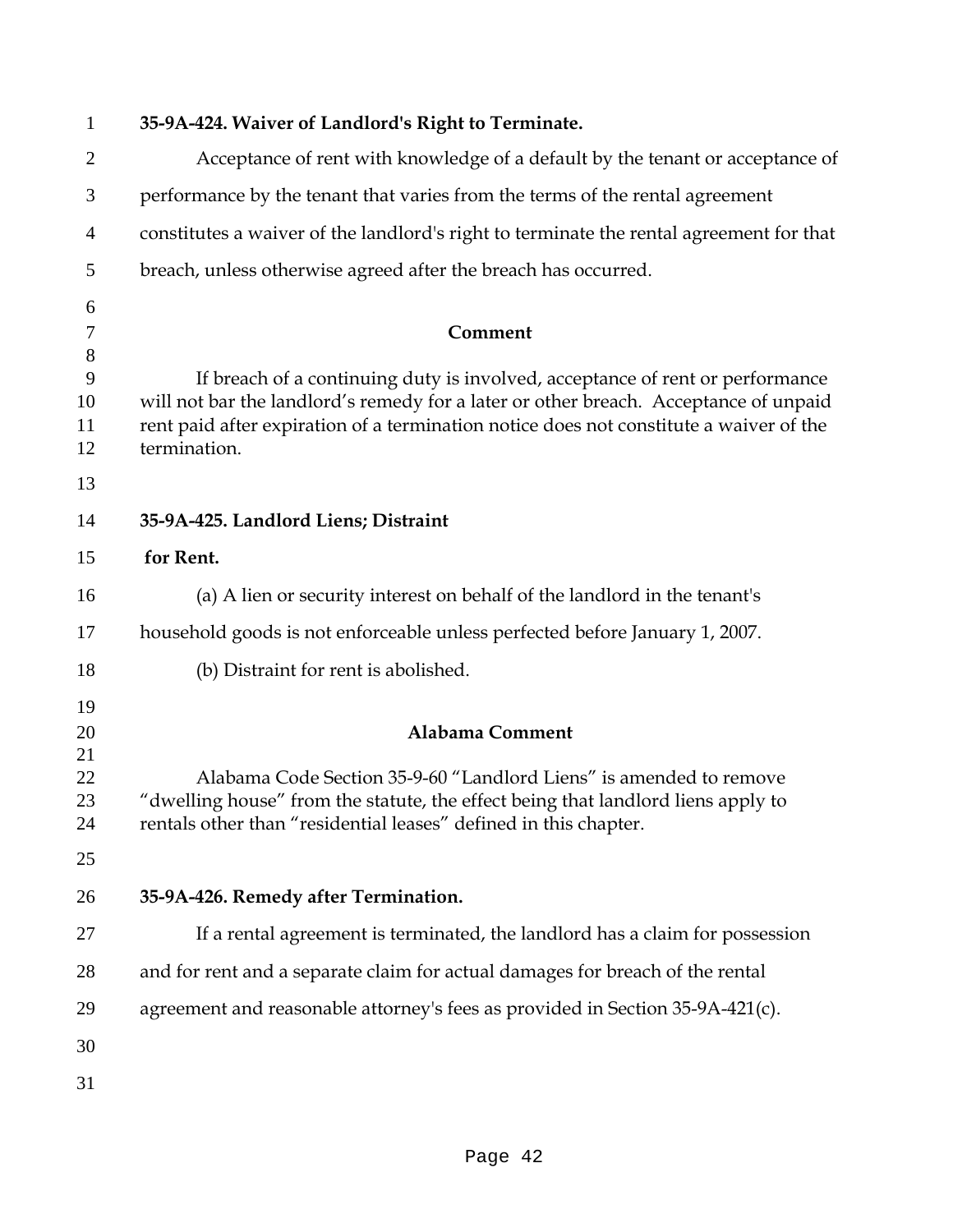## **35-9A-427. Recovery of Possession Limited.**

A landlord may not recover or take possession of the dwelling unit by action or otherwise, including willful diminution of services to the tenant by interrupting or causing the interruption of heat, running water, hot water, electric, gas, or other essential service to the tenant, except in case of abandonment, surrender, or as permitted in this chapter.

**Comment** See Section 4.107[35-9A-407]. **DIVISION III - PERIODIC TENANCY; HOLDOVER; ABUSE OF ACCESS 35-9A-441. Periodic Tenancy; Holdover Remedies.**  (a) The landlord or the tenant may terminate a week-to-week tenancy by a

written notice given to the other at least 7 days before the termination date specified in the notice.

(b) The landlord or the tenant may terminate a month-to-month tenancy by a written notice given to the other at least 30 days before the periodic rental date specified in the notice.

(c) If a tenant remains in possession without the landlord's consent after expiration of the term of the rental agreement or its termination, the landlord may bring an action for possession and if the tenant's holdover is willful and not in good faith the landlord may also recover an amount equal to not more than 3 month's periodic rent or the actual damages sustained by the landlord, whichever is greater, and reasonable attorney's fees. If the landlord consents to the tenant's continued occupancy, Section 35-9A-161(d) applies.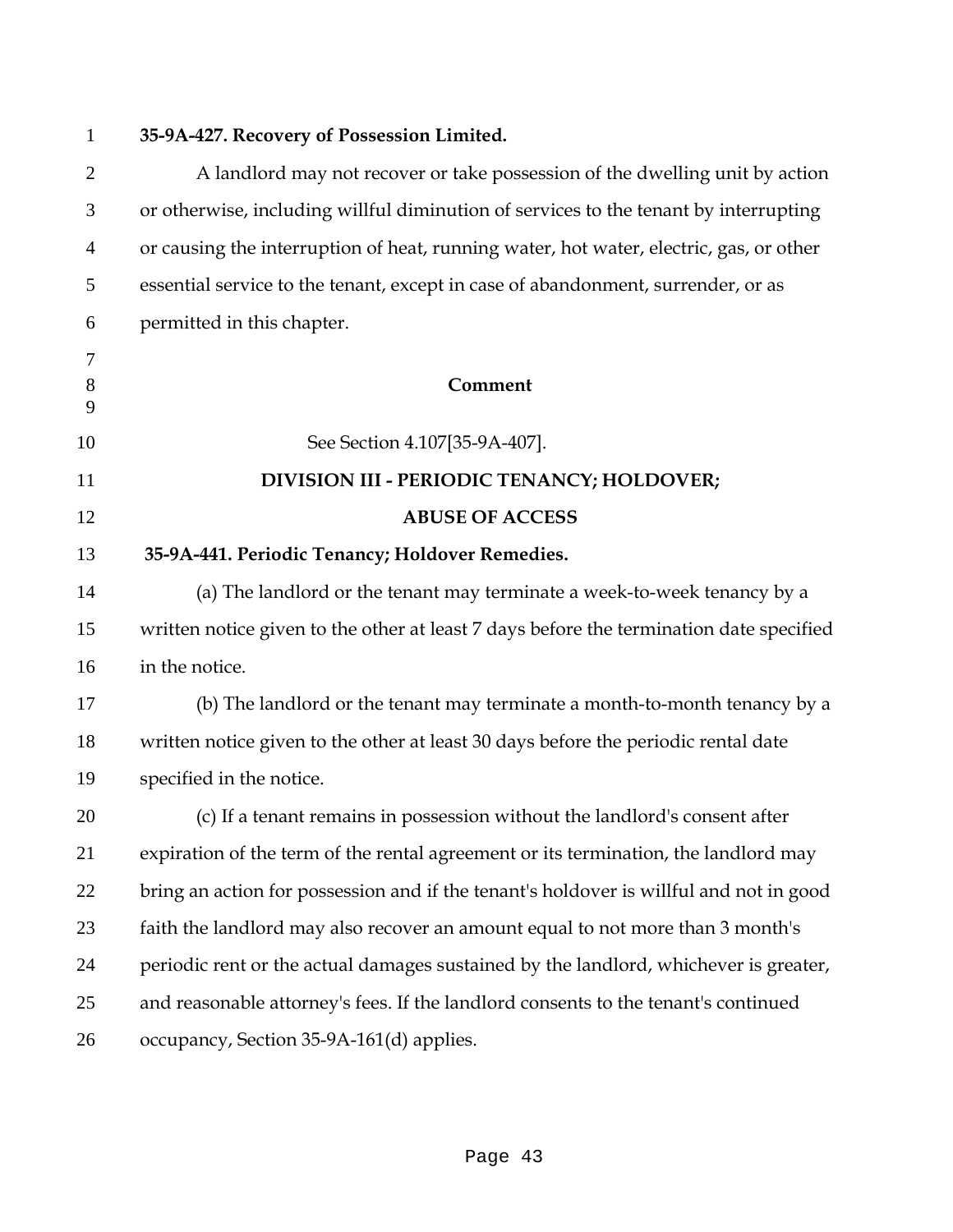| $\mathbf{1}$                               | <b>Alabama Comment</b>                                                                                                                                                                                                  |
|--------------------------------------------|-------------------------------------------------------------------------------------------------------------------------------------------------------------------------------------------------------------------------|
| $\overline{2}$<br>3<br>$\overline{4}$<br>5 | Pursuant to subsection (c) a landlord's remedy against a holdover tenant is<br>limited to the greater of actual damages or three months periodic rent.                                                                  |
| 6<br>7                                     | Comment                                                                                                                                                                                                                 |
| 8<br>9<br>10                               | See Section 1.402[35-9A-162] as to effect of occupancy under lease signed by<br>only one party and Section 2.103[35-9A-303] as to tenant's rights to bring an action<br>for possession against a prior holdover tenant. |
| 11                                         |                                                                                                                                                                                                                         |
| 12                                         | 35-9A-442. Landlord and Tenant Remedies for Abuse of Access.                                                                                                                                                            |
| 13                                         | (a) If a tenant refuses to allow lawful access, the landlord may obtain                                                                                                                                                 |
| 14                                         | injunctive relief to compel access, or terminate the rental agreement pursuant to                                                                                                                                       |
| 15                                         | Section 35-9A-421. In either case, the landlord may recover actual damages.                                                                                                                                             |
| 16                                         | (b) If a landlord makes an unlawful entry or a lawful entry in an                                                                                                                                                       |
| 17                                         | unreasonable manner or makes excessive demands for entry otherwise lawful but                                                                                                                                           |
| 18                                         | which have the effect of unreasonably harassing the tenant, the tenant may obtain                                                                                                                                       |
| 19                                         | injunctive relief to prevent the recurrence of the conduct, or terminate the rental                                                                                                                                     |
| 20                                         | agreement pursuant to Section 35-9A-401. In either case, the tenant may recover                                                                                                                                         |
| 21                                         | actual damages.                                                                                                                                                                                                         |
| 22                                         | <b>Alabama Comment</b>                                                                                                                                                                                                  |
| 23<br>24<br>25<br>26                       | Pursuant to subsection (a) the landlord may recover against the tenant actual<br>damages for the tenant's refusal to allow the landlord lawful access to the premises<br>but is not entitled to an attorney's fee.      |
| 27<br>28<br>29                             | Pursuant to subsection (b) the tenant may recover against the landlord actual<br>damages for the landlord's unlawful or unreasonable entry or demands therefor but<br>is not entitled to an attorney's fee.             |
| 30<br>31                                   | Comment                                                                                                                                                                                                                 |
| 32<br>33                                   | See Section 3.103[35-9A-303] as to right of access.                                                                                                                                                                     |
| 34                                         |                                                                                                                                                                                                                         |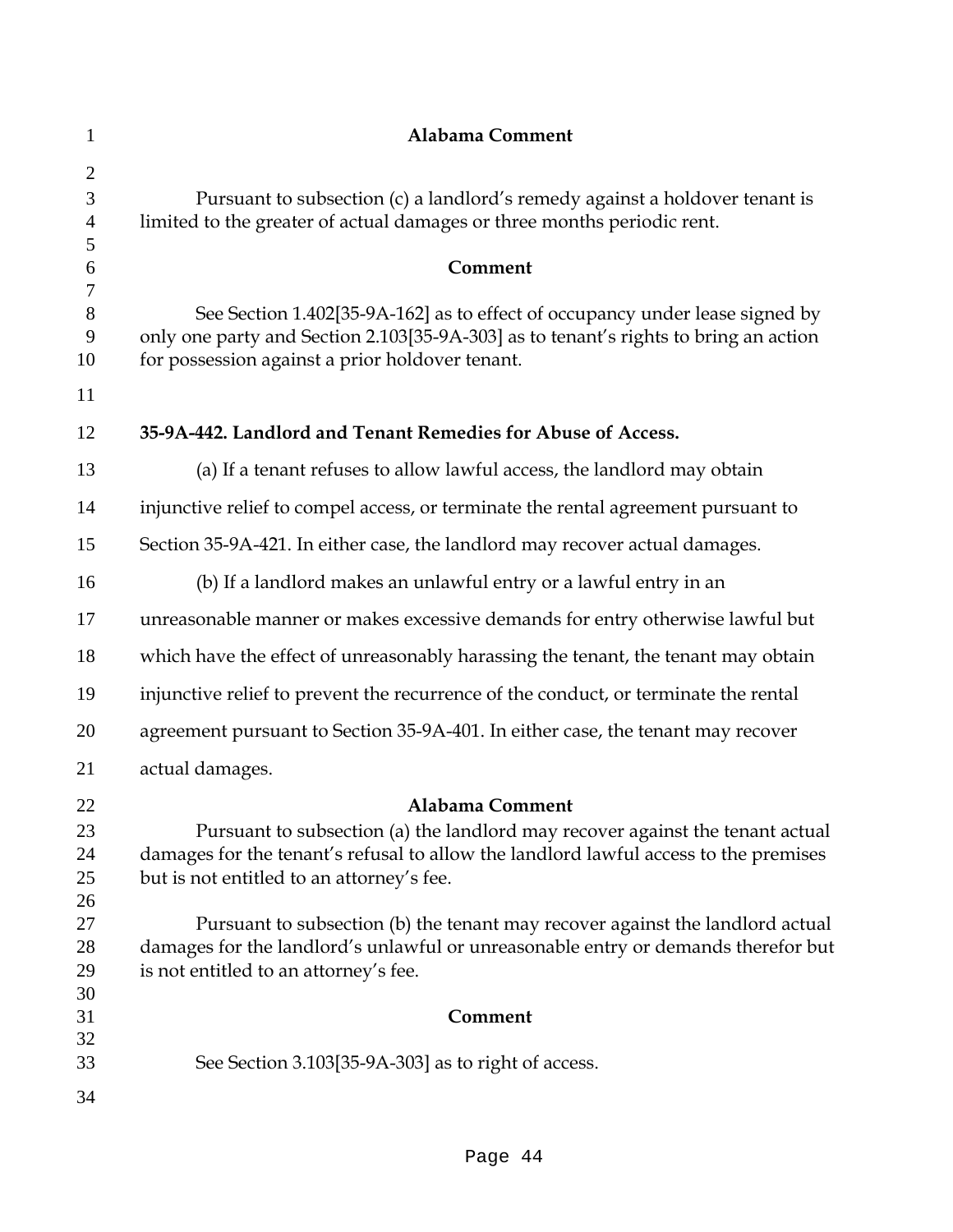#### **DIVISION IV - COURT ACTIONS BY LANDLORD**

# **35-9A-461. Landlord's Action for Eviction, Rent, Monetary Damages, and/or Other Relief.**

(a) A landlord's action for eviction, rent, monetary damages, or other relief relating to a tenancy subject to this chapter shall be governed by the Alabama Rules of Civil Procedure and the Alabama Rules of Appellate Procedure except as modified by this act.

(b) District courts and circuit courts, according to their respective established jurisdictions, shall have jurisdiction over eviction actions, and venue shall lie in the county in which the leased property is located. Eviction actions shall be entitled to precedence in scheduling over all other civil cases.

(c) Service of process shall be made in accordance with the Alabama Rules of Civil Procedure. However, if a sheriff, constable, or process server is unable to serve the defendant personally, service may be had by delivering the notice to any person who is sui juris residing on the premises, or if after reasonable effort no person is found residing on the premises, by posting a copy of the notice on the door of the 17 premises, and on the same day of posting or by the close of the next business day, the sheriff, the constable, the person filing the complaint, or anyone on behalf of the person, shall mail notice of the filing of the unlawful detainer action by enclosing, directing, stamping, and mailing by first class a copy of the notice to the defendant at the mailing address of the premises and if there is no mailing address for the premises to the last known address, if any, of the defendant and making an entry of this action on the return filed in the case. Service of the notice by posting shall be complete as of the date of mailing the notice.

(d) In eviction actions, an appeal by a tenant to circuit court or to an appellate court does not prevent the issuance of a writ of restitution or possession unless the tenant pays to the clerk of the circuit court all rents properly payable under the

Page 45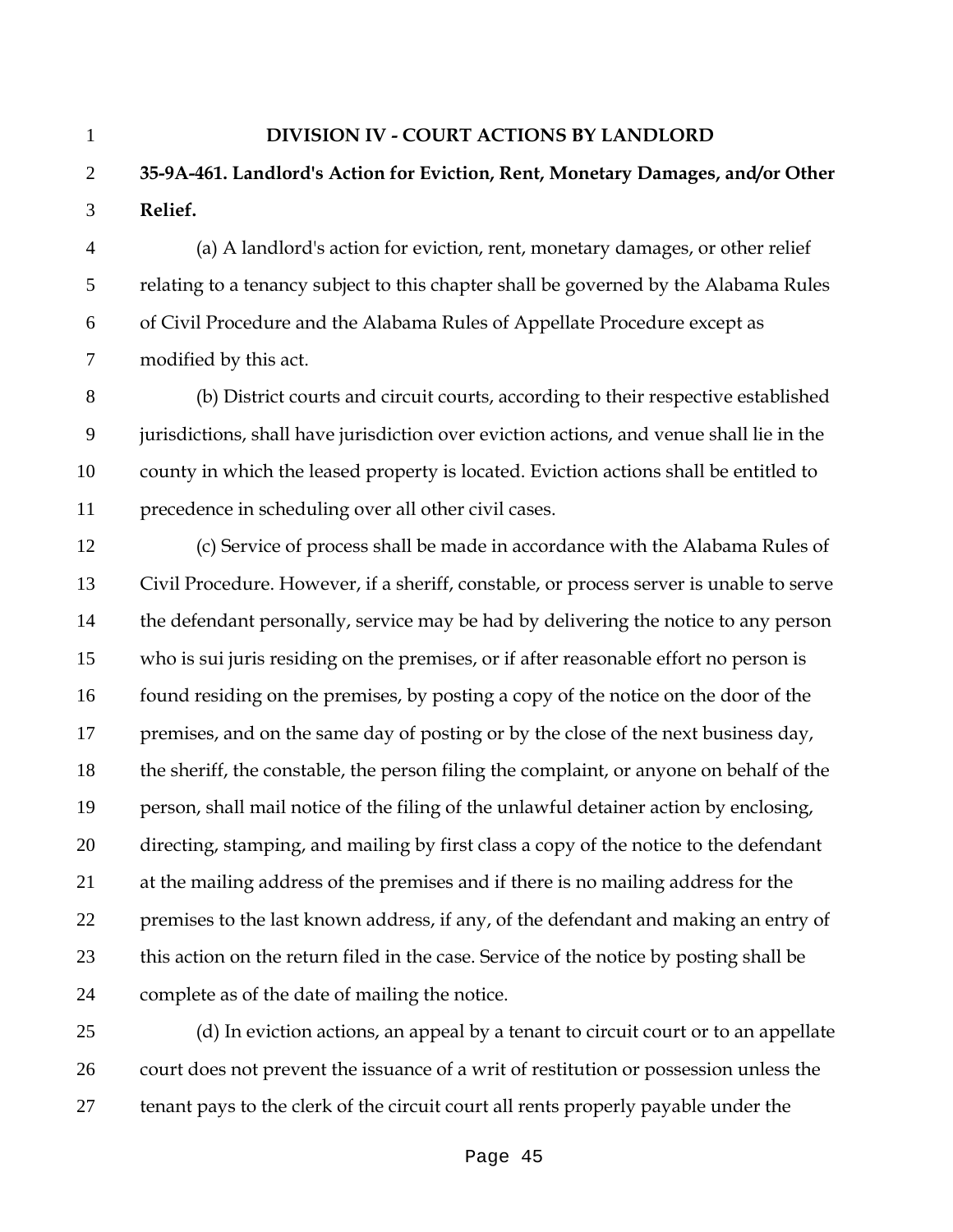| $\mathbf{1}$   | terms of the lease since the date of the filing of the action, and continues to pay all  |
|----------------|------------------------------------------------------------------------------------------|
| $\overline{2}$ | rent that becomes due and properly payable under the terms of the lease as they          |
| 3              | become due, during the pendency of the appeal. In the event of dispute, the              |
| $\overline{4}$ | amounts properly payable shall be ascertained by the court.                              |
| 5              | (1) If the tenant should fail to make any payments determined to be                      |
| 6              | properly payable as they become due under this subsection, upon motion, the court        |
| 7              | shall issue a writ of restitution or possession and the landlord shall be placed in full |
| 8              | possession of the premises.                                                              |
| 9              | (2) Upon disposition of the appeal, the court shall direct the clerk as to               |
| 10             | the disposition of the funds paid to the clerk pursuant to this subsection.              |
| 11             | (e) If an eviction judgment enters in favor of a landlord, a writ of possession          |
| 12             | shall issue. If a tenant without just cause re-enters the premises, the tenant can be    |
| 13             | held in contempt and successive writs may issue as are necessary to effectuate the       |
| 14             | eviction judgment.                                                                       |
| 15<br>16<br>17 | <b>Alabama Comment</b>                                                                   |
| 18             | The Unlawful Detainer, Ala. Code § 6-6-310 et seq. is amended and repeals                |
| 19             | the Sanderson Act § 35-9-1 et seq. Process servers are defined in Alabama Rules of       |
| 20             | Civil Procedure, Rule 4.1(b).                                                            |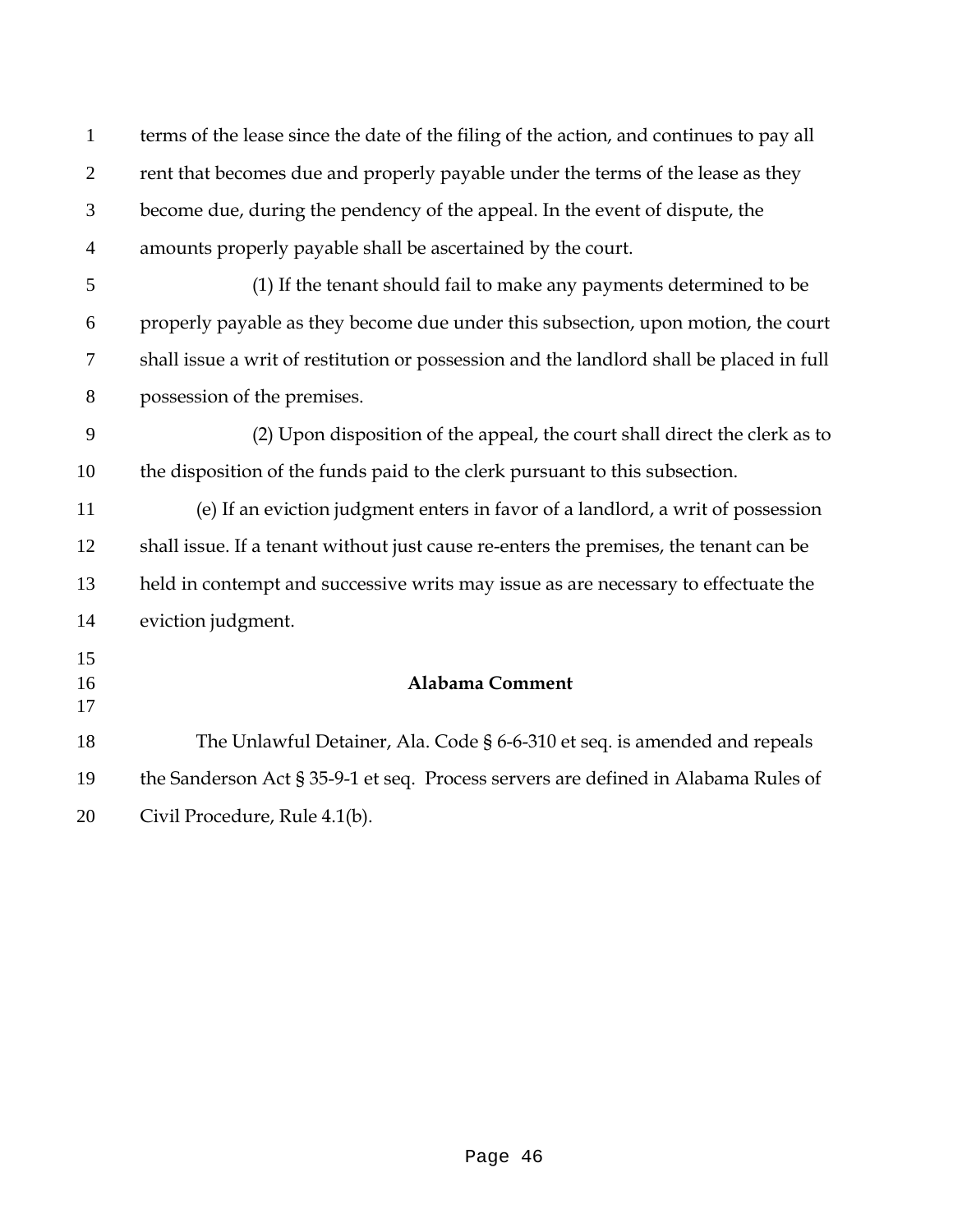| $\mathbf{1}$   | <b>ARTICLE V - RETALIATORY CONDUCT</b>                                                 |
|----------------|----------------------------------------------------------------------------------------|
| $\overline{2}$ | 35-9A-501. Retaliatory Conduct Prohibited.                                             |
| 3              | (a) Except as provided in this section, a landlord may not retaliate by                |
| $\overline{4}$ | discriminatorily increasing rent or decreasing services or by bringing or threatening  |
| 5              | to bring an action for possession because:                                             |
| 6              | (1) the tenant has complained to a governmental agency charged with                    |
| 7              | responsibility for enforcement of a building or housing code of a violation applicable |
| 8              | to the premises materially affecting health and safety;                                |
| 9              | (2) the tenant has complained to the landlord of a violation under                     |
| 10             | Section 35-9A-204; or                                                                  |
| 11             | (3) the tenant has organized or become a member of a tenant's union or                 |
| 12             | similar organization.                                                                  |
| 13             | (b) If a landlord acts in violation of subsection (a), the tenant is entitled to the   |
| 14             | remedies provided in Section 35-9A-407 and has a defense in any retaliatory action     |
| 15             | against the tenant for possession.                                                     |
| 16             | (c) Notwithstanding subsections (a) and (b), a landlord may bring an action            |
| 17             | for possession if:                                                                     |
| 18             | (1) the violation of the applicable building or housing code was caused                |
| 19             | primarily by lack of reasonable care by the tenant, a member of the tenant's family,   |
| 20             | or other person on the premises with the tenant's consent;                             |
| 21             | (2) the tenant is in default in rent;                                                  |
| 22             | (3) compliance with the applicable building or housing code requires                   |
| 23             | alteration, remodeling, or demolition which would effectively deprive the tenant of    |
| 24             | use of the dwelling unit; or                                                           |
| 25             | (4) other material violations of the lease.                                            |
| 26             | (d) The maintenance of an action under subsection (c) does not release the             |
| 27             | landlord from liability under Section 35-9A-401(b).                                    |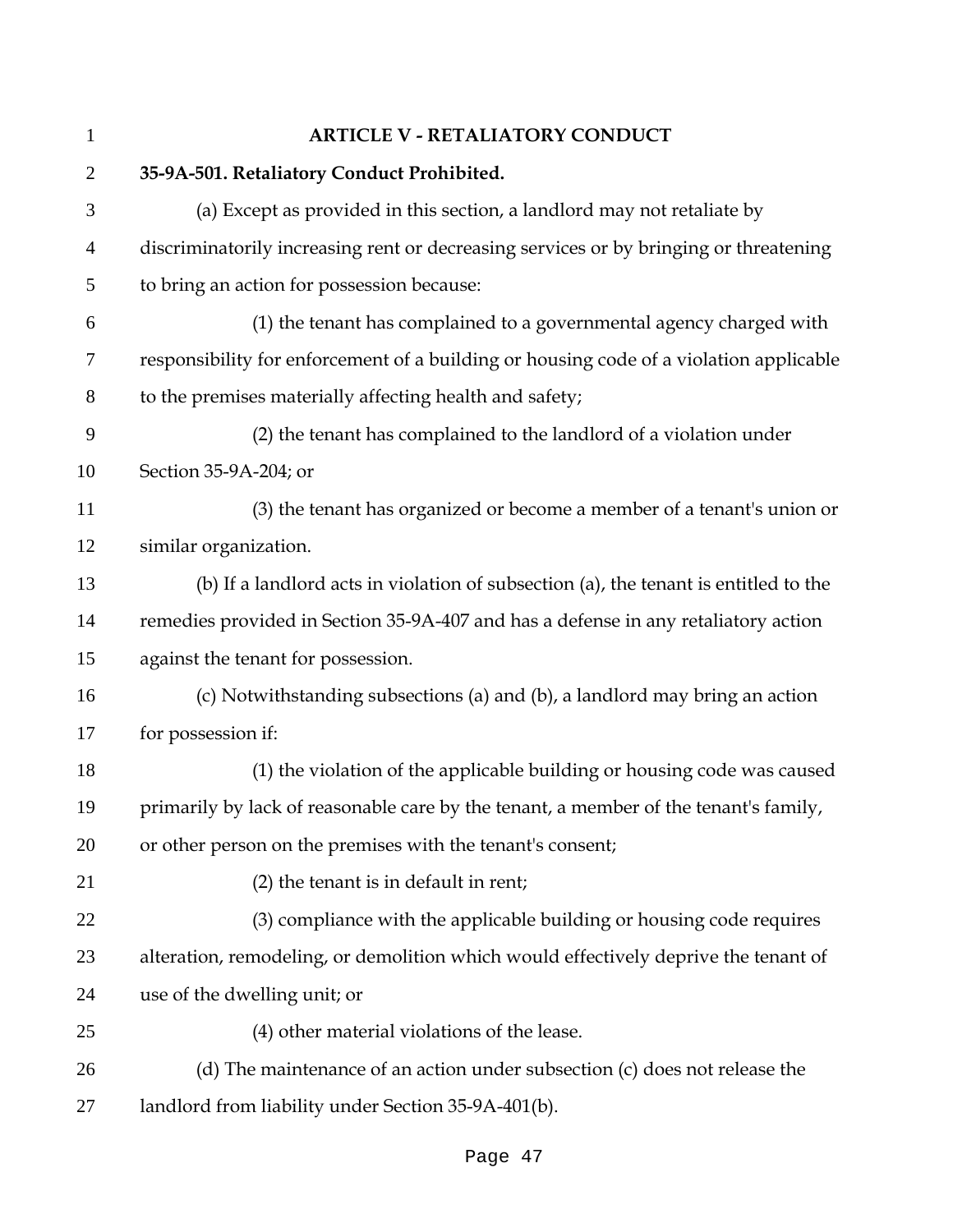| 1              |                                                                                                                                                                           |
|----------------|---------------------------------------------------------------------------------------------------------------------------------------------------------------------------|
| $\mathbf{2}$   | <b>Alabama Comment</b>                                                                                                                                                    |
| 3              |                                                                                                                                                                           |
| $\overline{4}$ | Subsection (b) is amended from the Uniform Act to omit the presumption                                                                                                    |
| 5              | that an action by or against the tenant within 6 months before the alleged act of                                                                                         |
| 6              | retaliation creates a presumption that the landlord's conduct was in retaliation.                                                                                         |
| $\overline{7}$ |                                                                                                                                                                           |
| $8\,$          | Subsection $(c)(4)$ has been added to the Uniform Act.                                                                                                                    |
| 9              |                                                                                                                                                                           |
| 10             | Comment                                                                                                                                                                   |
| 11             |                                                                                                                                                                           |
| 12             | State and federal courts in California (Aweeka v. Bonds, 20 Cal.App.3d 281, 97                                                                                            |
| 13             | Cal.Rptr. 650 [1971]; Schweiger v. Bonds, 3 Cal.App.2d 507, 90 Cal.Rptr. 729 [1970]),                                                                                     |
| 14             | Florida (Bowles v. Blue Lake Development Corp., [S.Florida, 1971], C.C.H.Pov.L.Rptr.                                                                                      |
| 15             | Sec. 12,920), Massachusetts (McQueen v. Druker, 317 F.Supp. 1122 [D.Mass.1970]),                                                                                          |
| 16             | New Jersey (Alexander Hamilton Savings and Loan Assn. v. Whalen, 107 N.J.Super. 89,                                                                                       |
| 17             | 257 A.2d 7 [1969]; Engler v. Capital Management Corp., 112 N.J.Super. 445, 271 A.2d                                                                                       |
| 18<br>19       | 615 [1970]; E. E. Newman Inc. v. Hallock, 116 N.J.Super. 220, 281 A.2d 544 [1971];                                                                                        |
| 20             | Silberg v. Lipscomb, 117 N.J.Super. 491, 285 A.2d 86 [1971] ), New York (Hosey v. Club<br>Van Courtlandt, 299 F.Supp. 501 [S.D.N.Y.1969]), Ohio (T.R.O. granted, Case No. |
| 21             | 8375 [S.D.Ohio]), Wisconsin (Dickhut v. Norton, 45 Wis.2d 309, 173 N.W.2d 297                                                                                             |
| 22             | [1970] ) and the District of Columbia (Edwards v. Habib, 397 F.2d 687 [D.C.Cir.1968] )                                                                                    |
| 23             | have upheld the defense of retaliatory eviction.                                                                                                                          |
| 24             |                                                                                                                                                                           |
| 25             | A number of states by statute have recognized the defense: Cal.C.C. Sec.                                                                                                  |
| 26             | 1942.5; Conn.Gen.St.Ann., Sec. 42-540a [Supp.1969]; Del.Ch. 25 Sec. 5917                                                                                                  |
| 27             | [Supp.1971]; Ha.Ch. 666 Sec. 43 [Supp.1971]; Ill.Rev.St.Ch. 80, Sec. 71 [Supp.1971];                                                                                      |
| 28             | Me.Rev.St. Tit. 14 Sec. 6001, 6002; Md.Laws Ch. 687 Sec. 9-10 [Supp.1971];                                                                                                |
| 29             | Mass.Comp.Laws Ann., Ch. 186 Sec. 18 [Supp.1970]; Mich.Comp.Laws Ann., Ch.                                                                                                |
| 30             | 600, Sec. 5646 [Am'd P.S.1969]; Minn.Stat.Ch. 240 Sec. 566.03 [Supp.1971];                                                                                                |
| 31             | N.J.Stat.Ann. 2A Sec. 42-10.10; N.Y. [McKinney's] Unconsolidated Laws, Tit. 23 Sec.                                                                                       |
| 32             | 8590, 8609 [Supp.1971]; Pa.St.Ann.Ch. 35, Sec. 1700-1 (Supp.1971]; R.I. Gen.Laws                                                                                          |
| 33             | Ann. Sec. 34-20-10 [1968]. The legislatures of Maine, Massachusetts, New Jersey,                                                                                          |
| 34             | Michigan, and Rhode Island also protect tenants from eviction if they have                                                                                                |
| 35             | organized or become a member of a tenants' union or similar organization.                                                                                                 |
| 36             |                                                                                                                                                                           |
| 37             | The question as to whether the landlord is engaging in retaliatory conduct as                                                                                             |
| 38             | prohibited by the statute is a question of fact to be determined by the court.                                                                                            |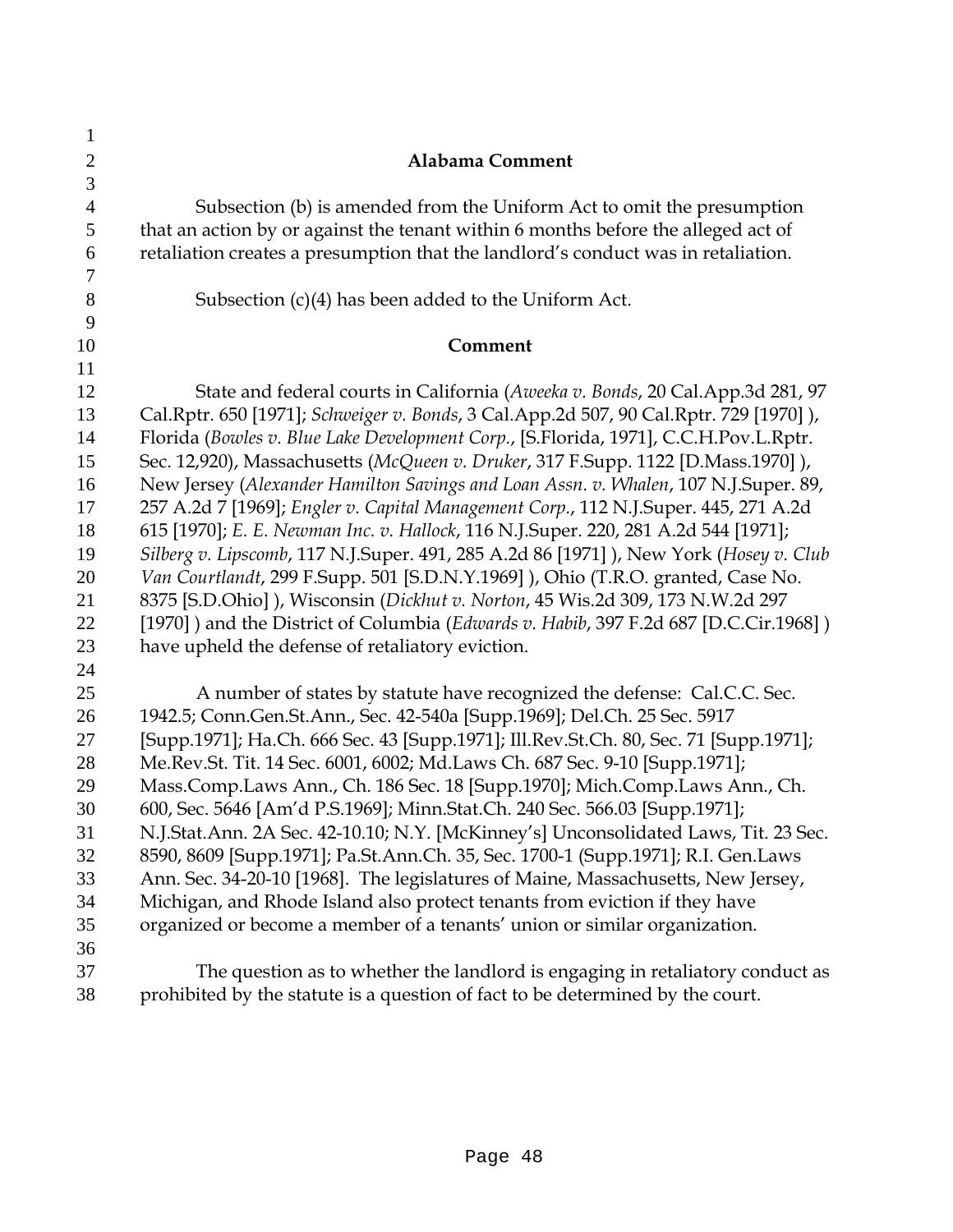| $\mathbf{1}$   | ARTICLE VI - EFFECTIVE DATE, SAVINGS CLAUSE, SEVERABILITY                                                                                                          |
|----------------|--------------------------------------------------------------------------------------------------------------------------------------------------------------------|
| $\overline{2}$ | 35-9A-601. Effective Date.                                                                                                                                         |
| 3              | Except for Section 35-9A-163(b) which shall become effective January 1, 2008,                                                                                      |
| 4              | this chapter shall become effective on January 1, 2007. It applies to rental agreements                                                                            |
| 5              | entered into or extended or renewed on and after that date.                                                                                                        |
| 6              |                                                                                                                                                                    |
| 7              | <b>Alabama Comment</b>                                                                                                                                             |
| 8              |                                                                                                                                                                    |
| 9<br>10        | The section requiring that leases not include prohibited provisions becomes<br>effective January 1, 2008 to allow the landlords an additional year to revise their |
| 11             | leases before the penalty for noncompliance is effective.                                                                                                          |
| 12<br>13       | Comment                                                                                                                                                            |
| 14             |                                                                                                                                                                    |
| 15             | This section, drawn from Section 10-101 of the Uniform Commercial Code, is                                                                                         |
| 16             | also drawn with the idea of an effective date considerably in advance so there may                                                                                 |
| 17             | be ample time for all of those who may be affected by the provisions of the Act to                                                                                 |
| 18             | become familiar with it. It is intended that the Act apply to all leases, renewals, and                                                                            |
| 19             | other events occurring after its effective date.                                                                                                                   |
| 20             |                                                                                                                                                                    |
| 21             | 35-9A-602. Savings Clause.                                                                                                                                         |
| 22             | Transactions entered into before the effective date of this chapter, and not                                                                                       |
| 23             | extended or renewed on and after that date, and the rights, duties, and interests                                                                                  |
| 24             | flowing from them remain valid and may be terminated, completed, consummated,                                                                                      |
| 25             | or enforced as required or permitted by any statute or other law amended or                                                                                        |
| 26             | repealed by this chapter as though the repeal or amendment had not occurred.                                                                                       |
| 27             | 35-9A-603. Severability.                                                                                                                                           |
| 28             | If any provision of this chapter or the application thereof to any person or                                                                                       |
| 29             | circumstance is held invalid, the invalidity does not affect other provisions or                                                                                   |
| 30             | application of this chapter which can be given effect without the invalid provision or                                                                             |
| 31             | application, and to this end the provisions of this chapter are severable.                                                                                         |
|                |                                                                                                                                                                    |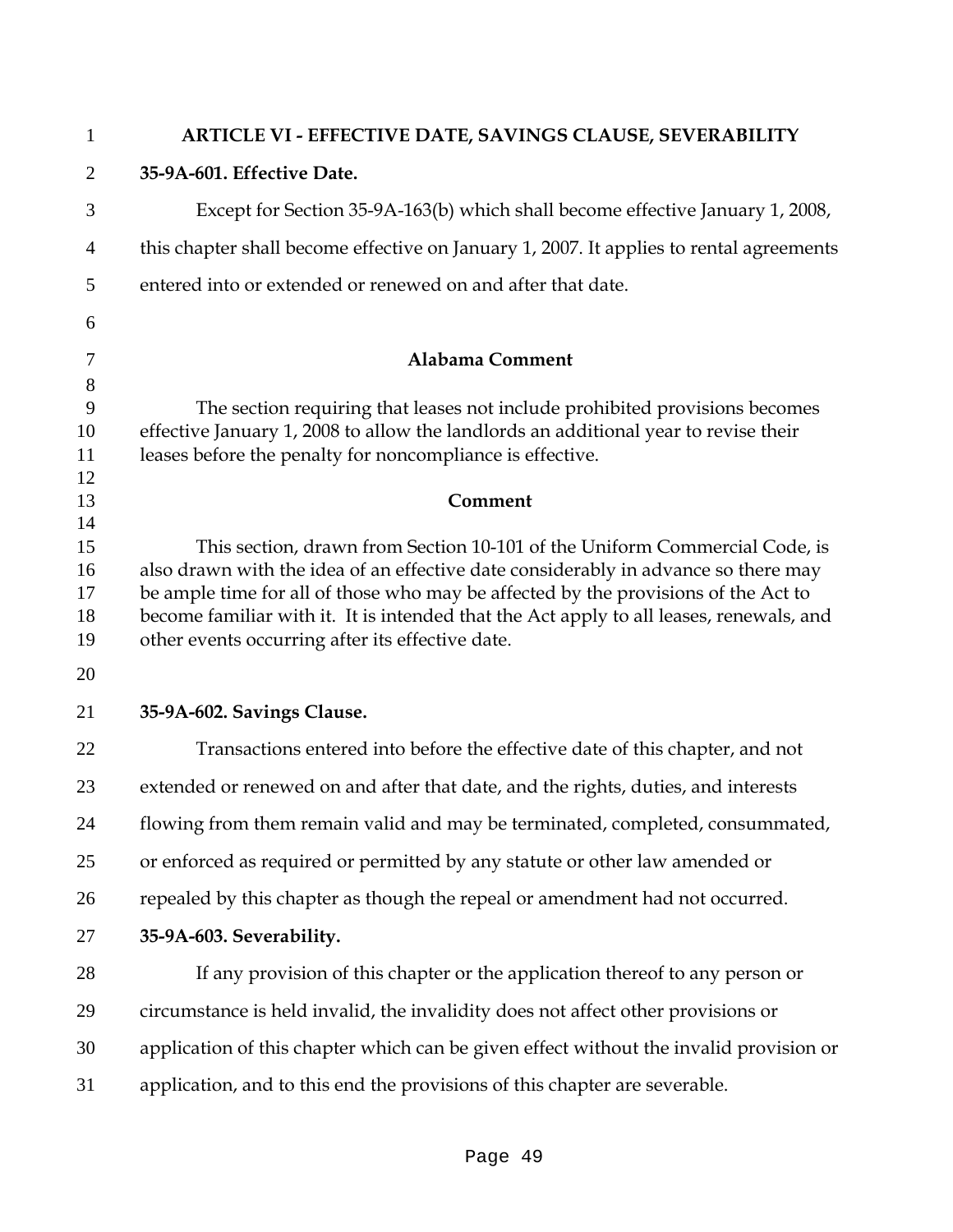Section 2. Sections 6-6-350 and 35-9-60, Code of Alabama 1975, are amended to read as follows:

"§6-6-350.

"Any party may appeal from a judgment entered against him or her by a 6 district court to the circuit court at any time within 44 seven days after the entry thereof, and appeal and the proceedings thereon shall in all respects, except as provided in this article, be governed by this code relating to appeal from district courts. However, the clerk of the court shall schedule the action for trial as a preferred case, and it shall be set for trial within 60 days from the date of appeal.

"§35-9-60.

12 "The landlord of any storehouse, dwelling house, or other building shall have a lien on the goods, furniture, and effects belonging to the tenant, and subtenant, for 14 his rent, which shall be superior to all other liens, except those for taxes, and except as otherwise provided in Section 7-9A-333. In case the tenant or subtenant is adjudged a bankrupt, such lien on such goods, furniture, and effects of the 17 bankrupt<del>, except for a dwelling house, used exclusively as a dwelling,</del> shall, as against the trustee in bankruptcy, attach only for unpaid rent accrued and which shall accrue within six months from the date of adjudication computed pro rata at the then current rate. The lien amount accrued and to accrue shall not be increased 21 by reason of any default or breach of contract by the bankrupt. From the amount of such lien, so computed, the trustee in bankruptcy may deduct all payments and all demands which could be legally set up against the landlord by way of counterclaim. If the trustee in bankruptcy shall dispose of the lease as an asset of the bankrupt estate, then the landlord shall have a lien on the goods, furniture, and effects of any person holding under the trustee in bankruptcy."